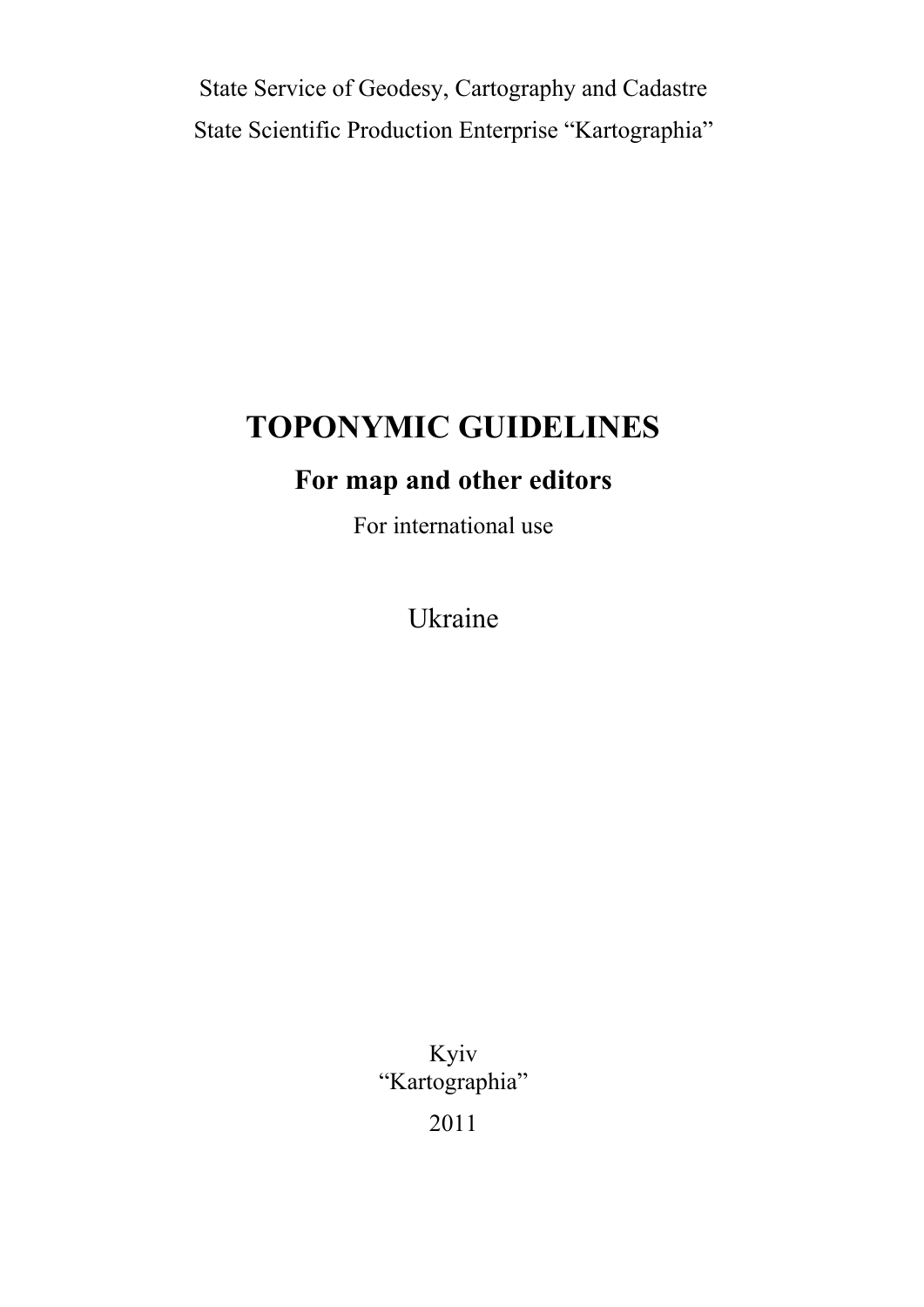## TOPONYMIC GUIDELINES FOR MAP AND OTHER EDITORS, FOR INTERNATIONAL USE

## UKRAINE

State Service of Geodesy, Cartography and Cadastre State Scientific Production Enterprise "Kartographia"

-----------------------------------------------------------------------------------

Prepared by Nina Syvak, Valerii Ponomarenko, Olha Khodzinska, Iryna Lakeichuk

Scientific Consultant Iryna Rudenko

Reviewed by Nataliia Kizilowa

Translated by Olha Khodzinska

Editor Lesia Veklych

------------------------------------------------------------------------------------

© Kartographia, 2011 ISBN 978-966-475-839-7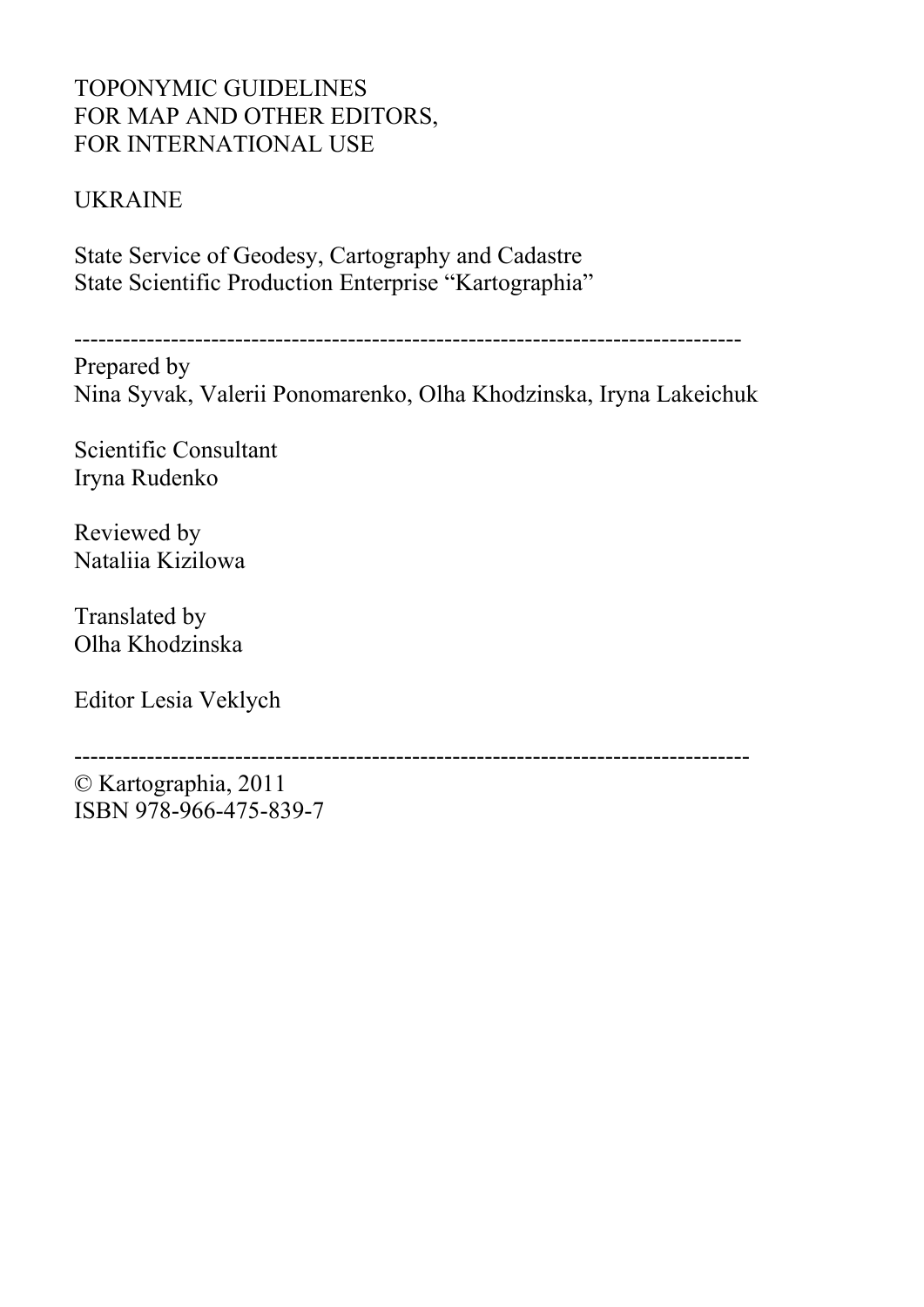# **TABLE OF CONTENTS**

| 1              |         |                                                   |
|----------------|---------|---------------------------------------------------|
| $\overline{2}$ |         |                                                   |
|                | 2.1     |                                                   |
|                | $2.2\,$ | The Ukrainian Alphabet and Romanization           |
|                |         |                                                   |
|                | 2.3     | Pronunciation of Ukrainian Geographical           |
|                |         |                                                   |
|                | 2.4     |                                                   |
| 3 <sup>1</sup> |         | Spelling Rules for the Ukrainian Geographical     |
|                |         |                                                   |
| 4              |         |                                                   |
| 5              |         | Place Names in Minority Languages  14             |
|                | 5.1     | Prevalence of Minority Languages 14               |
|                | 5.2     |                                                   |
|                | 5.3     |                                                   |
|                | 5.4     |                                                   |
|                | 5.5     |                                                   |
| 6              |         | National Standardization of Geographical Names 17 |
|                | 6.1     | The Law of Ukraine On Geographical                |
|                |         |                                                   |
|                | 6.2     | The Body of the Executive Power in the            |
|                |         | Issues of Geographical Names 18                   |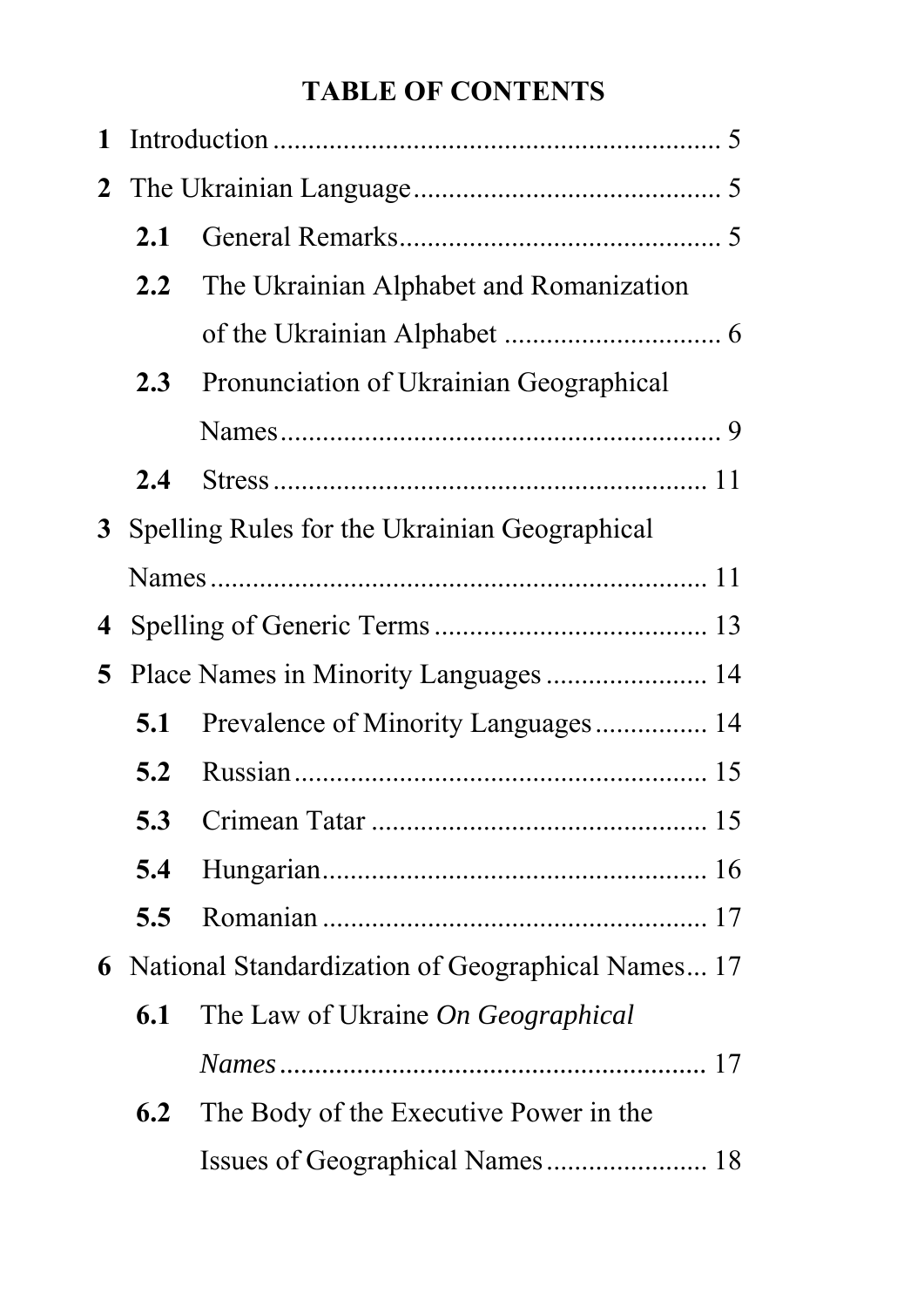| 6.3 | Inter-departmental Scientific Methodological     |
|-----|--------------------------------------------------|
|     | Council in the Issues of Geographical            |
|     |                                                  |
| 6.4 | Sources of normalized geographical               |
|     |                                                  |
| 7   | Administrative Territorial Division of Ukraine20 |
|     |                                                  |
|     |                                                  |

| Abbreviations of geographical terms and other words |  |
|-----------------------------------------------------|--|
|                                                     |  |
| Abbreviations of the names of the units of          |  |
| administrative territorial division of Ukraine 41   |  |

| Glossary of generic terms, adjectives and other words |  |
|-------------------------------------------------------|--|
|                                                       |  |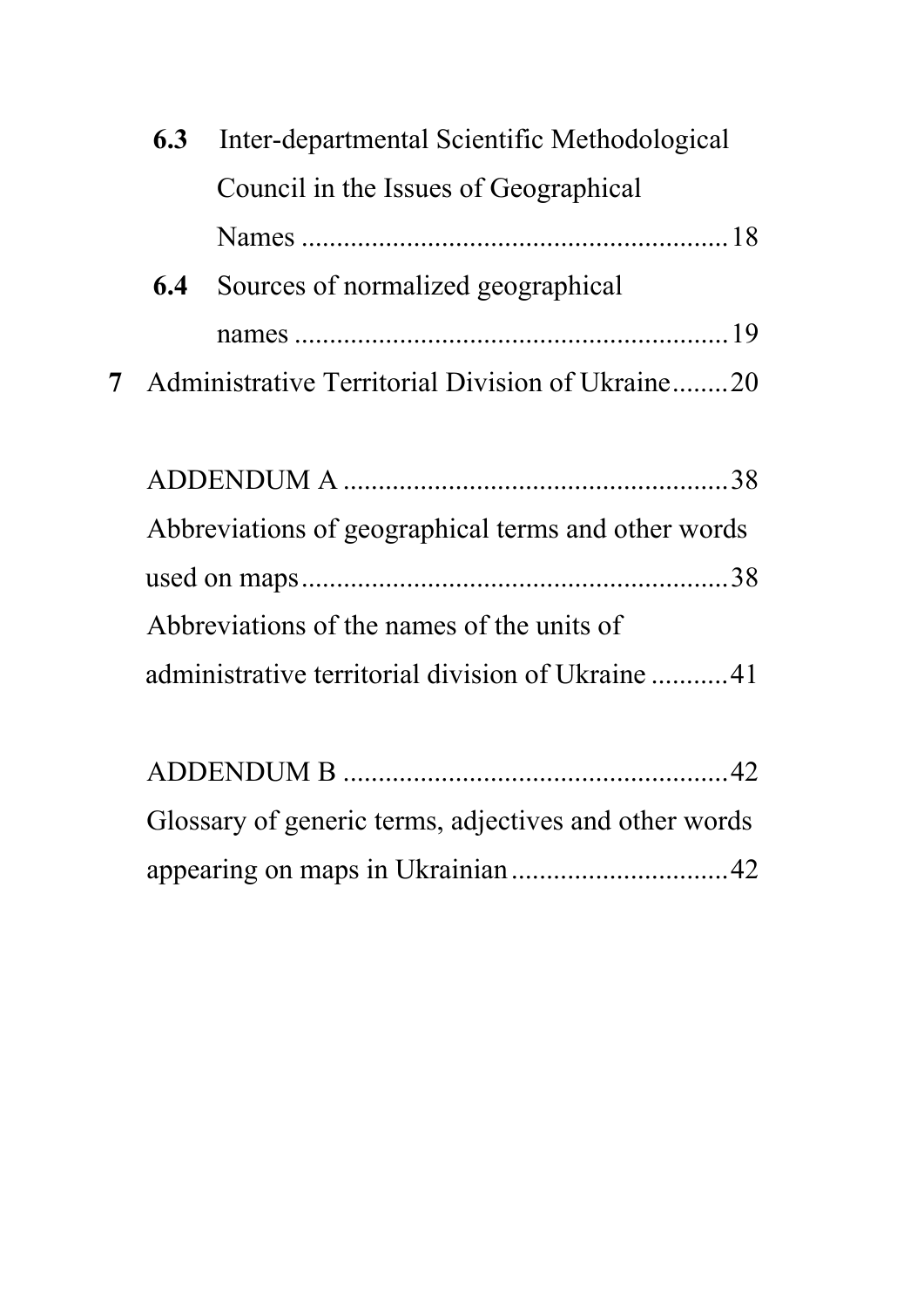#### **1 INTRODUCTION**

This publication is aimed at the audience outside of Ukraine and is designed to help people to use the existing Ukrainian official maps and other sources of information concerning Ukrainian place names. The Toponymic Guidelines generalize and elaborate the spelling rules for Ukrainian geographical names transliteration by means of Cyrillic alphabet and Latin alphabet (Ukrainian System of Romanization).

#### **2 THE UKRAINIAN LANGUAGE**

#### **2.1 General Remarks**

2.1.1 According to the Article 10 of the Constitution of Ukraine the official language of Ukraine is Ukrainian, the language of the indigenous ethnic group, which constitutes the majority of the population. The status of Ukrainian as the official language is secured by the Law of Ukrainian SSR "On languages in Ukrainian SSR", adopted in 1989. In Ukraine beginning with early 1990s the official topographic maps as well as the bulk of cartographic products, have been published in Ukrainian.

2.1.2 The Ukrainian language belongs to those with early (more than one thousand years long) written language tradition. Ukrainian is in the top twenty most prevalent languages of the world. It is spoken by the overwhelming majority of the country's population as well as by Ukrainians living in Russian Federation, Belarus, Kazakhstan, Moldova, Poland, Canada, the USA, Slovakia, Romania, Brazil, Argentine, Australia and other countries, altogether by about 45 million people. The Ukrainian language together with Russian and Belarussian belongs to the Eastern Slavic subgroup of Slavic languages, which is included into the Indo-European language family.

2.1.3 Typologically Ukrainian is a flective language. Ukrainian has such grammatical categories as gender, number and case. There are three grammatical genders (masculine, feminine and neuter) and two numbers (singular and plural). In both numbers the nomina are declined in accordance with seven cases.

2.1.4 Ukrainian geographical names are mainly represented by nouns and adjectives. Word forming formants serve for the derivation of adjectives from nouns in Ukrainian.

2.1.5 Adopted words constitute about ten per cent of Ukrainian vocabulary. Close contacts of Ukrainian with Polish and Russian had their impact upon the vocabulary and to some extent also on word formation and grammar. There had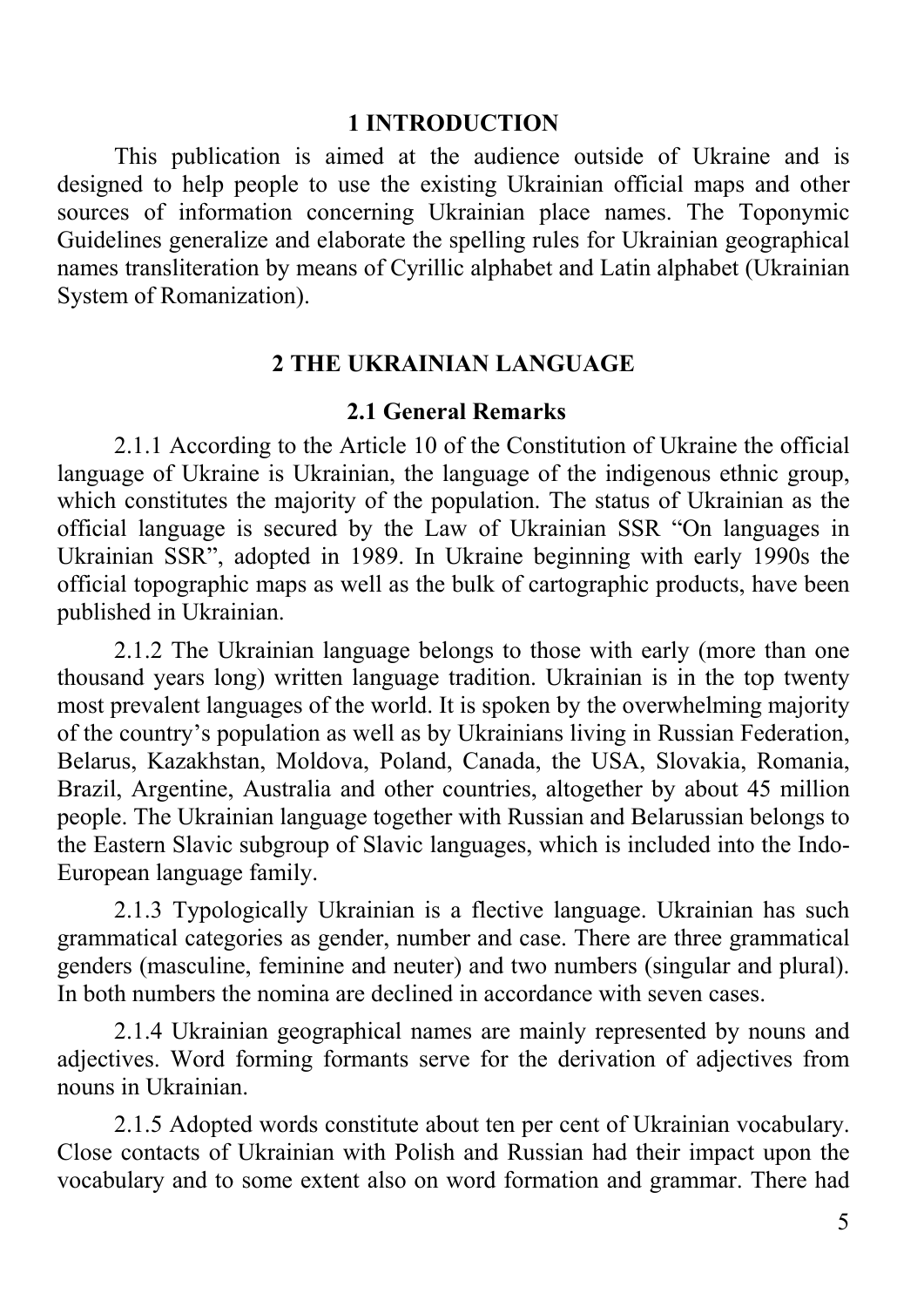been also some interaction with Slovak, Czech and the South Slavic languages. Economic, political and cultural relations of Ukrainians with other nations facilitated the adoption of certain words from the variety of languages, such as Greek, Latin, German, English, Italian, French, Spanish, Persian and the Turkic languages.

## **2.2 The Ukrainian Alphabet and Romanization of the Ukrainian Alphabet**

2.2.1 The Ukrainian alphabet is based largerly on the Greek alphabet and it is called the Cyrillic writing. Modern Ukrainian alphabet consists of 33 letters, used to represent 38 phonemes (sounds) in writing:

## Аа, Бб, Вв, Гг, Гг, Дд, Ее, Єє, Жж, Зз, Ии, Іі, Її, Йй, Кк, Лл, Мм, Нн, Оо, Пп, Рр, Сс, Тт, Уу, Фф, Хх, Цц, Чч, Шш, Щщ, Ьь, Юю, Яя.

2.2.2 Ukrainian geographical names are rendered by means of Latin letters by way of transliteration from the normalized name of a geographical feature in Ukrainian according to the *Table of Transliteration of Ukrainian Alphabet by Means of Latin Alphabet*, approved by Resolution No 55 of the Cabinet of Ministers of Ukraine of January 27, 2010 "On regulation of transliteration of the Ukrainian alphabet into the Latin alphabet".

| <b>Ukrainian</b>         | Latin            | Position in a | <b>Examples</b>              |                                |  |
|--------------------------|------------------|---------------|------------------------------|--------------------------------|--|
| alphabet                 | alphabet<br>word |               | in Ukrainian<br>alphabet     | in Latin alphabet              |  |
| Aa                       | Aa               |               | Алушта<br>Андрій             | Alushta<br>Andrii              |  |
| Бб                       | Bb               |               | Борщагівка<br>Борисенко      | Borshchahivka<br>Borysenko     |  |
| BB                       | Vv               |               | Вінниця<br>Володимир         | Vinnytsia<br>Volodymyr         |  |
| $ \Gamma_{\Gamma} $      | Hh               |               | Гадяч<br>Богдан<br>Згурський | Hadiach<br>Bohdan<br>Zghurskyi |  |
| $\overline{\mathrm{Ir}}$ | Gg               |               | Ґалаґан<br>Горґани           | Galagan<br>Gorgany             |  |
| Дд                       | Dd               |               | Донецьк<br>Дмитро            | Donetsk<br>Dmytro              |  |
| Ee                       | Ee               |               | Рівне<br>Олег<br>Есмань      | Rivne<br>Oleh<br>Esman         |  |

**Table 2.2.3 –Table of Transliteration of Ukrainian Alphabet by Means of Latin Alphabet**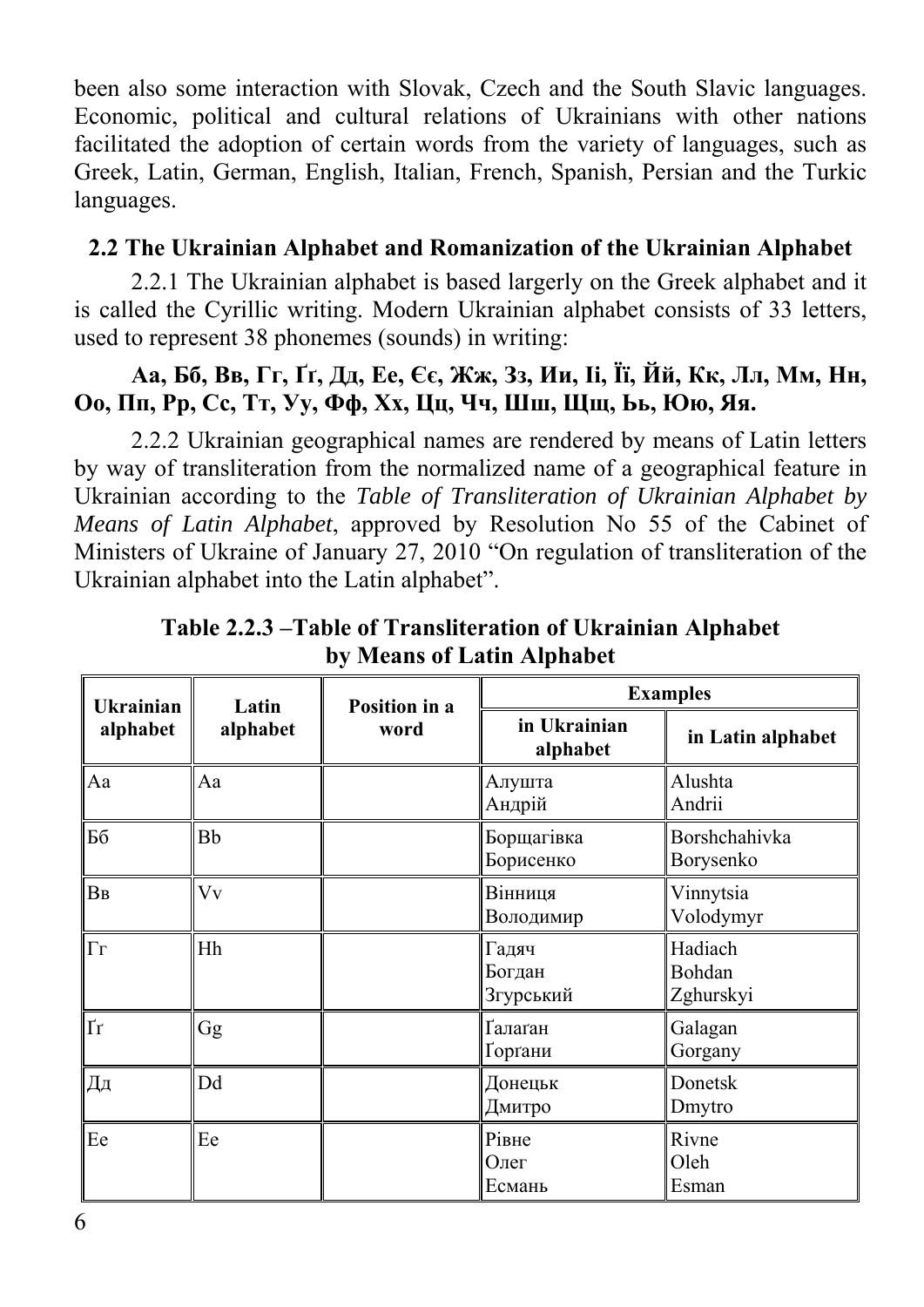| $\epsilon$     | Ye<br>ie                  | initial position<br>in other positions | Єнакієве<br>Гаєвич<br>Короп'є   | Yenakiieve<br>Haievych<br>Koropie |
|----------------|---------------------------|----------------------------------------|---------------------------------|-----------------------------------|
| Жж             | Zh zh                     |                                        | Житомир<br>Жанна<br>Жежелів     | Zhytomyr<br>Zhanna<br>Zhezheliv   |
| 3 <sub>3</sub> | Zz                        |                                        | Закарпаття<br>Казимирчук        | Zakarpattia<br>Kazymyrchuk        |
| Ии             | Yy                        |                                        | Медвин<br>Михайленко            | Medvyn<br>Mykhailenko             |
| Ii             | $\mathop{\rm I}\nolimits$ |                                        | Іванків<br>Іващенко             | Ivankiv<br>Ivashchenko            |
| Ϊï             | Yi                        | initial position<br>in other positions | Їжакевич<br>Кадиївка<br>Мар'їне | Yizhakevych<br>Kadyivka<br>Marine |
| Йй             | Y<br>i                    | initial position<br>in other positions | Йосипівка<br>Стрий<br>Олексій   | Yosypivka<br>Stryi<br>Oleksii     |
| Кк             | Kk                        |                                        | Київ<br>Коваленко               | Kyiv<br>Kovalenko                 |
| Лл             | L1                        |                                        | Лебедин<br>Леонід               | Lebedyn<br>Leonid                 |
| Мм             | Mm                        |                                        | Миколаїв<br>Маринич             | Mykolaiv<br>Marynych              |
| H <sub>H</sub> | Nn                        |                                        | Ніжин<br>Наталія                | Nizhyn<br>Nataliia                |
| O <sub>o</sub> | O <sub>o</sub>            |                                        | Одеса<br>Онищенко               | Odesa<br>Onyshchenko              |
| $\Pi\pi$       | Pp                        |                                        | Полтава<br>Петро                | Poltava<br>Petro                  |
| Pp             | Rr                        |                                        | Решетилівка<br>Рибчинський      | Reshetylivka<br>Rybchynskyi       |
| Cc             | $\rm{S} \rm{s}$           |                                        | Суми<br>Соломія                 | Sumy<br>Solomiia                  |
| TT             | <b>Tt</b>                 |                                        | Тернопіль<br>Троць              | Ternopil<br><b>Trots</b>          |
| Уy             | Uu                        |                                        | Ужгород<br>Уляна                | Uzhhorod<br>Uliana                |
| Фф             | Ff                        |                                        | Фастів<br>Філіпчук              | Fastiv<br>Filipchuk               |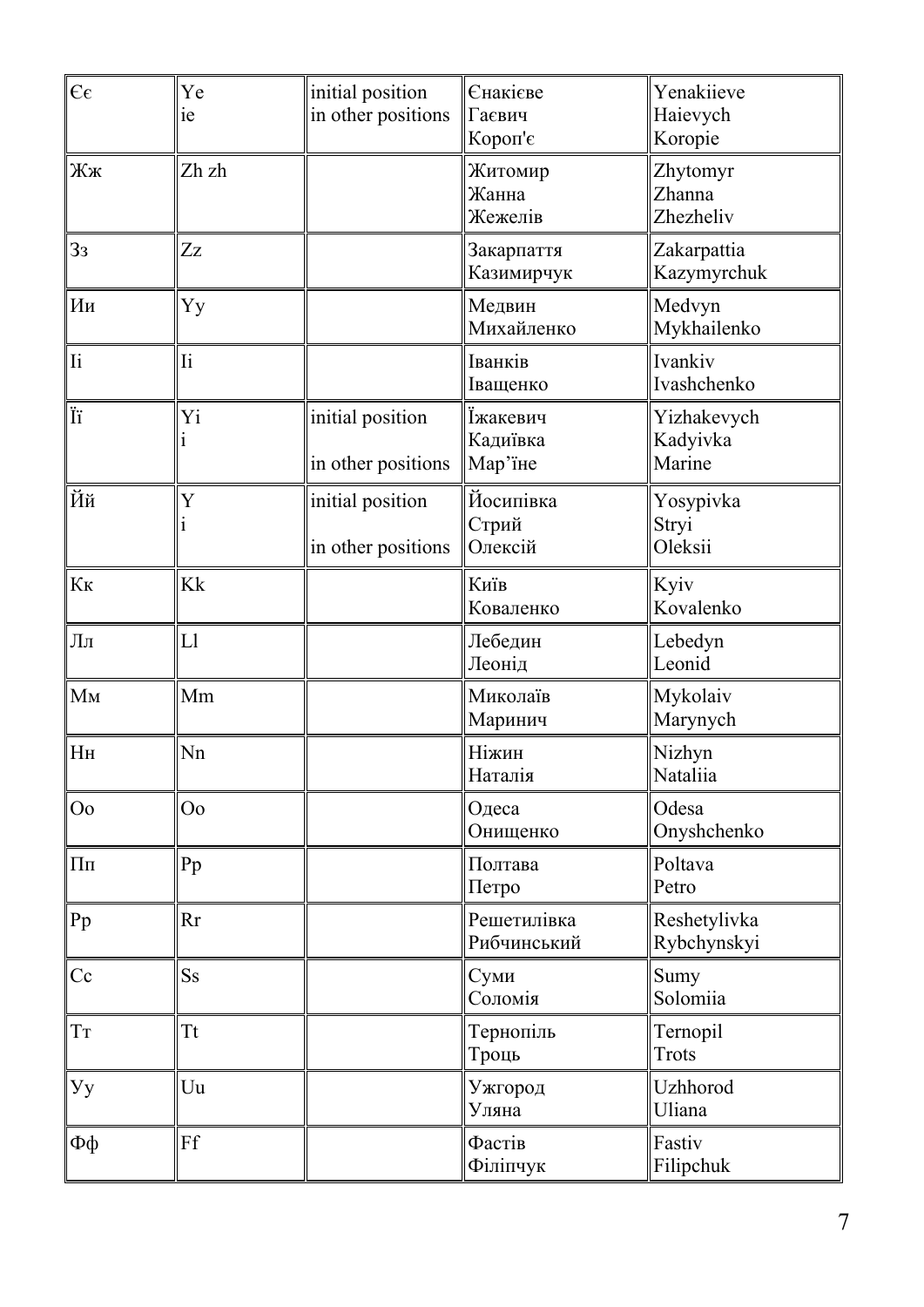| Xx                                                                                                                                                                                                                                                                         | Kh kh     |                                        | Харків<br>Христина                                       | Kharkiv<br>Khrystyna                                          |  |
|----------------------------------------------------------------------------------------------------------------------------------------------------------------------------------------------------------------------------------------------------------------------------|-----------|----------------------------------------|----------------------------------------------------------|---------------------------------------------------------------|--|
| Цц                                                                                                                                                                                                                                                                         | Ts ts     |                                        | Біла Церква<br>Стеценко                                  | Bila Tserkva<br>Stetsenko                                     |  |
| Чч                                                                                                                                                                                                                                                                         | Ch ch     |                                        | Чернівці<br>Шевченко                                     | Chernivtsi<br>Shevchenko                                      |  |
| Шш                                                                                                                                                                                                                                                                         | Sh sh     |                                        | Шостка<br>Кишеньки                                       | Shostka<br>Kyshenky                                           |  |
| Щщ                                                                                                                                                                                                                                                                         | Shch shch |                                        | Щербухи<br>Гоща<br>Гаращенко                             | Shcherbukhy<br>Hoshcha<br>Harashchenko                        |  |
| Юю                                                                                                                                                                                                                                                                         | Yu<br>1u  | initial position<br>in other positions | Юрій<br>Корюківка                                        | Yurii<br>Koriukivka                                           |  |
| RR                                                                                                                                                                                                                                                                         | Ya<br>ia  | initial position<br>in other positions | Яготин<br>Ярошенко<br>Костянтин<br>Знам'янка<br>Феодосія | Yahotyn<br>Yaroshenko<br>Kostiantyn<br>Znamianka<br>Feodosiia |  |
| Notes: 1. Combination of letters "зг" is transliterated as "zgh" (e.g., 3горани – Zghorany,<br>Розгон Rozghon) as opposed to "zh" – the equivalent of the Ukrainian letter "ж".<br>$\Omega$ . Called a constant that are a strongly a construction of the state of the $L$ |           |                                        |                                                          |                                                               |  |

2. Soft sign and the apostrophe are not reproduced in Latin.

3. Transliteration of first and last names of individuals and geographical names is

carried out by way of letter-for-letter representation in Latin.

2.2.4 The 21 letters denote consonants  $(6, B, r, r, \mu, \kappa, 3, \kappa, \pi, M, H, \pi, p, c,$ т, ф, х, ц, ч, ш, щ). The 10 letters denote vowels (a, e,  $\epsilon$ , и, i, ï, o, y, ю, я). Letters **а, е, и, і, о, у** are used to represent a single sound each. Letters **є, ю, я** represent a single sound only if they are in postposition to palatalized consonants (**Верхнє/Verkhnie, Катюжанка/Katiuzhanka, Ічня/Ichnia**), but at the beginning of a word or in postposition to a vowel or apostrophe they represent two sounds (**j+е, j+u, j+а**: **Єзупіль/Yezupil, Юрівка/Yurivka, В'язівок/Viazivok**). The letter **ї** always represents two sounds (**j+і**: **Їжівці/Yizhivtsi, Мліїв/Mliiv**). The letter **й** in anteposition to **о** represents consonant [**j**] (**Йосипівка/Yosypivka**), in other positions it represents the non-syllabicforming vowel [**і**] (мис **Кам'яний/**mys **Kamianyi**, острів **Зміїний/**ostriv **Zmiinyi**). The letter **ь**  $[\mathbf{I}^{\mathbf{j}}]$  (soft sign) doesn't represent a phoneme (sound) and is used to denote a palatalized consonant (**Буринь/Buryn**, **Польове/Polove**). But the soft sign is not reflected in the orthography of romanised Ukrainian names. The Ukrainian letter **г** represents pharyngeal [**h**] (**Гайворон/Haivoron**), and **ґ** – faucal stop [**g**] (**Ґорґа-ни/Gorgany**). The letter **щ** represents the combination of sounds [ʃ] and [tʃ] (**Щербані\Shcherbani**). Apostrophe (') – a diacritic mark – is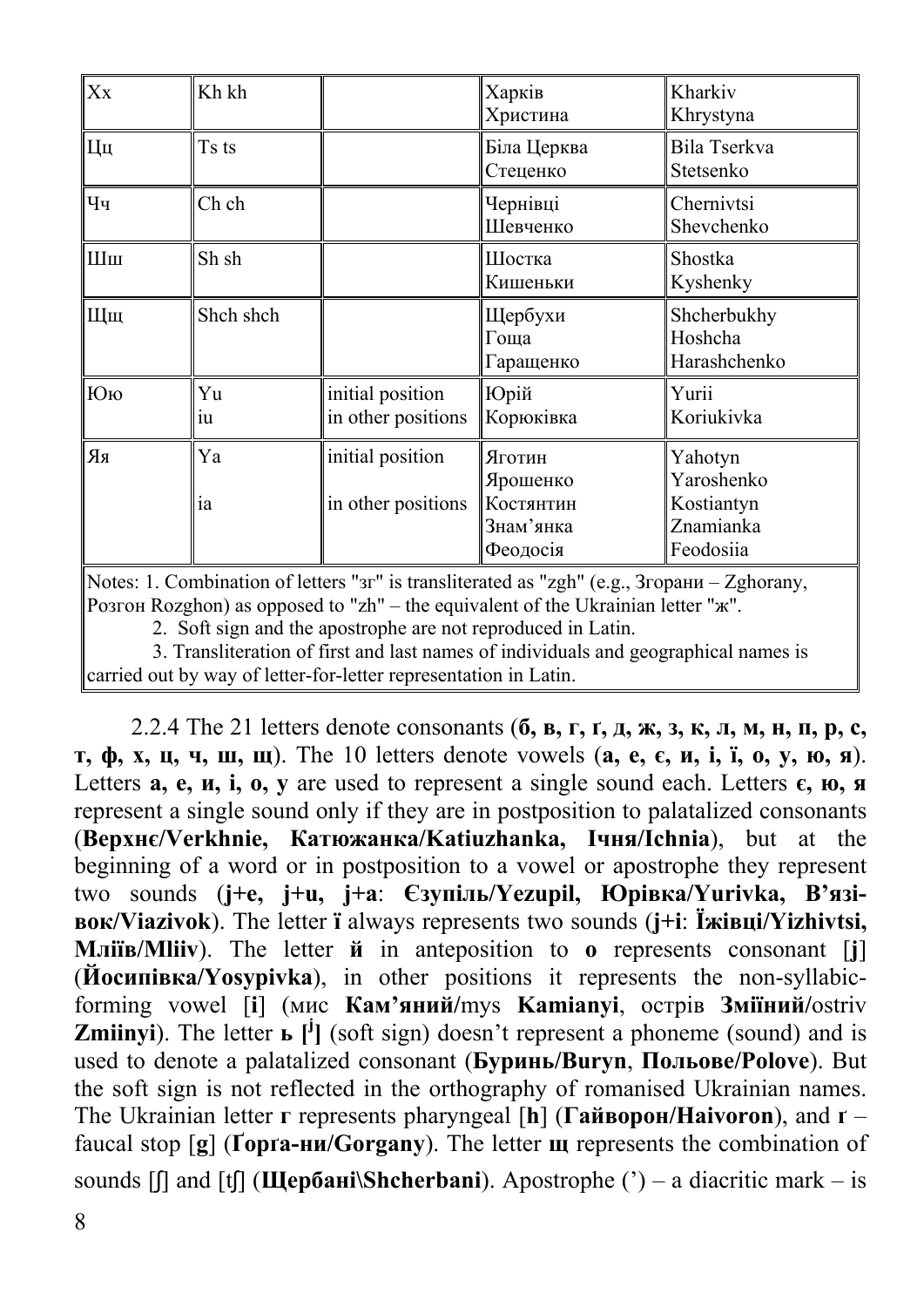used after conso-nants **б** [b], **в** [v], **п** [p], **м** [m], **р** [r] to separate iotized letters **є, ю, я, ї** from these consonants, it shows that the preceding consonant is hard, and the following letters  $\epsilon$ ,  $\kappa$ ,  $\kappa$ ,  $\kappa$ ,  $\kappa$  and  $\epsilon$  is two sounds [ja], [ju], [je], [ji] (**B**'*n***3iвок/Viazivok, Дуб'є/Dubie, Кам'яна/Kamiana, Мар'янівка/Marianivka**, р. **В'юнниця/** r. **Viunnytsia.** The apostrophe is not reflected in the orthography of romanised Ukrainian names. Hyphen is used for compound words and it should be differentiated from dash, a punctuation sign.

### **2.3 Pronunciation of Ukrainian Geographical Names**

2.3.1 The phonological system of the Ukrainian language belongs to consonant-prevailing type due to the fact that consonant phonemes are more numerous in it.

2.3.2 In the pronunciation of vowels the air passes through the mouth freely. According to the position of the dorsum linguae (back of tongue) in horizontal direction relative to the palate front vowels  $(i | i]$ ,  $\mathbf{u} [i]$ ,  $e [ε]$ ) and back vowels **(у [**u**], о [**ɔ**], а[**ɑ**])** are distinguished in Ukrainian. Vowels can be labialised **(у, о)** and non-labialised **(і, и, е, а)**.

2.3.3 When consonants are pronounced the organs of speech form different obstructions for the stream of air that passes. On the whole the spelling of Ukrainian names coincides with their pronunciation. In most cases one Ukrainian sound is indicated by one letter.

2.3.4 The following table gives an idea about the relationship between letters and sounds in Ukrainian.

| <b>Spelling</b> | Pronunciation       | <b>Spelling</b> | Pronunciation       | <b>Spelling</b> | Pronunciation       |
|-----------------|---------------------|-----------------|---------------------|-----------------|---------------------|
|                 | <b>IPA</b> alphabet |                 | <b>IPA</b> alphabet |                 | <b>IPA</b> alphabet |
| a               | $\alpha$            | i               | $\mathbf{i}$        | T               | t                   |
| $\bf{6}$        | b                   | ï               | ji                  | y               | u                   |
| B               | W                   | й               | j                   | ф               | f                   |
| $\Gamma$        | $\mathbf{h}$        | К               | k                   | $\mathbf x$     | X                   |
| $\mathbf{r}$    | g                   | Л               | 1                   | Ц               | ts                  |
| Д               | d                   | M               | m                   | ч               | tf                  |
| e               | $\epsilon$          | $\mathbf H$     | n                   | Ш               |                     |
| €               | $j\epsilon$         | $\bf{0}$        | $\circ$             | Щ               | $\int tf$           |
| Ж               | 3                   | п               | р                   | ь               | $\lceil$ soft sign  |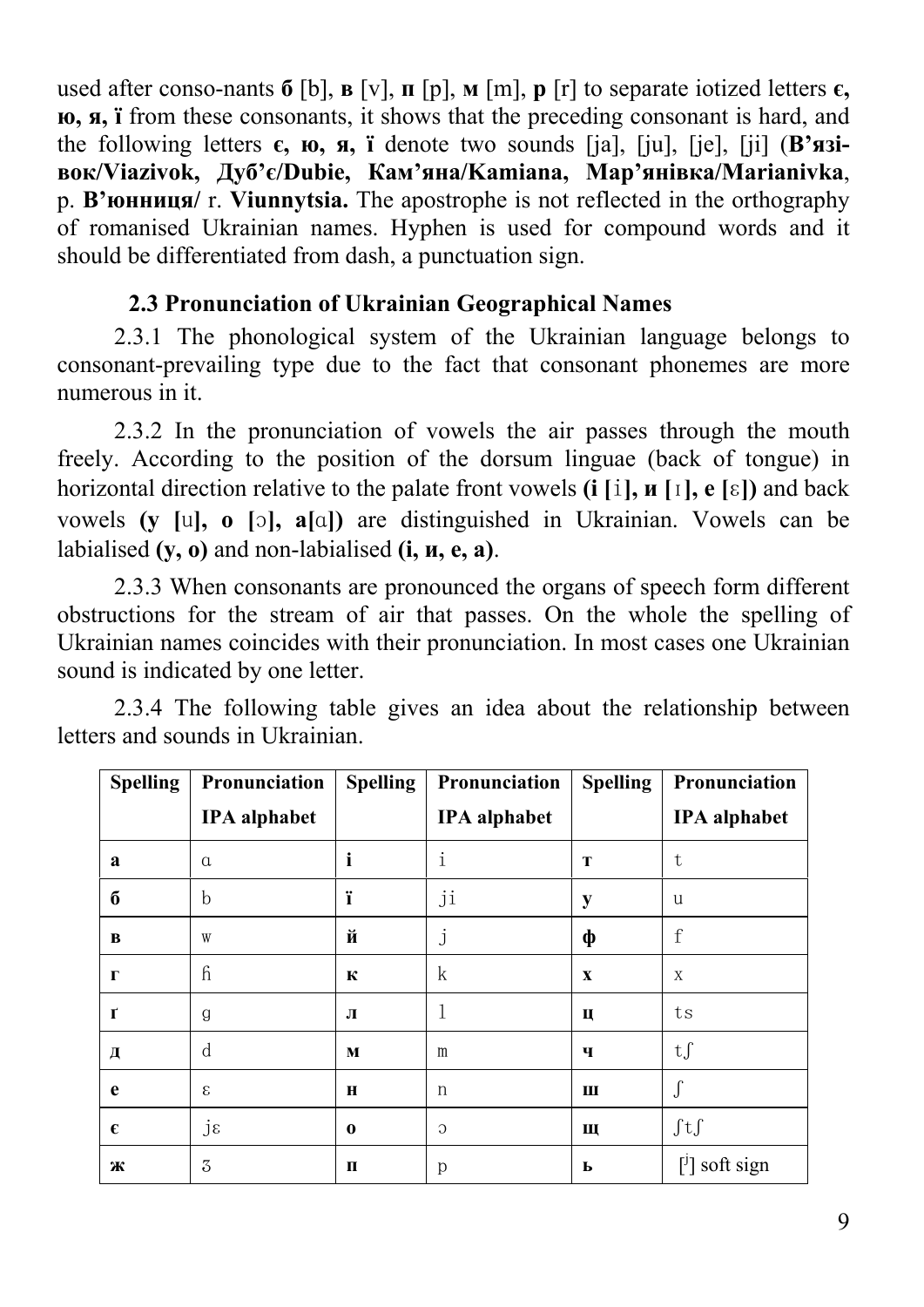|        | - | 10 | ю   | 111<br>'u |
|--------|---|----|-----|-----------|
| та<br> |   | ◡  | ,,, | iů        |

2.3.5 The phonological system is characterized by the prevalence of voiced consonants, which reveals itself in the preservation of voiced pronunciation of final consonants (e.g. **Новий Стародуб/Novyi Starodub [**nɔwɪj stɑrɔdub**], Біловіж/Bilovizh [**bɪlɔwiʒ**], Арциз/Artsyz [**ɑrtsɪz**])**.

2.3.6 The following notes are important for the pronunciation of Ukrainian geographical names, rendered by means of the Latin alphabet:

a. the Latin letter *i* in Ukrainian geographical names in the position after vowel is usualy pronounced:

–as [j]: at the end of the word, e.g. Стрий/Stryi [strɪj], Бахчисарай/Bakhchysarai [bɑxtʃɪsɑrɑj], in the middle of the word, e.g. Гайворонь/Haivoron [ɦɑjwɔrɔnj and in the final  $-$ isk, e.g., Красноармійськ/Krasnoarmiisk [krɑsnɔɑrmi js<sup>j</sup>k];

– as [ji]: in the last syllable, e.g. Київ/Kyiv [kɪjiw], Миколаїв/Mykolaiv [mɪkɔlɑjiw], and in the final -ivka, e.g. Coфiївка/Sofiivka [sɔfijiwkɑ], Амвро-сіївка/Amvrosiivka [ɑmwrɔsijiwkɑ];

 b. the letter combination *ts* at the end of the word and in suffix –*tsk* is always pronounced softly: Воловець/Volovets [wɔlɔwɛtsj ], Гораєць/Horaiets [fiorajɛts<sup>j</sup>], Донецьк/Donetsk [donɛts<sup>j</sup>k];

c. the letter *s* in suffix –*sk* is always pronounced softly: Світловодськ/Svitlovodsk [switlɔwɔdsj k], Дніпропетровськ/Dnipropetrovsk [dnipropɛt-rɔws<sup>j</sup>k];

d. the letter *l* in preposition to suffix  $-sk$  is always pronounced softly: Старобільськ/Starobilsk [starobil<sup>j</sup>s<sup>j</sup>k];

e. the letter *t* in geographical names сomponent part *Ust–* is always pronounced softly: Усть-Путила/Ust–Putyla [ust<sup>j</sup>-put Ila];

f. the letter *l* in geographical names component parts *–pol, –pil* is always pronounced softly: Мелітополь/Melitopol [mɛlitɔpɔl<sup>j</sup>], ], Сімферополь/Simferopol [simfɛrɔpɔlj Теrnopil/Тернопіль  $[$ t $\epsilon$ rnopi $1^j$ ], Ямпіль/Yampil [jɑmpil<sup>j</sup>];

e. the letter *n* in geographical names component part *–pin* is always pronounced softly: Iрпінь/Irpin  $\lceil$ irpin<sup>j</sup>];

e. the letter *t* after *ia, ie, iu* at the end of the word is always pronounced softly: Прип'ять/Prypiat [pr 1p jat<sup> j</sup>].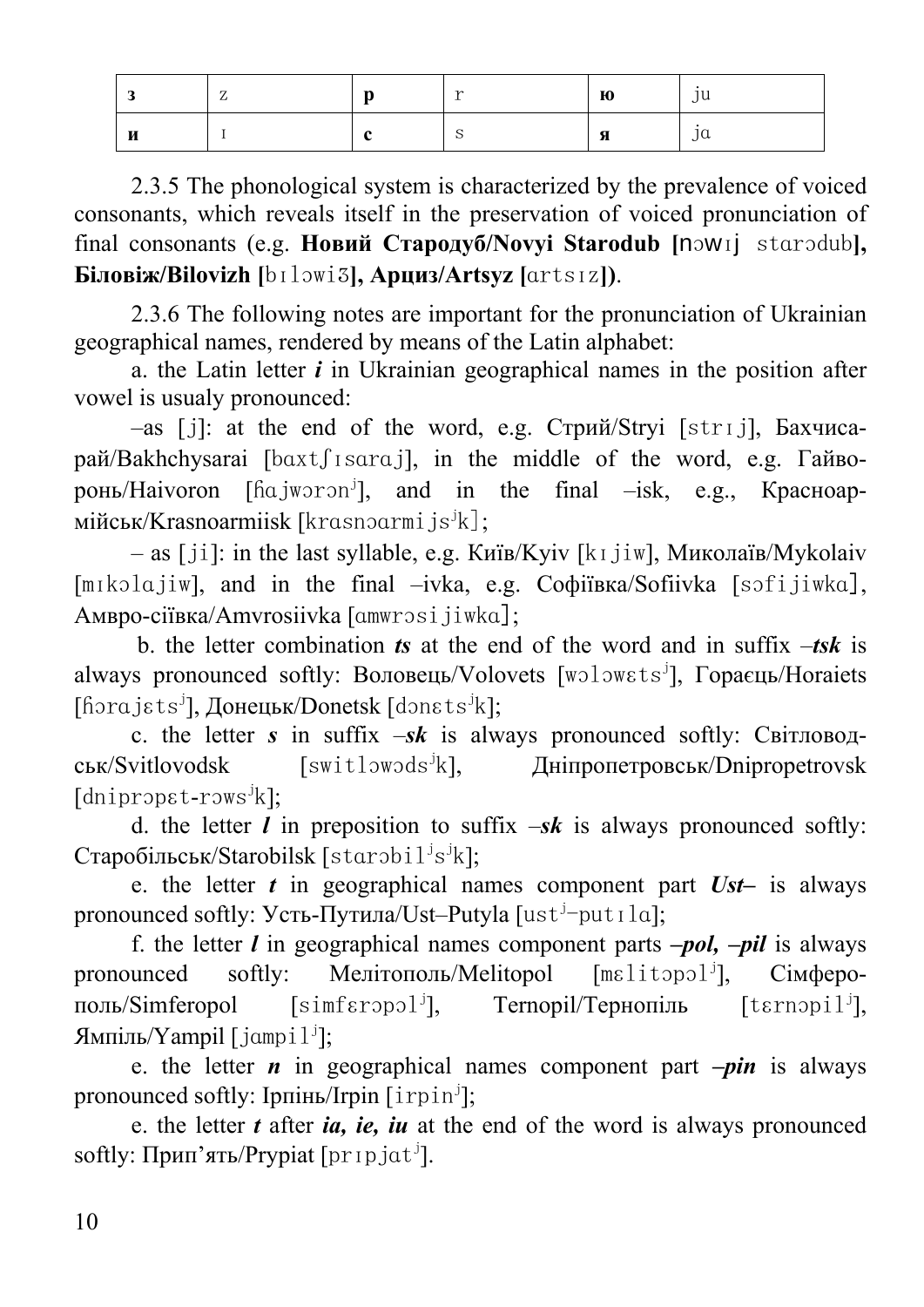2.4.1 In Ukrainian a word has as many syllables as it has vowel sounds. Phonetically stress in Ukrainian words is dynamic with the time-quantity constituent (the stressed syllable is characterized by longer duration as compared to the unstressed syllable). The force of dynamic stress is greater in Ukrainian than in Polish and Czech, but considerably weaker than in Russian.

2.4.2 Free non-fixed stress is typical for the Ukrainian language. It may fall on any syllable of the word: the first –  $K$ *u* $\hat{H}$ <sup>3</sup> (*K***y** $\hat{H}$ **)**,  $\hat{O}$ <sup>*p*</sup>*px* $\hat{H}$ *u* $\hat{H}$ *(C* $\hat{H}$ *z* $\hat{H}$ *y* $\hat{H}$ *s*), П**а́**влівка (P**á**vlivka); the second – Коз**я́**тин (Kozi**á**tyn), Прил**у́**ки (Pryl**ú**ky), Черк**а́**си (Cherk**á**sy); the third – Берест**е́**чко (Berest**é**chko), Компан**і́**ївка (Kompan**i**́ivka), Лозов**á (**Lozov**á)**; the fourth – Добровел**и́**чківка (Dobrovel**ý**chkivka), Золотон**о́**ша (Zoloton**ó**sha), Новоарх**а́**нгельськ (Novoarkh**á**nhelsk); the last – Близнюк**и́**(Blyzniuk**ý**), Волов**е́**ць (Volov**é**ts<sup>j</sup> ), Помічн**а́ (**Pomichn**á)**.

2.4.3 The sign of stress is used in Ukraianian texts when it is necessary to differentiate between omophones: **зá́мок/zámok (English – castle) замó́к/zamók (English – lock).** 

## **3 SPELLING RULES FOR THE UKRAINIAN GEOGRAPHICAL NAMES**

3.1 Geographical names of the Ukrainian territory are formed and represented in writing according to the Ukrainian Spelling Rules in all spheres of their official use.

*Examples* 

Верхньодніпровськ – Verkhnodniprovsk, Гребінка – Hrebinka, Запоріжжя – Zaporizhzhia, Кривий Ріг – Kryvyi Rih, Карпати – Karpaty, Крим – Krym, Полісся – Polissia, Трипілля – Trypillia, Ямпіль – Yampil.

3.1.2 Geographical names fall into simplex, derivative and compound. *Examples* 

Харків – Kharkiv, Північнокримський канал – Pivnichnokrymskyi kanal, гора Говерла – hora Hoverla, Зелений мис – Zelenyi mys,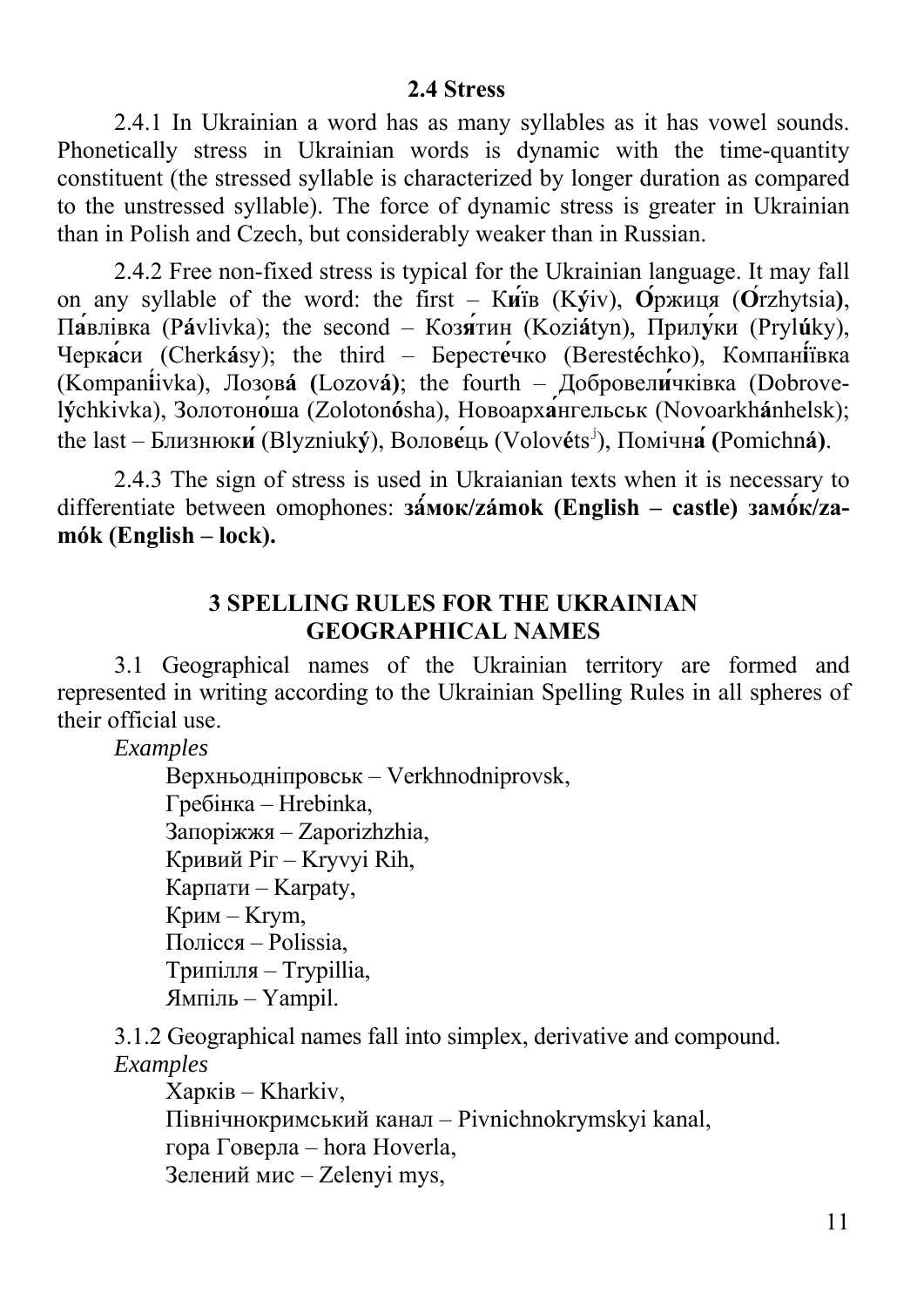коса Бирючий Острів – kosa Byriuchyi Ostriv, Кременецькі гори – Kremenetski hory.

3.1.3 Ukrainian geographical names when transliterated preserve their Ukrainian written form: in one word, hyphenated or in separate words, each of which is capitalized, except generic terms and auxiliary words (prepositions and conjunctions), which are not capitalizad. Adjectives formed from geographical names are also not capitalized. Preserved are the case inflections of the original words.

*Examples* 

Гори-Стрийовецькі – Hory-Stryiovetski, Слобода-Болехівська – Sloboda-Bolekhivska, Дача Косовського – Dacha Kosovskoho, Сім Колодязів – Sіm Kolodiaziv, Яр-під-Зайчиком – Yar-pid-Zaichykom.

3.1.4 Complex and compound geographical names can be written as two words, as one word or hyphenated. Adjectives derived from the geographical names which are written as two words and as one word are written in one word. Exception to this rule is when in the compound geographical names consisting of a noun and a numeral the latter is in the postposition. Adjectives formed from hyphenated geographical names are written as hyphenated too. The adjectives derived from geographical names are not capitalized.

*Examples*

Голуба Затока – Holuba Zatoka, голубозатоцький – holubozatotskyi,

Чорне море – Chorne more, чорноморський – chornomorskyi,

Біле Озеро – Bile Ozero, білоозерний – biloozernyi,

Перше Садове, першoсадівський – Pershe Sadove, pershosadivskyi, Перше Травня, перошотравненський – Pershe Travnia;

pershotravnenskyi;

Бабенківка Перша, бабенківський перший – Babenkivka Persha, babenkivskyi pershyi,

Залісся Перше, заліський перший – Zalissia Pershe, zaliskyi pershyi;

Білопілля, білопільський – Bilopillia, bilopilskyi,

Семигори, семигірський – Semуhory, semyhirskyi,

Трипілля, трипільський – Trypillia, trypilskyi,

Баня-Березів, баня-березівський – Bania-Bereziv, baniaberezivskyi, Пуща-Водиця, пуща-водицький – Pushcha-Vodytsia, pushcha-vodytskyi,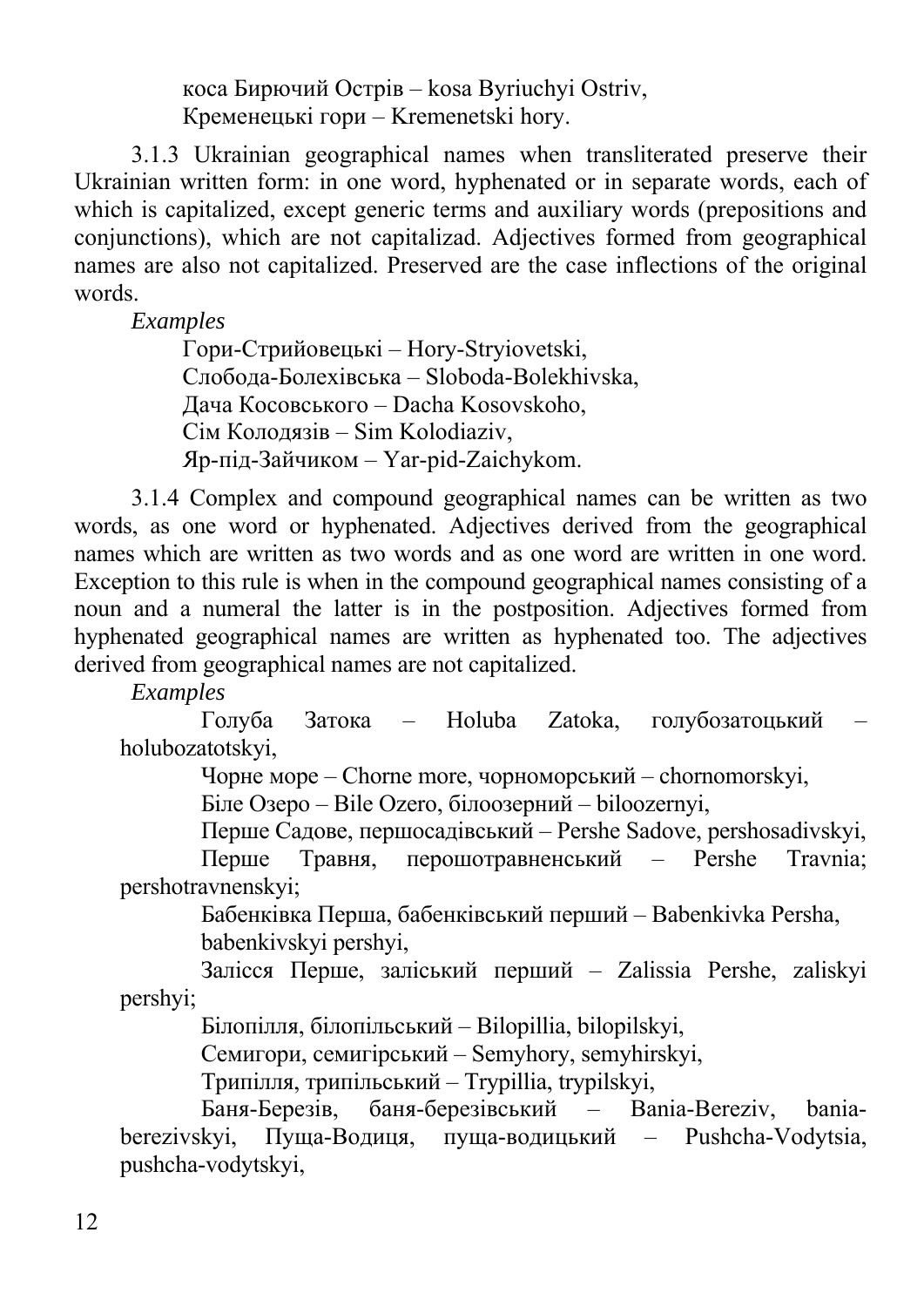Віта-Поштова, віта-поштовий – Vita-Poshtova, vita-poshtovyi,

Дмитро-Дар'ївка, дмитро-дар'ївський – Dmytro-Darivka, dmytrodariv-skyi,

Івано-Франківськ, івано-франківський – Ivano-Frankivsk, ivanofrankiv-skyi,

Усть-Кам'янка, усть-кам'янський – Ust-Kamianka, ustkamianskyi,

Новосілки-на-Дніпрі, новосілківський-на-Дніпрі – Novosilky-na-Dnipri, novosilkivskyi-na-Dnipri,

Яр-під-Зайчиком, ярський-під-зайчиком – Yar-pid-Zaichykom, yarskyi-pid-zaichykom.

## **4 Spelling of Generic Terms**

4.1 Geographical term (generic term) in Ukrainian can be found either in postposition to the name or in anteposition to it.

*Examples* 

озеро Кагул – ozero Kahul, гора Роман-Кош – hora Roman-Kosh, річка Уж – richka Uzh, парк "Софіївка" *–* park "Sofiivka", Хаджибейський лиман *–* Khadzhybeiskyi lyman, Кримський півострів – Krymskyi pivostriv, Ялтинський заповідник – Yaltynskyi zapovidnyk, Каркінітська затока – Karkinitska zatoka**.** 

4.2 Geographical term or another determinative word (ostriv – island, kosa – spit, vorota – gate, mist – bridge, shliakh – road, yar – ravine, etc.), which constitutes a part of the place name and is not used as a generic term, is capitalized:

 *Examples* 

*physical geographical features:*  коса Бирючий Острів – kosa Byriuchyi Ostriv, острів Коса Тузла – ostriv Kosa Tuzla;

*stows:*  Козинські Горби – Kozynski Horby, Старе Село – Stare Selo, Лиса Гора – Lysa Hora;

*towns:* Біла Церква – Bila Tserkva, Жовті Води – Zhovti Vody;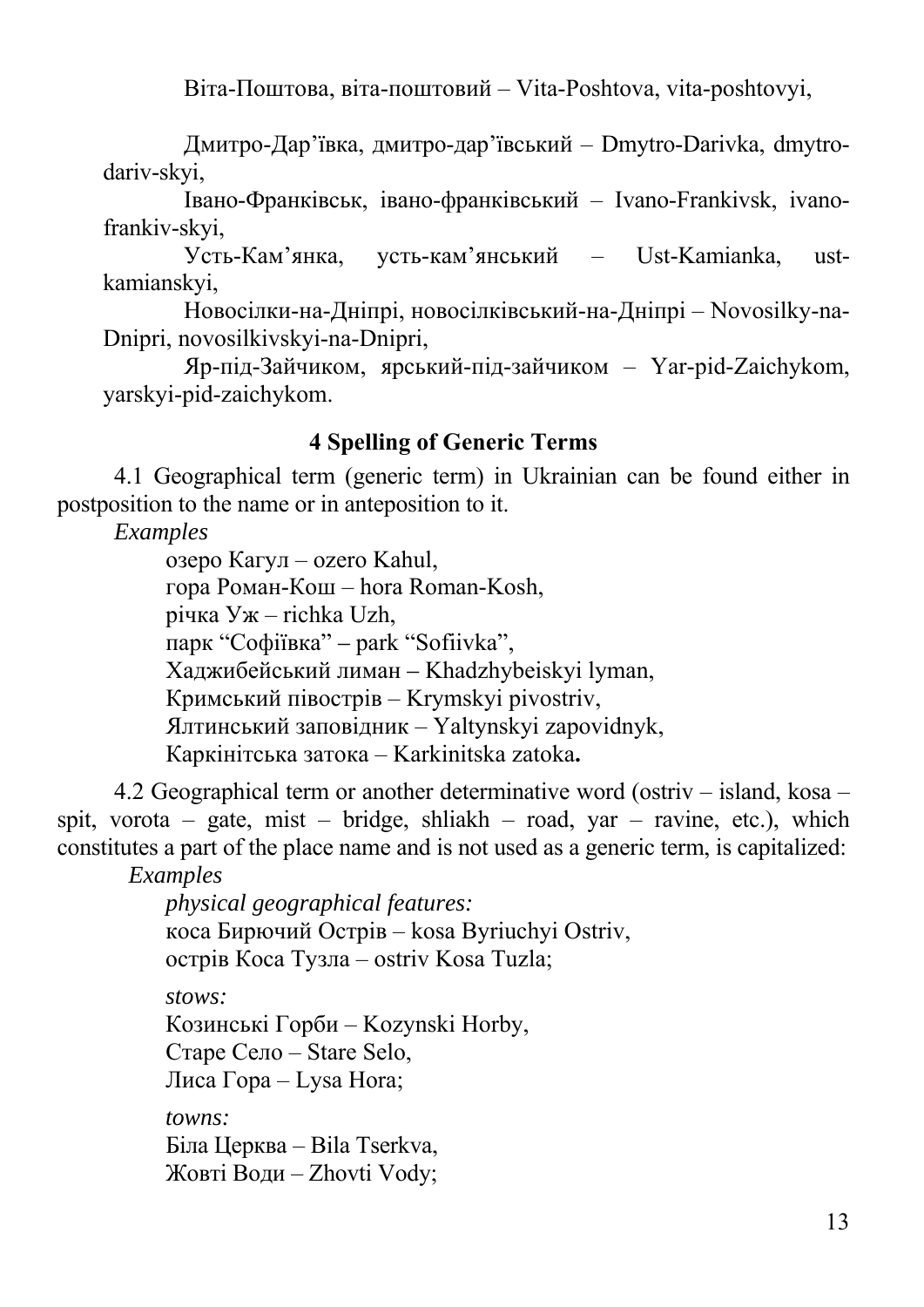*villages:*  Зелений Гай – Zelenyi Hai, Красна Гора – Krasna Hora; *streets:*  Боричів Тік – Borychiv Tik, Добрий Шлях – Dobryi Shliakh.

4.3 On foreign-language maps Ukrainian geographical terms are transliterated into Latin:

*Examples*

Кримський півострів – Krymskyi pivostriv, Біле озеро – Bile ozero, гора Говерла – hora Hoverla, мис Бурун – mys Burun.

 4.4. The translation of generic terms found on a map, which is published in a foreign language, may be given in a special table. If the terms on the map are given in their abbreviated form (e.g.: h. Hoverla, m. Burun, Krymskyi p-iv.), a table of abbreviations may be added:

*Examples*

h. (hora) – mountain, m.  $(mys)$  – cape, oz. (ozero) – lake.

## **5 PLACE NAMES IN MINORITY LANGUAGES**

#### **5.1 Prevalence of Minority Languages**

Apart from the official Ukrainian language, languages of other ethnic groups are spoken in Ukraine. The bearers of Russian densely inhabit the AR of the Crimea, Ukraine's south and east-south regions, of Crimean Tatar – the AR of the Crimea, of Hungarian – Zakarpatska oblast, of Romanian – Chernivetska oblast and Odeska oblast. Ukrainian toponymy includes a series of place names of Russian, Crimean Tatar, Hungarian, Romanian, Polish, Bulgarian, Byelorussian and German origin. Other ethnic minorities do not have their compact settlement. They are geographically dispersed all over the territory of Ukraine. The toponyms originating from their languages are not numerous. Such place names have been influenced by the Ukrainian language and assimilated into Ukrainian toponymy.

5.1.2 According to the Law of Ukraine *On Geographical Names* in the areas of compact dwelling of ethnic minorities historically originating from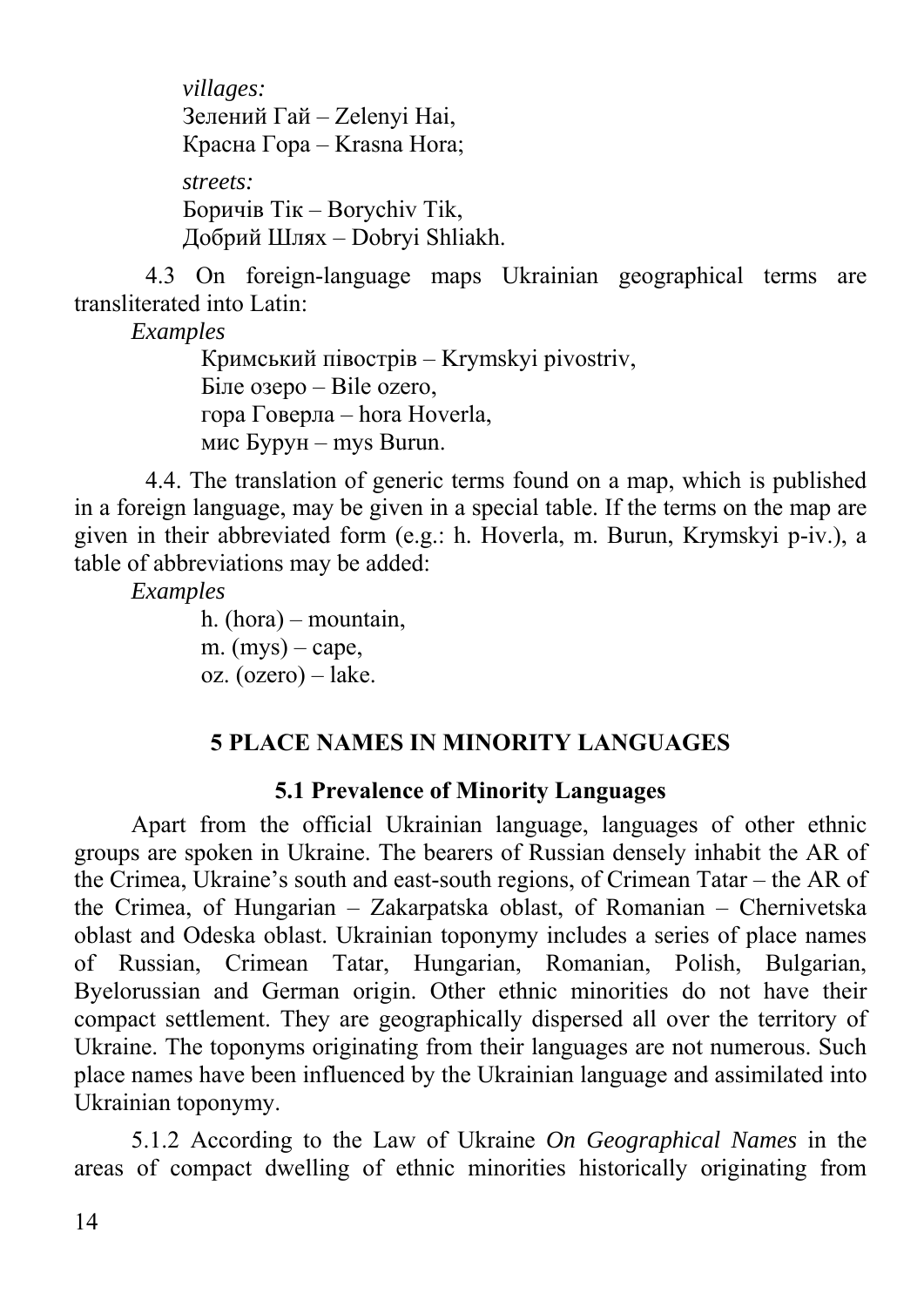foreign languages geographical names are preserved. Such names are transliterated into Ukrainian in accordance with the Ukrainian Spelling Rules taking into account linguistic peculiarities of the local people.

#### **5.2 Russian**

5.2.1 Russian is one of the East Slavic languages; it belongs to the most widespread languages of the world.

*Russian alphabet* is based on Cyrillic script and consists of the following letters: Аа, Бб, Вв, Гг, Дд, Ее, Ёё, Жж, Зз, Ии, Йй, КК, Лл, Мм, Нн, Оо, Пп, Рр, Сс, Тт, Уу, Фф, Хх, Цц, Чч, Шш, Щщ, Ьь, Ыы, Ъъ, Ээ, Юю, Яя.

5.2.2 Russian differs from Ukrainian by specific peculiarities of its system, mainly in phonetical and morphological fields. Significant differences between Russian and Ukraianan can be found also in their vocabularies.

5.2.3 Place names of Russian origin are not translated, but transliterated into Ukrainian according to the Ukrainian Spelling Rules.

*Examples* 

 Лічебне – Lichebne, Сєверне – Sieverne, Приятне Свідання – Pryiatne Svidannia, Совєтський – Sovietskyi, Южноукраїнськ – Yuzhnoukrainsk.

#### **5.3 Crimean Tatar**

5.3.1 *The Crimean Tatar language* belongs to Kypchak group of the Turkic languages. Three dialects are distinguished: Northern (Steppe), Middle and Southern (according to original dispersal of Crimean Tatars); the latter was strongly influenced by the Turkish language. Historically Crimean Tatar belongs to the epoch of the Golden Horde (the  $15<sup>th</sup>$  c.). The oldest Crimean Tatar written sources date back to the  $17<sup>th</sup>$  century. Dialects, which have their roots in the Cuman (Polovets) language, constitute the basis of Crimean Tatar.

5.3.2 Crimean Tatar before 1929 used Arabic scripture, up to 1938 it was based on Latin script, and since 1938 – Cyrillic.

*The Crimean Tatar Cyrillic alphabet* consists of such letters:

Аа, Б б, В в, Г г, Гъ, Д д, Е е, Ё ё, Ж ж, З з, И и, Й й, К к, Къ къ, Л л, Мм, Нн, Нънъ, Оо, Пп, Рр, Сс, Тт, Уу, Фф, Хх, Цц, Чч, Дждж, **Ш ш, Щ щ, Ъ ъ, Ы ы, Ь ь, Э э, Ю ю, Я я** 

Note: *(гъ***,** *къ***,** *нъ* and *дж* are separate letters).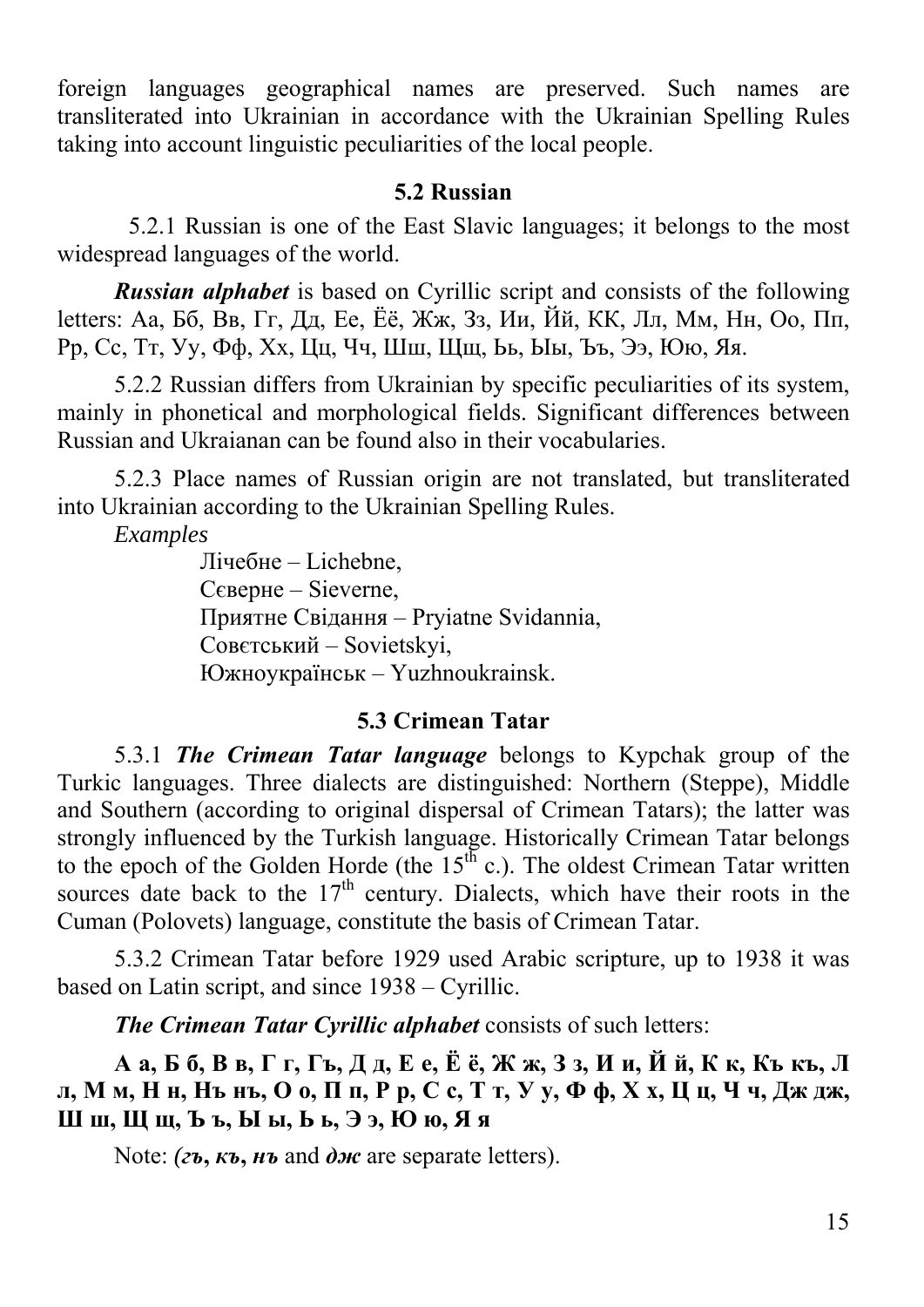Beginning with 1990s Crimean Tatar is gradually transferring to a new Latin-based script. The Latin-based Crimean Tatar alphabet was officially approved by the Decree of the Verkhovna Rada (Supreme Council) of the AR of Crimea in 1997:

**A a, B b, C c, Ç ç, D d, E e, F f, G g, Ğ ğ, H h, I ı, İ i, J j, K k, L l, Mm, N n, Ñ ñ, O o, Ö ö, P p, Q q, R r, S s, Ş ş, T t, U u, Ü ü, V v, Y y, Z z.** 

5.3.3 Place names of Crimean Tatar origin are not translated, but transliterated into Ukrainian according to the Ukrainian Spelling Rules.

They are mainly the names of physiographic features. *Examples* 

> мис Каябаші – mys Kaiabashi, мис Ай-Тодор – mys Ai-Todor, хребет Абдуга – khrebet Abduha, озеро Сасик – ozero Sasyk,

There is also a small number of locality names. *Examples*

> Бахчисарай – Bakhchysarai, Коктебель – Koktebel,  $3y<sub>8</sub> - Z$ ија.

#### **5.4 Hungarian**

5.4.1 *The Hungarian language* belongs to the Finno-Ugric group in the Uralic language family. It has numerous dialects and is based on the Latin alphabet.

*The Hungarian alphabet* consists of such letters*:* **Aa, Áá, Bb, Cc, Cscs, Dd, Dzdz, Dzsdzs, Ee, Éé, Ff, Gg, Gygy, Hh, Ii, Íí, Jj, Kk, Ll, Lyly, Mm, Nn, Nyny, Oo, Óó, Öö, Őő, Pp, Rr, Ss, Szsz, Tt, Ty ty, Uu, Úú, Üü, Űű, Vv, Ww, Xx, Yy, Zz, Zszs**.

5.4.2 Place names of Hungarian origin are not translated, but transliterated into Ukrainian according to the Ukrainian Spelling Rules.

*Examples* 

Горонглаб – Horonhlab, Батрадь – Batrad, Шом – Shom, Дерцен – Dertsen, Батфа – Batfa.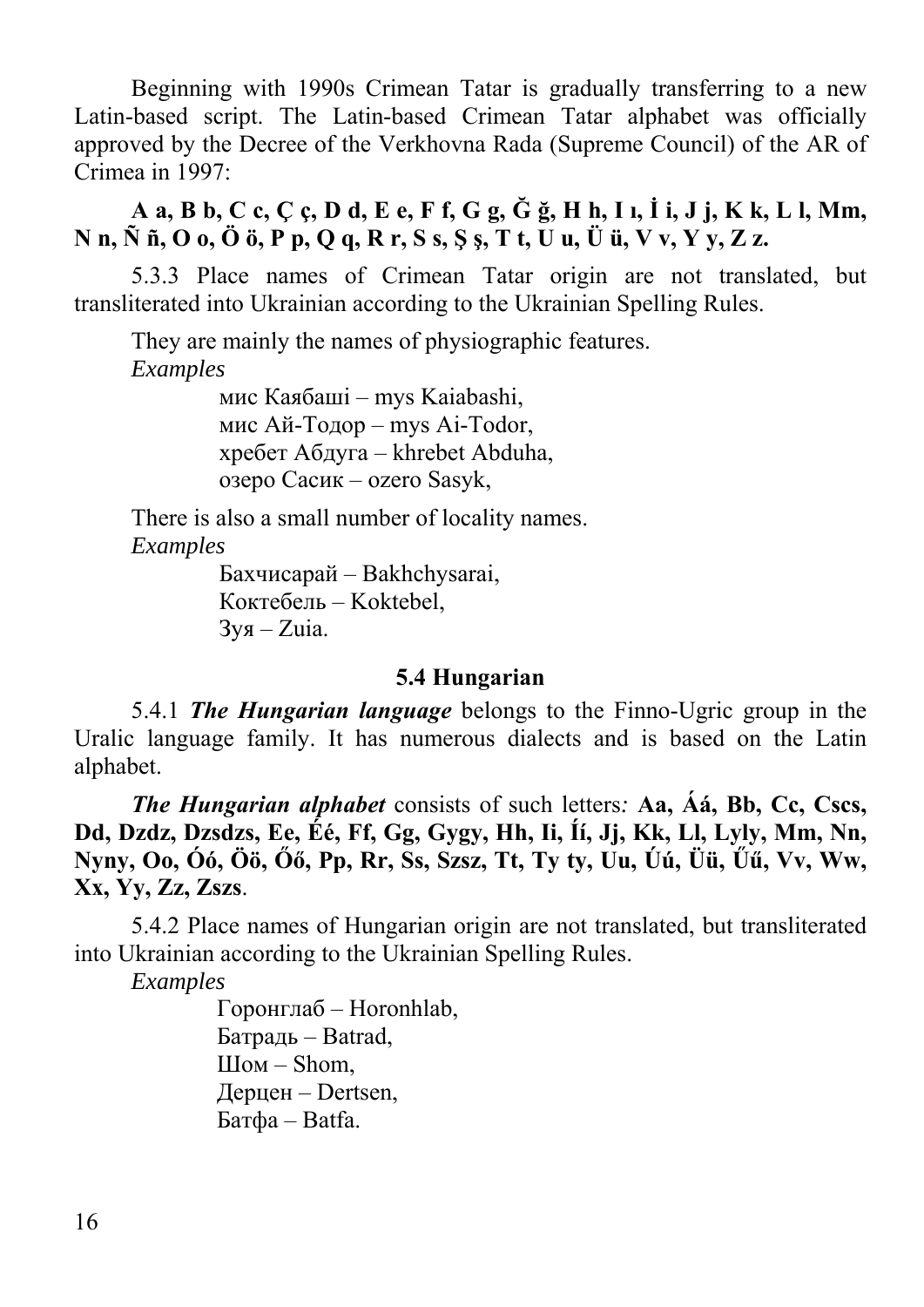#### **5.5 Romanian**

5.5.1. *The Romanian language* belongs to the Italic (Romance) subfamily of the Indo-European language family. Written language is based on Latin script.

*The Romanian alphabet* **consists of such letters***:* **Aa, Ăă, â, Bb, Cc, Dd, Ee, Ff, Gg, Hh, Ii, Îî, Jj, Kk, Ll, Mm, Nn, Oo, Pp, Rr, Ss, Şş, Tt, Ţţ, Uu, Vv, Ww, Xx, Yy, Zz.** 

5.5.2 Geographical names of Romanian origin are not translated, but transliterated into Ukrainian according to the Ukrainian Spelling Rules.

*Examples*

Мамалига – Mamalyha, Коштуляни – Koshtuliany, Домени – Domeny, Чудей – Chudei, Йорданешти – Yordaneshty, Флора – Flora, Далень – Dalen.

## **6 NATIONAL STANDARDIZATION OF GEOGRAPHICAL NAMES**

#### **6.1 The Law of Ukraine** *On Geographical Names*

6.1.1 The Law of Ukraine *On Geographical Names* (2005) determines the legal basis of the activity and relations regulation in the sphere of determination of geographical features' names, their normalization, registration, use and protection of geographical features' names on the territory of Ukraine, the continental shelf, the exclusive (marine) economic zone, the names of the geographical features of the Earth discovered by Ukrainian explorers and scientists, and also the use of the names of other states' geographical features.

6.1.2. In pursuance of the Law's provisions the following normative Acts have been approved:

Provision on the Inter-departmental Scientific Methodological Council in the Issues of Geographical Names (approved by the resolution of the Cabinet of Ministers No 543 of 19.04.2006);

Provision on the State Register of Geographical Names (approved by the resolution of the Cabinet of Ministers No 622 of 11.05.2006);

The Order of carrying out of expertizes of propositions and resolutions of the state authorities concerning naming and renamig of geographical features (approved by the resolution of the Cabinet of Ministers No 1166 of 04.11.2009).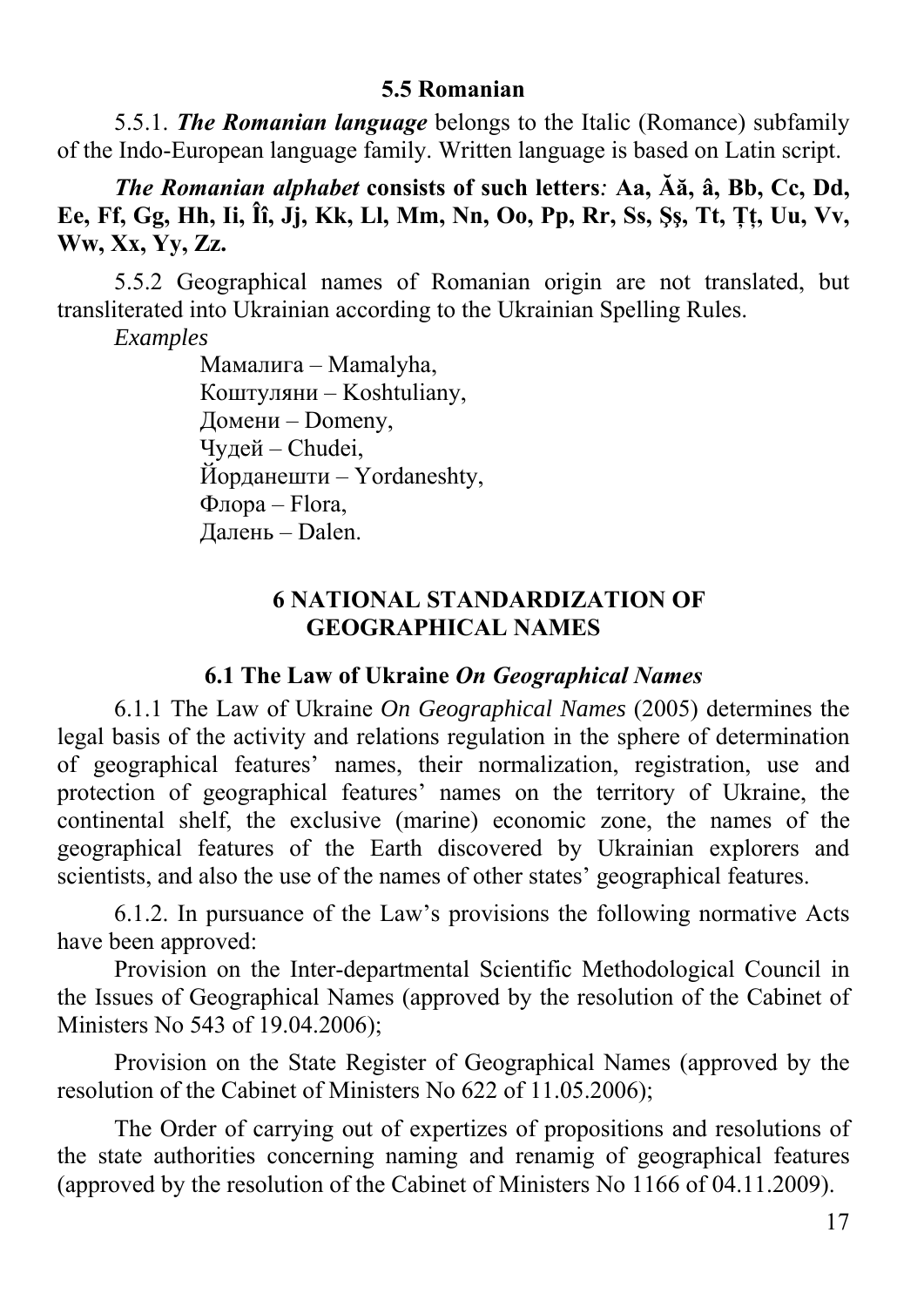## **6.2 The Body of the Executive Power in the Issues of Geographical Names**

6.2.1 The Ministry of Environmental Protection of Ukraine has legal responsibility concerning geographical names.

6.2.2 The coordinator of the activities in regard to geographical names is the State Service of Geodesy, Cartography and Cadastre (*Ukrheodezkartographia*), functioning as a governmental body in composition of the Ministry of Environmental Protection of Ukraine.

6.2.3 *Ukrheodezkartographia* within the scope of its jurisdiction draws up the drafts of legal statements concerning geographical names, draws up and approves regulatory documents in regard to determination, normalization, account, registering, use and preservation of geographical names, organizes the examination of geographical names, provides for the creation and management of the State Register of Geographical Names, carries out international cooperation in the field of geographical names.

## **6.3 Inter-departmental Scientific Methodological Council in the Issues of Geographical Names**

6.3.1 Inbetween 1993 and 2006 the National Council in Geographical Names, established by Resolution No 783 of the Cabinet of Ministers of Ukraine of September 23, 1993 functioned in Ukraine. It carried out the coordination of the activities of the ministries, enterprises, bodies and ogranizations in regard to geographical names.

6.3.2 In accordance with the Resolution No 543 of the Cabinet of Ministers of Ukraine of 19.04.2006 the Interdepartmental Scientific and Methodological Council in the Issues of Geographical Names was established attached to *Ukrgeodezkartographia*. The council is composed of the representatives of the involved Ministries, bodies and organizations (the apparatus of the Verkhovna Rada of Ukraine, the Ministry of Law, the Ministry of Transport and Communication, the National Space Agency, the Topographic Service of the Armed Forces, the National Academy of Sciences, national universities etc.). The Inter-departmental Scientific and Methodological Council is headed by the Head of *Ukrgeodezkartographia.*

6.3.3 The Inter-departmental Scientific and Methodological Council within the scope of its jurisdiction performs the following functions:

considers drafts of legal and other normative statements concerning the determination and normalization of geographical names and puts forward the appropriate proposals;

considers scientific methodological statements concerning the determination and normalization of geographical names;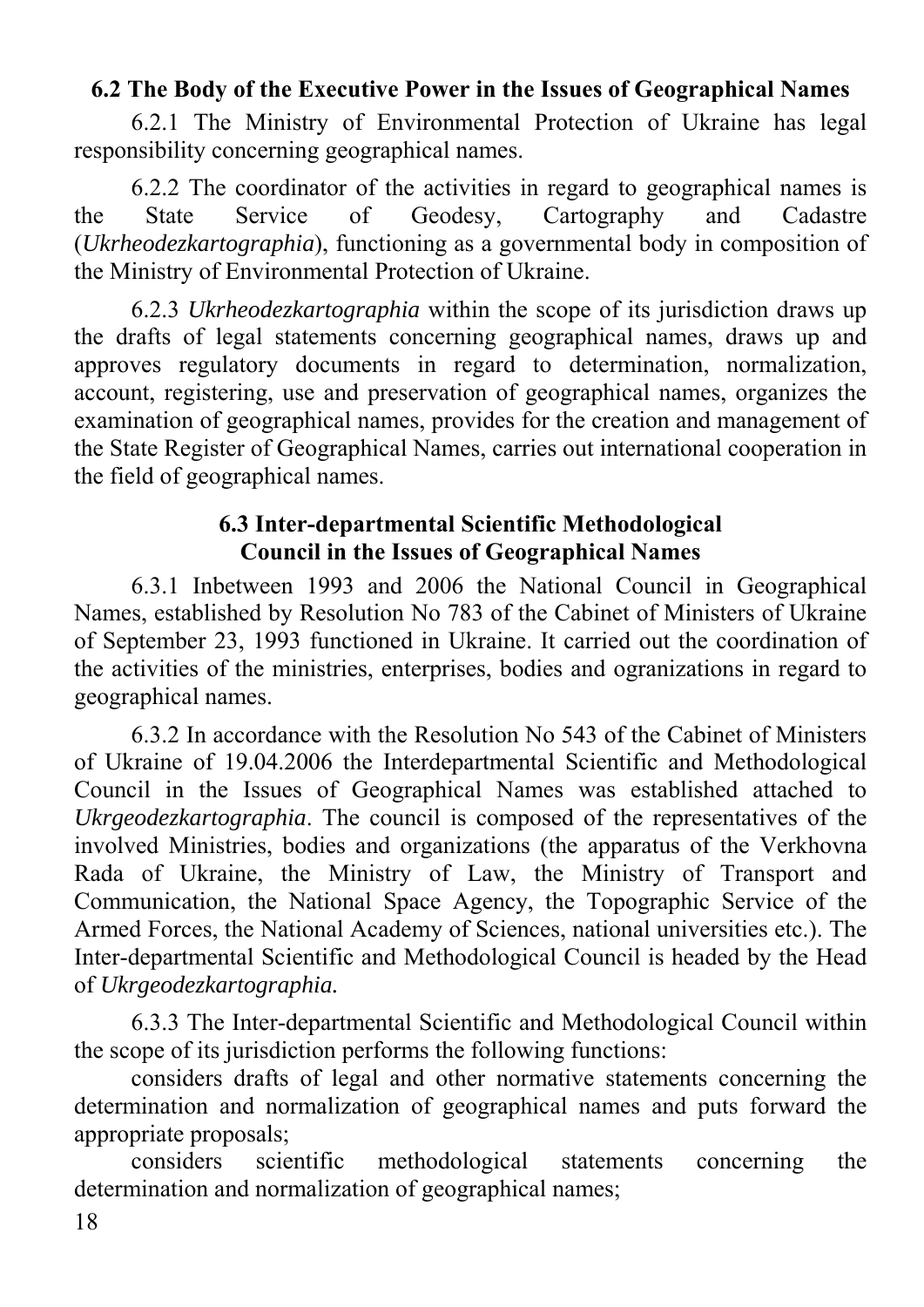draws up scientific methodological statements concerning the rules of rendering of Ukraine's geographical feature names by means of the Latin alphabet;

considers and puts forward proposals to *Ukrgeodezkartographia* in regard to naming and renaming of geographical features.

## **6.4 Sources of normalized geographical names**

6.4.1 Sources of the information concerning the normalized geographical names are the Acts of the Verkhovna Rada of Ukraine, the President of Ukraine, the Cabinet of Ministers of Ukraine, the Verkhovna Rada of the Autonomous Republic of the Crimea, state and local authorities, as well as cartographic (topographic maps with the scale of  $1:10\,000 - 1:100\,000$ , the official editions of administrative maps of Ukraine and the Oblasts), archive and statistical data, encyclopedias and other reference materials.

6.4.2 The names of the units of administrative territorial division of Ukraine (the Autonomous Republic of the Crimea and the oblasts) are established by the Constitution of Ukraine.

6.4.3 The source of the normalized names of settlements (localities), raions, city districts, village and settlement radas (councils) is an electronic reference book "Ukraine. Administrative territorial division" of the Verkhovna Rada of Ukraine, which is monthly updated in accordance with the official data (www.rada.gov. ua/zakon/new/ADM/zmist.html). The reference book contains the indices of the new and old place names, and also the settlements, which merged with other settlements, were included within the limits of a city or another settlement or settlements, which had been striken off from the register, on the basis of the changes made after the last edition of the reference book in 1987.

6.4.4 For the cartographic needs the State Cartographic and Geodetic Fund of Ukraine keeps and updates the reference book on the administrative territorial division of Ukraine in accordance with the acts of the Verkhovna Rada of Ukraine and the announcements, published in the official normative journal "Bulletin of the Verkhovna Rada of Ukraine ".

6.4.5 The names of railway stations and wayside stops are given in the Tariff Guidelines No 4, the official edition of the state body in charge of transport issues (the Ministry of Transport and Communication).

6.4.6 The names of features of natural reserve fund (national nature parks, nature reserves, regional landscape parks, game reserves, protected stows, dendrological parks, nature monuments, etc.) are found in the database of the Natural Reserve Fund of Ukraine, which is being managed by the authorized state body (the State Service of Reserves Management).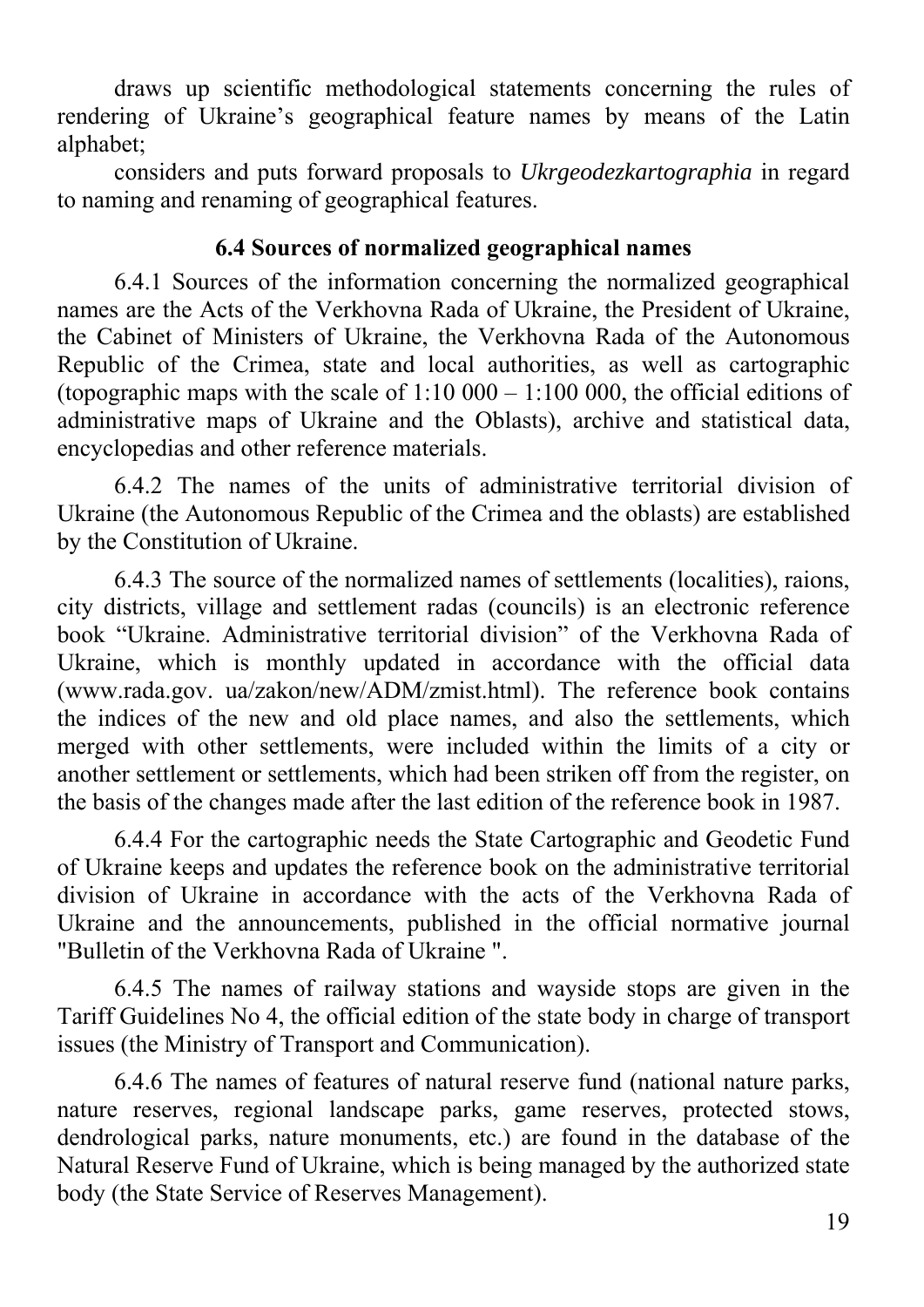6.4.7 For the correct spelling of hydronyms (names of rivers, springs and other watercourses) "Dictionary of the hydronyms of Ukraine" should be used (Kyiv, Naukova dumka, 1979).

6.4.8 In pursuance of the Law of Ukraine "On geographiacal names" the State Register of Geographical Names is being compiled in Ukraine. The Provision about the State Register of Geographical Names was approved by Resolution No 622 of the Cabinet of Ministers of Ukraine of 11.05.2006.

## **7 ADMINISTRATIVE TERRITORIAL DIVISION OF UKRAINE**

7.1 According to Article 133 of the Constitution of Ukraine the system of administrative territorial division of Ukraine is constituted by: the Autonomous Republic of the Crimea, Cherkaska oblast, Chernihivska oblast, Chernivetska oblast, Dnipropetrovska oblast, Donetska oblast, Ivano-Frankivska oblast, Kharkivska oblast, Khersonska oblast, Khmelnytska oblast, Kirovohradska oblast, Kyivska oblast, Luhanska oblast, Lvivska oblast, Mykolaivska oblast, Odeska oblast, Poltavska oblast, Rivnenska oblast, Sumska oblast, Ternopilska oblast, Vinnytska oblast, Volynska oblast, Zakarpatska oblast, Zaporizka oblast, Zhytomyrska oblast, raions, cities and towns, districts of cities, settlements and villages.

7.2 The cities of Kyiv and Sevastopol have a special status, which is determined by the appropriate Laws of Ukraine.

7.3 The biggest cities (the majority of oblast centres, Kryvyi Rih, Makiivka, Mariupol and others) are divided into city districts.

| Cyrillic form of<br>the name<br>(область) | <b>Romanized form</b><br>of the name<br><i>(oblast)</i> | Cyrillic form of<br>the oblast<br>capital's name | <b>Romanized form</b><br>of the oblast<br>capital's name |
|-------------------------------------------|---------------------------------------------------------|--------------------------------------------------|----------------------------------------------------------|
| Автономна<br>Республіка Крим              | Avtonomna<br>Respublika Krym                            | Сімферополь                                      | Simferopol                                               |
| Вінницька                                 | Vinnytska                                               | Вінниця                                          | Vinnytsia                                                |
| Волинська                                 | Volynska                                                | Луцьк                                            | Lutsk                                                    |
| Дніпропетровська                          | Dnipropetrovska                                         | Дніпропетровськ                                  | Dnipropetrovsk                                           |
| Донецька                                  | Donetska                                                | Донецьк                                          | <b>Donetsk</b>                                           |
| Житомирська                               | Zhytomyrska                                             | Житомир                                          | Zhytomyr                                                 |
| Закарпатська                              | Zakarpatska                                             | Ужгород                                          | Uzhhorod                                                 |

**Table 7.4** – **The list of the units of administrative and territorial division of Ukraine and their capitals**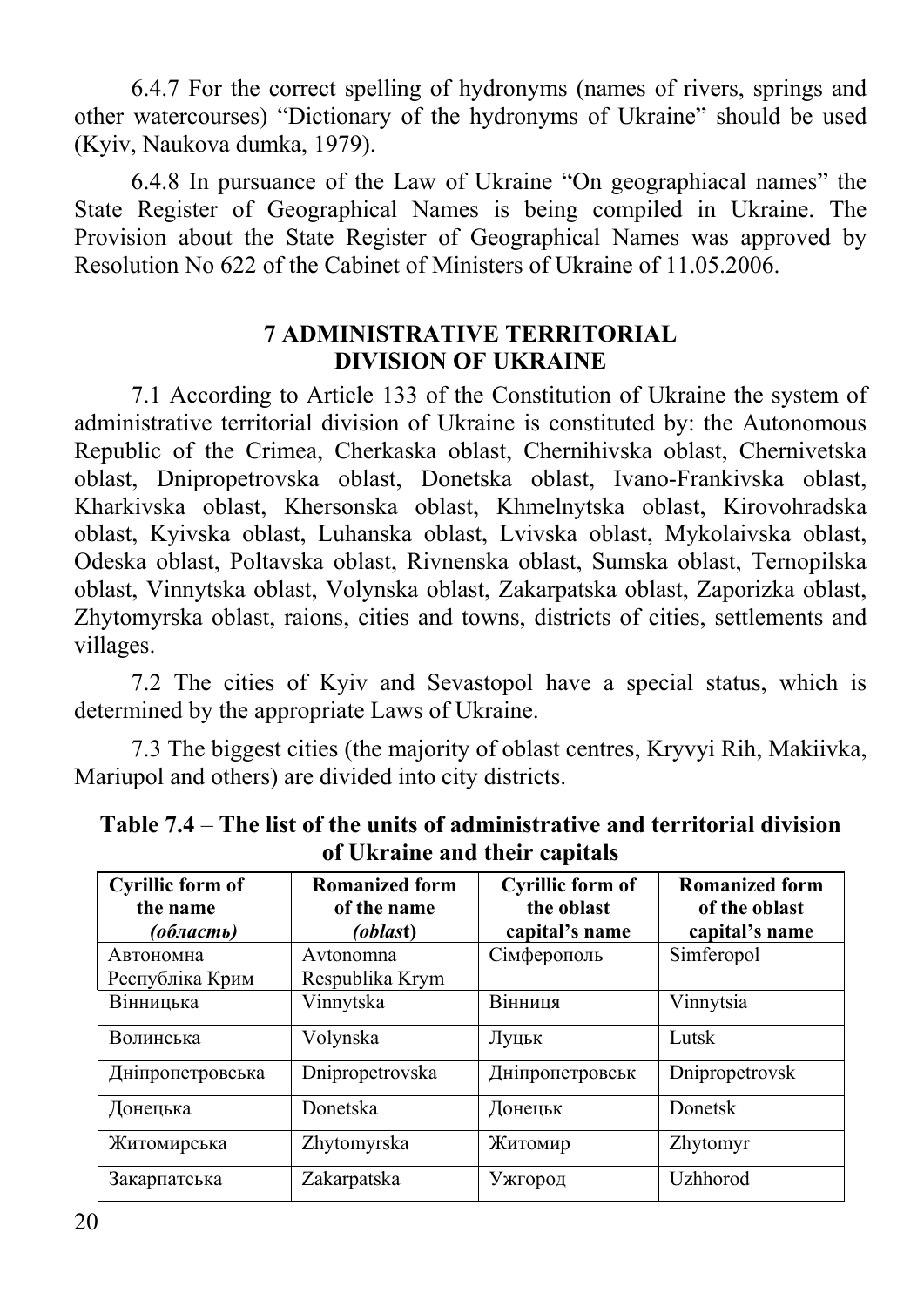| Запорізька        | Zaporizka        | Запоріжжя        | Zaporizhzhia    |
|-------------------|------------------|------------------|-----------------|
| Івано-Франківська | Ivano-Frankivska | Івано-Франківськ | Ivano-Frankivsk |
| Кіровоградська    | Kirovohradska    | Кіровоград       | Kirovohrad      |
| Луганська         | Luhanska         | Луганськ         | Luhansk         |
| Львівська         | Lvivska          | Львів            | Lviv            |
| Миколаївська      | Mykolaivska      | Миколаїв         | Mykolaiv        |
| Одеська           | Odeska           | Одеса            | Odesa           |
| Полтавська        | Poltavska        | Полтава          | Poltava         |
| Рівненська        | Rivnenska        | Рівне            | Rivne           |
| Сумська           | Sumska           | Суми             | Sumy            |
| Тернопільська     | Ternopilska      | Тернопіль        | Ternopil        |
| Харківська        | Kharkivska       | Харків           | Kharkiv         |
| Херсонська        | Khersonska       | Херсон           | Kherson         |
| Хмельницька       | Khmelnytska      | Хмельницький     | Khmelnytskyi    |
| Черкаська         | Cherkaska        | Черкаси          | Cherkasy        |
| Чернівецька       | Chernivetska     | Чернівці         | Chernivtsi      |
| Чернігівська      | Chernihivska     | Чернігів         | Chernihiv       |

# **Table** – **7.5 Raions of the units of administrative territorial division of Ukraine and their capitals**

| Raion name<br>(район)   | <b>Romanized version</b><br>(raion)      | Name of the raion<br>capital<br>(town, settlement) | Romanized<br>version of the<br>name (misto,<br>selyshche) |
|-------------------------|------------------------------------------|----------------------------------------------------|-----------------------------------------------------------|
|                         | <b>Autonomous Republic of the Crimea</b> |                                                    |                                                           |
| Бахчисарайський         | Bakhchysaraiskyi                         | Бахчисарай                                         | Bakhchysarai                                              |
| Білогірський            | Bilohirskyi                              | Білогірськ                                         | <b>Bilohirsk</b>                                          |
| Джанкойський            | Dzhankoiskyi                             | Джанкой                                            | Dzhankoi                                                  |
| Кіровський              | Kirovskyi                                | Кіровське                                          | Kirovske                                                  |
| Красногвардійський      | Krasnohvardiiskyi                        | Красногвардійське                                  | Krasnohvardijske                                          |
| Красноперекоп-<br>ський | Krasnoperekopskyi                        | Красноперекопськ                                   | Krasnoperekopsk                                           |
| Ленінський              | Leninskyi                                | Леніне                                             | Lenine                                                    |
| Нижньогірський          | Nyzhnohirskyi                            | Нижньогірський                                     | Nyzhnohirskyi                                             |
| Первомайський           | Pervomaiskyi                             | Первомайське                                       | Pervomaiske                                               |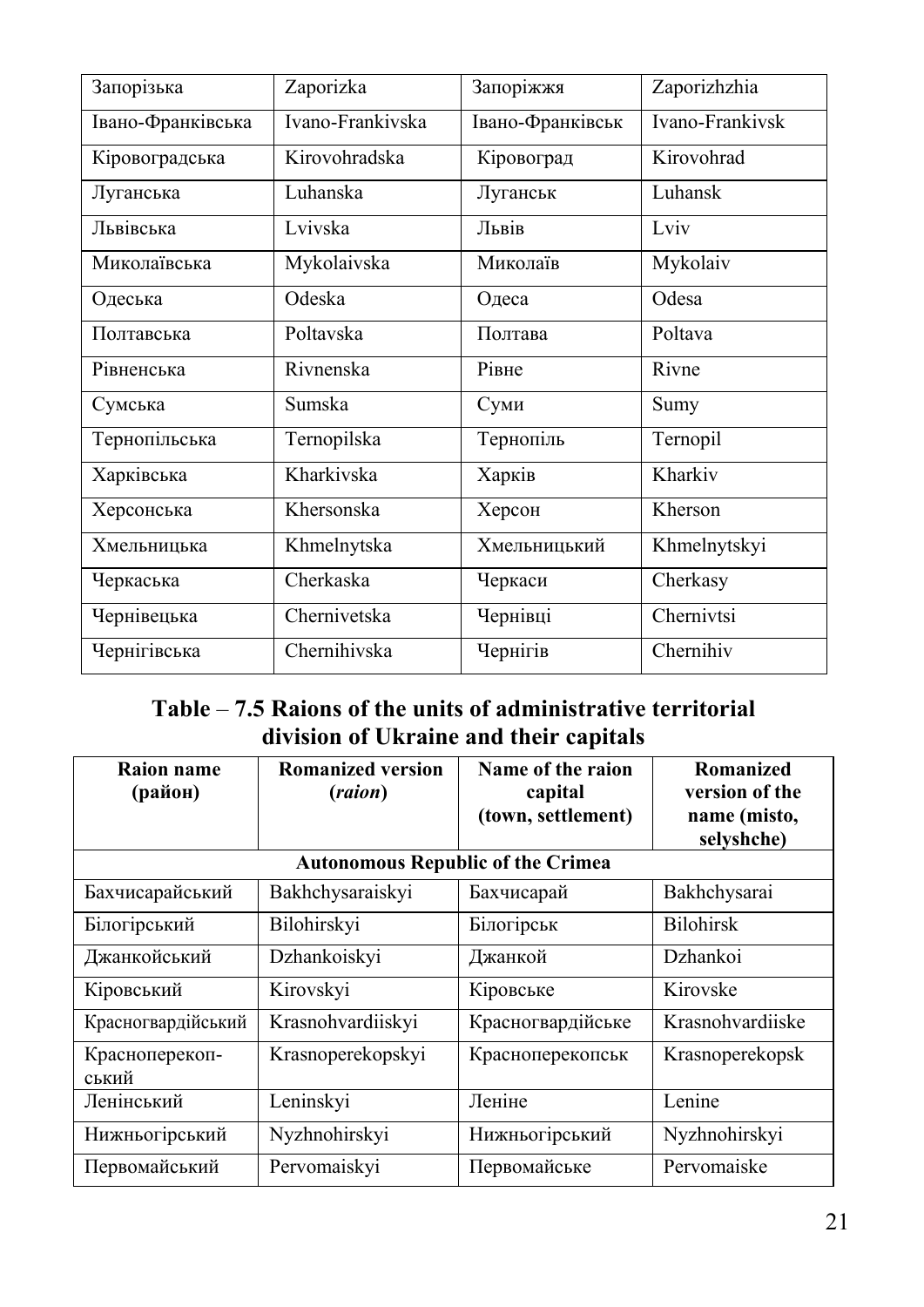| Роздольненський              | Rozdolnenskyi                 | Роздольне                 | Rozdolne                    |
|------------------------------|-------------------------------|---------------------------|-----------------------------|
| Сакський                     | Sakskyi                       | Саки                      | Saky                        |
| Сімферополь-<br>ський        | Simferopolskyi                | Сімферополь               | Simferopol                  |
| Советський                   | Sovietskyi                    | Советський                | Sovietskyi                  |
| Чорноморський                | Chornomorskyi                 | Чорноморське              | Chornomorske                |
|                              | Cherkaska oblast              |                           |                             |
| Городищенський               | Horodyshchenskyi              | Городище                  | Horodyshche                 |
| Драбівський                  | Drabivskyi                    | Драбів                    | Drabiv                      |
| Жашківський                  | Zhashkivskyi                  | Жашків                    | Zhashkiv                    |
| Звенигородський              | Zvenyhorodskyi                | Звенигородка              | Zvenyhorodka                |
| Золотоніський                | Zolotoniskyi                  | Золотоноша                | Zolotonosha                 |
| Кам'янський                  | Kamianskyi                    | Кам'янка                  | Kamianka                    |
| Канівський                   | Kanivskyi                     | Канів                     | Kaniv                       |
| Катеринопіль-<br>ський       | Katerynopilskyi               | Катеринопіль              | Katerynopil                 |
| Корсунь-                     | Korsun-                       | Корсунь-                  | Korsun-                     |
| Шевченківський<br>Лисянський | Shevchenkivskyi<br>Lysianskyi | Шевченківський<br>Лисянка | Shevchenkivskyi<br>Lysianka |
| Маньківський                 | Mankivskyi                    | Маньківка                 | Mankivka                    |
| Монастирищенсь-              | Monastyryshchenskyi           | Монастирище               | Monastyryshche              |
| кий<br>Смілянський           | Smilianskyi                   | Сміла                     | Smila                       |
| Тальнівський                 | Talnivskyi                    | Тальне                    | Talne                       |
| Уманський                    | Umanskyi                      | Умань                     | Uman                        |
| Христинівський               | Khrystynivskyi                | Христинівка               | Khrystynivka                |
| Черкаський                   | Cherkaskyi                    | Черкаси                   | Cherkasy                    |
| Чигиринський                 | Chyhyrynskyi                  | Чигирин                   | Chyhyryn                    |
| Чорнобаївський               | Chornobaivskyi                | Чорнобай                  | Chornobai                   |
| Шполянський                  | Shpolianskyi                  | Шпола                     | Shpola                      |
|                              | Chernihivska oblast           |                           |                             |
| Бахмацький                   | Bakhmatskyi                   | Бахмач                    | Bakhmach                    |
| Бобровицький                 | Bobrovytskyi                  | Бобровиця                 | Bobrovytsia                 |
| Борзнянський                 | Borznianskyi                  | Борзна                    | Borzna                      |
| Варвинський                  | Varvynskyi                    | Варва                     | Varva                       |
| Городнянський                | Horodnianskyi                 | Городня                   | Horodnia                    |
| Ічнянський                   | Ichnianskyi                   | Ічня                      | Ichnia                      |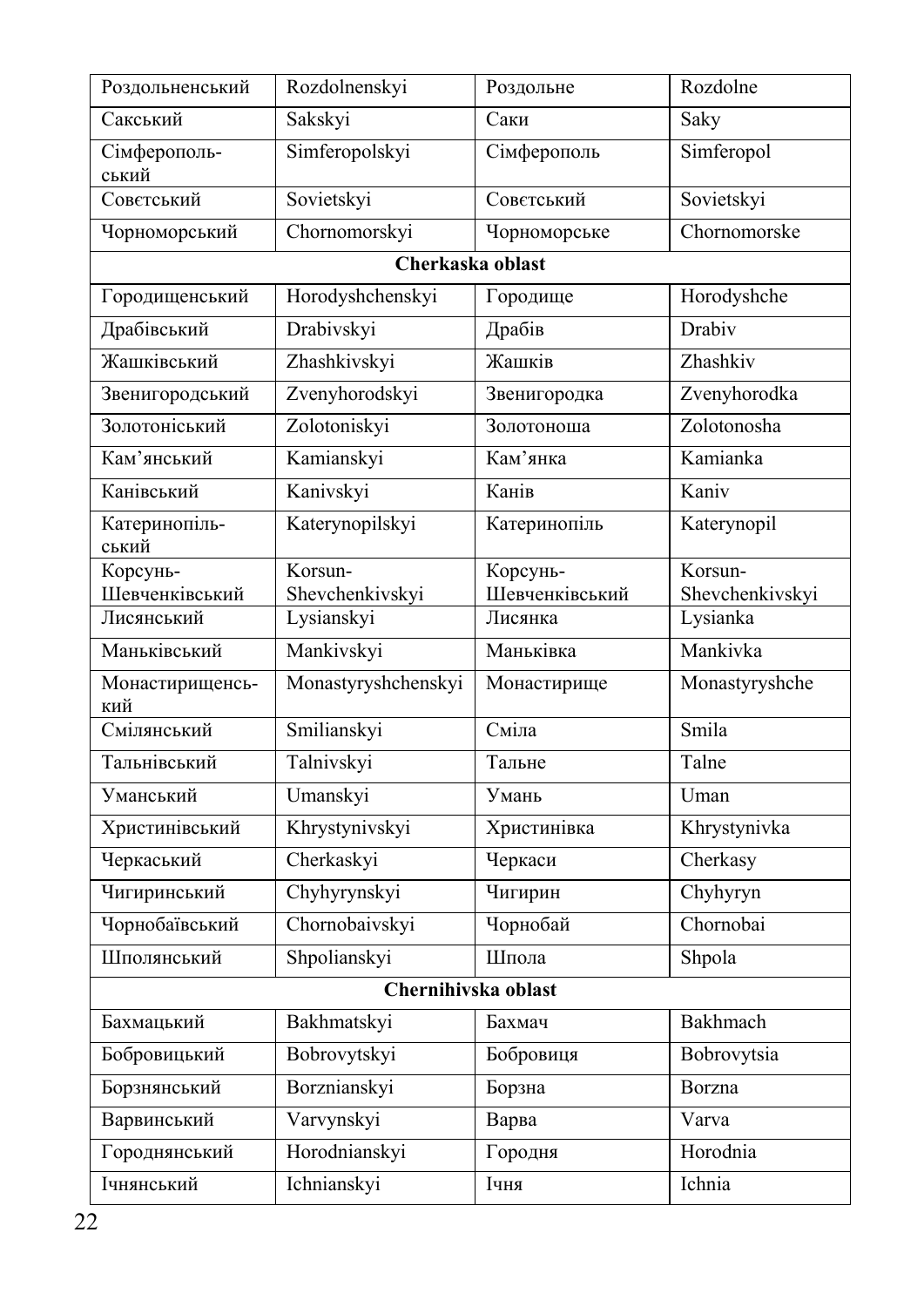| Козелецький              | Kozeletskyi        | Козелець               | Kozelets                     |
|--------------------------|--------------------|------------------------|------------------------------|
| Коропський               | Koropskyi          | Короп                  | Korop                        |
| Корюківський             | Koriukivskyi       | Корюківка              | Koriukivka                   |
| Куликівський             | Kulykivskyi        | Куликівка              | Kulykivka                    |
| Менський                 | Menskyi            | Мена                   | Mena                         |
| Ніжинський               | Nizhynskyi         | Ніжин                  | Nizhyn                       |
| Новгород-<br>Сіверський  | Novhorod-Siverskyi | Новгород-              | Novhorod-                    |
| Носівський               | Nosivskyi          | Сіверський<br>Носівка  | Siverskyi<br>Nosivka         |
| Прилуцький               | Prylutskyi         | Прилуки                | Pryluky                      |
| Ріпкинський              | Ripkynskyi         | Ріпки                  | Ripky                        |
| Семенівський             | Semenivskyi        | Семенівка              | Semenivka                    |
| Сосницький               | Sosnytskyi         | Сосниця                | Sosnytsia                    |
| Срібнянський             | Sribnianskyi       | Срібне                 | Sribne                       |
| Талалаївський            | Talalaivskyi       | Талалаївка             | Talalaivka                   |
| Чернігівський            | Chernihivskyi      | Чернігів               | Chernihiv                    |
| Щорський                 | Shchorskyi         | Щорс                   | Shchors                      |
|                          |                    | Chernivetska oblast    |                              |
| Вижницький               | Vyzhnytskyi        | Вижниця                | Vyzhnytsia                   |
| Герцаївський             | Hertsaivskyi       | Герца                  | Hertsa                       |
| Глибоцький               | Hlybotskyi         | Глибока                | Hlyboka                      |
| Заставнівський           | Zastavnivskyi      | Заставна               | Zastavna                     |
| Кельменецький            | Kelmenetskyi       | с. Кельменці           | s. Kelmentsi                 |
| Кіцманський              | Kitsmanskyi        | Кіцмань                | $\overline{\text{K}}$ itsman |
| Новоселицький            | Novoselytskyi      | Новоселиця             | Novoselytsia                 |
| Путильський              | Putylskyi          | Путила                 | Putyla                       |
| Сокирянський             | Sokyrianskyi       | Сокиряни               | Sokyriany                    |
| Сторожинецький           | Storozhynetskyi    | Сторожинець            | Storozhynets                 |
| Хотинський               | Khotynskyi         | Хотин                  | Khotyn                       |
|                          |                    | Dnipropetrovska oblast |                              |
| Апостолівський           | Apostolivskyi      | Апостолове             | Apostolove                   |
| Васильківський           | Vasylkivskyi       | Васильківка            | Vasylkivka                   |
| Верхньодніпров-<br>ський | Verkhnodniprovskyi | Верхньодніпровськ      | Verkhnodniprovsk             |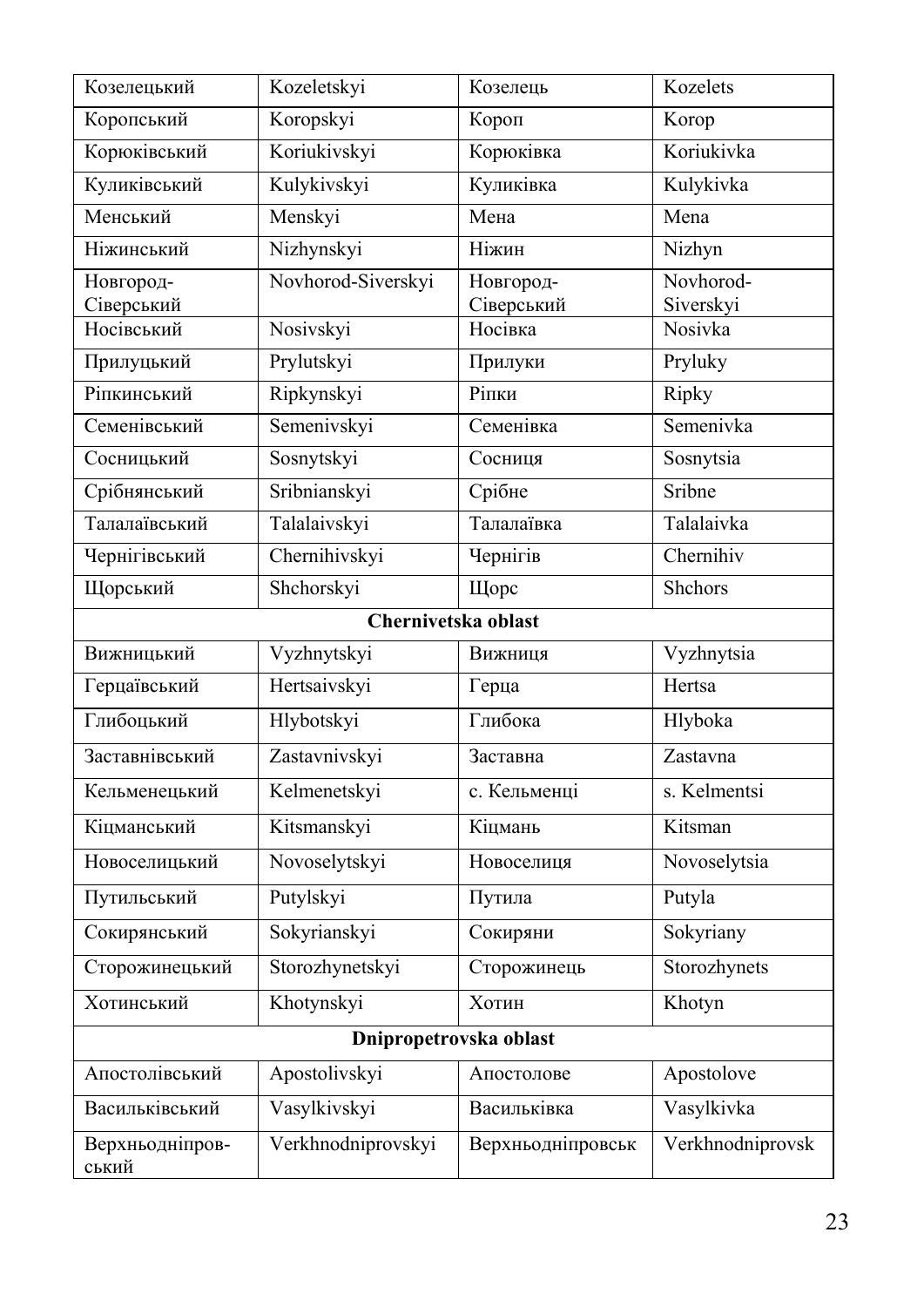| Дніпропетров-<br>ський     | Dnipropetrovskyi     | Дніпропетровськ  | Dnipropetrovsk   |
|----------------------------|----------------------|------------------|------------------|
| Криворізький               | Kryvorizkyi          | Кривий Ріг       | Kryvyi Rih       |
| Криничанський              | Krynychanskyi        | Кринички         | Krynychky        |
| Магдалинівський            | Mahdalynivskyi       | Магдалинівка     | Mahdalynivka     |
| Межівський                 | Mezhivskyi           | Межова           | Mezhova          |
| Нікопольський              | Nikopolskyi          | Нікополь         | Nikopol          |
| Новомосковський            | Novomoskovskyi       | Новомосковськ    | Novomoskovsk     |
| Павлоградський             | Pavlohradskyi        | Павлоград        | Pavlohrad        |
| Петриківський              | Petrykivskyi         | Петриківка       | Petrykivka       |
| Петропавлівський           | Petropavlivskyi      | Петропавлівка    | Petropavlivka    |
| Покровський                | Pokrovskyi           | Покровське       | Pokrovske        |
| П'ятихатський              | Piatykhatskyi        | П'ятихатки       | Piatykhatky      |
| Синельниківський           | Synelnykivskyi       | Синельникове     | Synelnykove      |
| Солонянський               | Solonianskyi         | Солоне           | Solone           |
| Софіївський                | Sofiivskyi           | Софіївка         | Sofiivka         |
| Томаківський               | Tomakivskyi          | Томаківка        | Tomakivka        |
| Царичанський               | Tsarychanskyi        | Царичанка        | Tsarychanka      |
| Широківський               | Shyrokivskyi         | Широке           | Shyroke          |
| Юр'ївський                 | Yurivskyi            | Юр'ївка          | Yurivka          |
|                            | Donetska oblast      |                  |                  |
| Амвросіївський             | Amvrosiivskyi        | Амвросіївка      | Amvrosiivka      |
| Артемівський               | Artemivskyi          | Артемівськ       | Artemivsk        |
| Великоново-<br>сілківський | Velykonovosilkivskyi | Велика Новосілка | Velyka Novosilka |
| Волноваський               | Volnovaskyi          | Волноваха        | Volnovakha       |
| Володарський               | Volodarskyi          | Володарське      | Volodarske       |
| Добропільський             | Dobropilskyi         | Добропілля       | Dobropillia      |
| Костянтинівський           | Kostiantynivskyi     | Костянтинівка    | Kostiantynivka   |
| Красноармійський           | Krasnoarmiiskyi      | Красноармійськ   | Krasnoarmiisk    |
| Краснолимансь-<br>кий      | Krasnolymanskyi      | Красний Лиман    | Krasnyi Lyman    |
| Мар'їнський                | Marinskyi            | Мар'їнка         | Marinka          |
| Новоазовський              | Novoazovskyi         | Новоазовськ      | Novoazovsk       |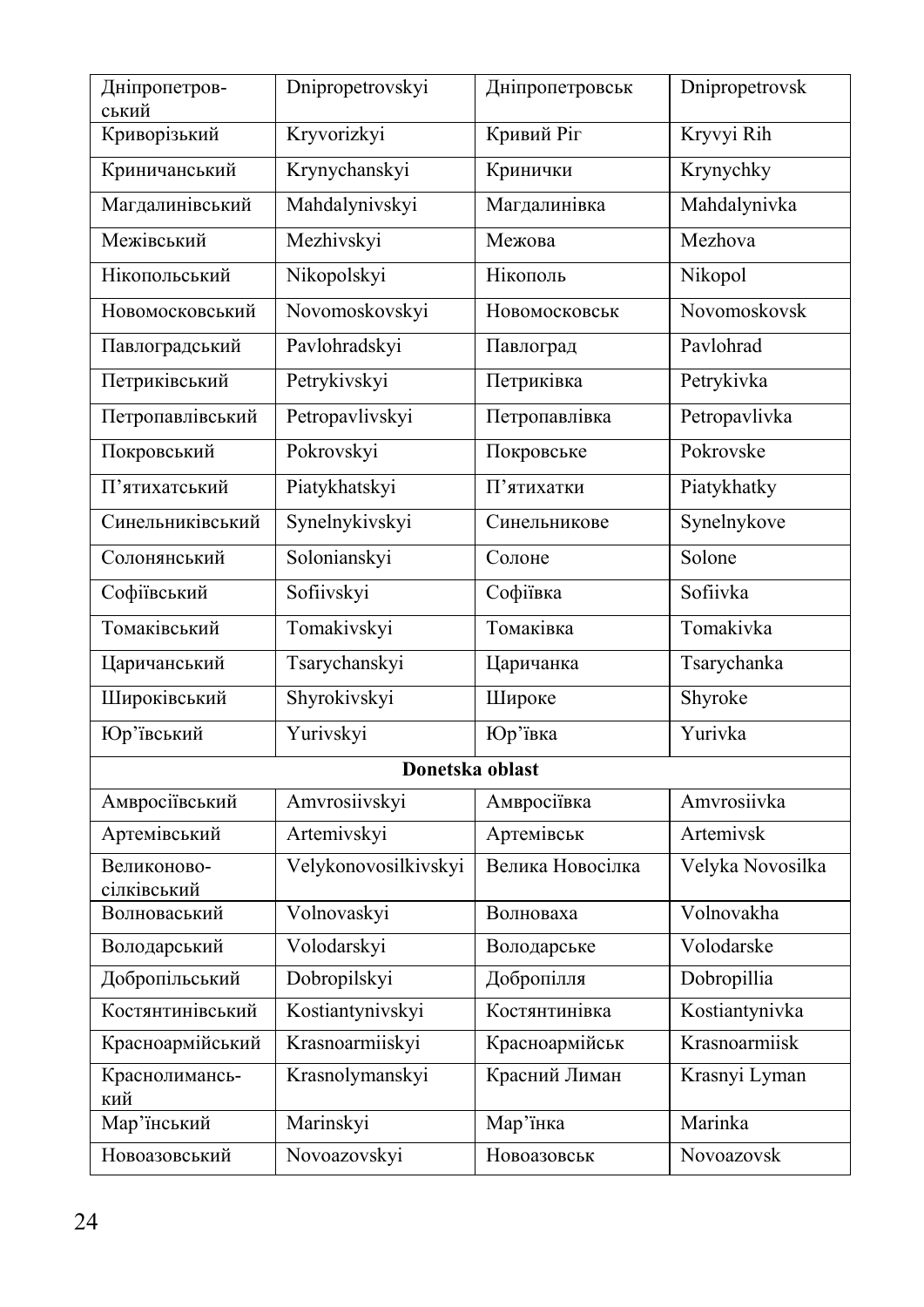| Олександрівський      | Oleksandrivskyi         | Олександрівка  | Oleksandrivka  |
|-----------------------|-------------------------|----------------|----------------|
| Першотравневий        | Pershotravnevyi         | Мангуш         | Manhush        |
| Слов'янський          | Slovianskyi             | Слов'янськ     | Sloviansk      |
| Старобешівський       | Starobeshivskyi         | Старобешеве    | Starobesheve   |
| Тельманівський        | Telmanivskyi            | Тельманове     | Telmanove      |
| Шахтарський           | Shakhtarskyi            | Шахтарськ      | Shakhtarsk     |
| Ясинуватський         | Yasynuvatskyi           | Ясинувата      | Yasynuvata     |
|                       | Ivano-Frankivska oblast |                |                |
| Богородчанський       | Bohorodchanskyi         | Богородчани    | Bohorodchany   |
| Верховинський         | Verkhovynskyi           | Верховина      | Verkhovyna     |
| Галицький             | Halytskyi               | Галич          | Halych         |
| Городенківський       | Horodenkivskyi          | Городенка      | Horodenka      |
| Долинський            | Dolynskyi               | Долина         | Dolyna         |
| Калуський             | Kaluskyi                | Калуш          | Kalush         |
| Коломийський          | Kolomyiskyi             | Коломия        | Kolomyia       |
| Косівський            | Kosivskyi               | Косів          | Kosiv          |
| Надвірнянський        | Nadvirnianskyi          | Надвірна       | Nadvirna       |
| Рогатинський          | Rohatynskyi             | Рогатин        | Rohatyn        |
| Рожнятівський         | Rozhniativskyi          | Рожнятів       | Rozhniativ     |
| Снятинський           | Sniatynskyi             | Снятин         | Sniatyn        |
| Тисменицький          | Tysmenytskyi            | Тисмениця      | Tysmenytsia    |
| Тлумацький            | Tlumatskyi              | Тлумач         | Tlumach        |
|                       | Kharkivska oblast       |                |                |
| Балаклійський         | Balakliiskyi            | Балаклія       | Balakliia      |
| Барвінківський        | Barvinkivskyi           | Барвінкове     | Barvinkove     |
| Близнюківський        | Blyzniukivskyi          | Близнюки       | Blyzniuky      |
| Богодухівський        | Bohodukhivskyi          | Богодухів      | Bohodukhiv     |
| Борівський            | Borivskvi               | Борова         | Borova         |
| Валківський           | Valkivskyi              | Валки          | Valky          |
| Великобурлуць-<br>кий | Velykoburlutskyi        | Великий Бурлук | Velykyi Burluk |
| Вовчанський           | Vovchanskyi             | Вовчанськ      | Vovchansk      |
| Дворічанський         | Dvorichanskyi           | Дворічна       | Dvorichna      |
| Дергачівський         | Derhachivskyi           | Дергачі        | Derhachi       |
| Зачепилівський        | Zachepylivskyi          | Зачепилівка    | Zachepylivka   |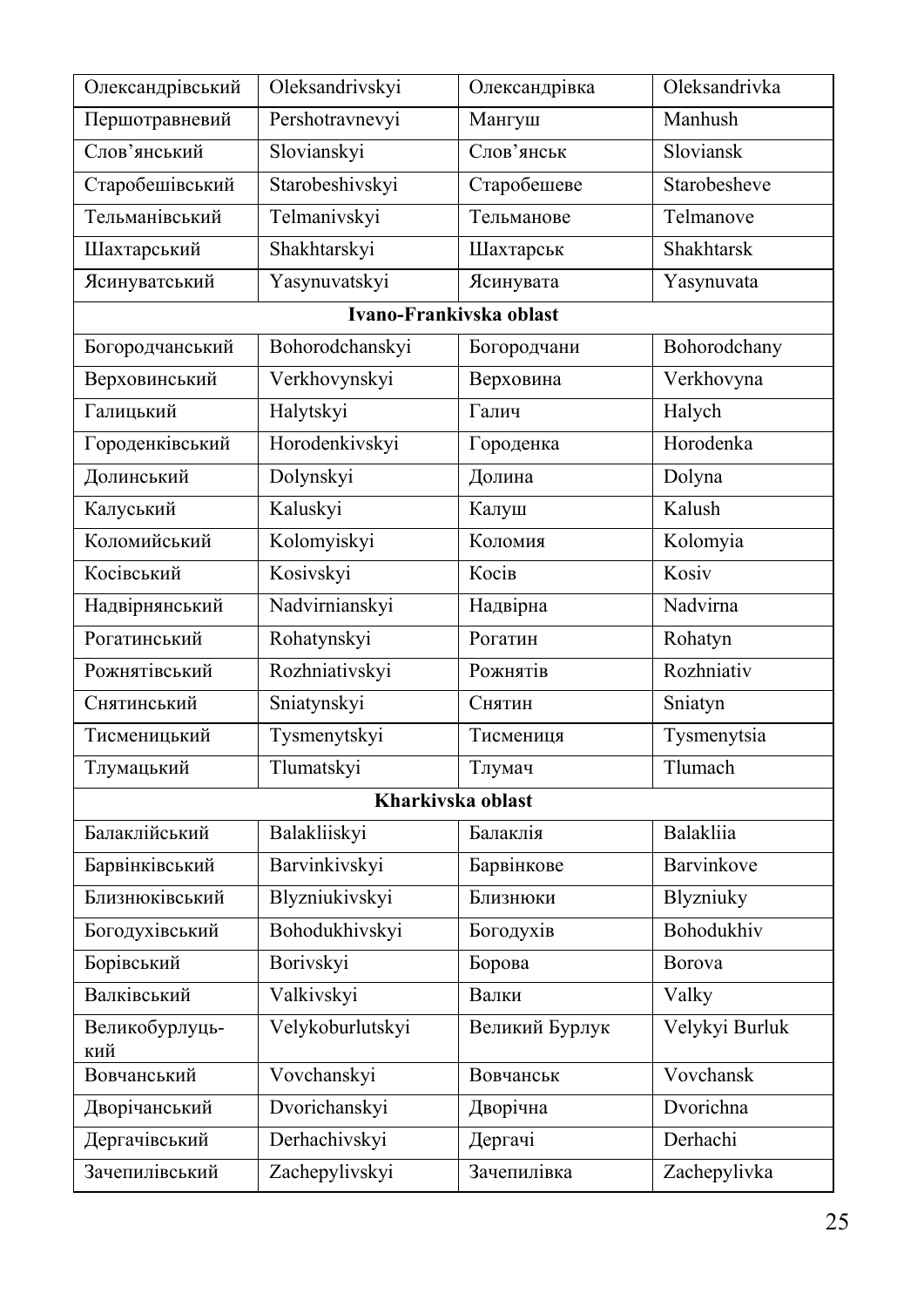| Зміївський                   | Zmiivskyi                   | Зміїв                            | Zmiiv                              |
|------------------------------|-----------------------------|----------------------------------|------------------------------------|
| Золочівський                 | Zolochivskyi                | Золочів                          | Zolochiv                           |
| Ізюмський                    | Iziumskyi                   | Ізюм                             | Izium                              |
| Кегичівський                 | Kehychivskyi                | Кегичівка                        | Kehychivka                         |
| Коломацький                  | Kolomatskyi                 | Коломак                          | Kolomak                            |
| Красноградський              | Krasnohradskyi              | Красноград                       | Krasnohrad                         |
| Краснокутський               | Krasnokutskyi               | Краснокутськ                     | Krasnokutsk                        |
| Куп'янський                  | Kupianskyi                  | Куп'янськ                        | Kupiansk                           |
| Лозівський                   | Lozivskyi                   | Лозова                           | Lozova                             |
| Нововодолазький              | Novovodolazkyi              | Нова Водолага                    | Nova Vodolaha                      |
| Первомайський                | Pervomaiskyi                | Первомайський                    | Pervomaiskyi                       |
| Печенізький                  | Pechenizkyi                 | Печеніги                         | Pechenihy                          |
| Сахновщинський               | Sakhnovshchynskyi           | Сахновщина                       | Sakhnovshchyna                     |
| Харківський                  | Kharkivskyi                 | Харків                           | Kharkiv                            |
| Чугуївський                  | Chuhuivskyi                 | Чугуїв                           | Chuhuiv                            |
| Шевченківський               | Shevchenkivskyi             | Шевченкове                       | Shevchenkove                       |
| Бериславський                | Beryslavskyi                | Берислав                         | Beryslav                           |
| Білозерський                 | Bilozerskyi                 | Білозерка                        | Bilozerka                          |
| Великолепети-<br>ський       | Velykolepetyskyi            | Велика Лепетиха                  | Velyka Lepetykha                   |
| Великоолександ-              | Velykooleksandriv-          | Велика                           | Velyka                             |
| рівський<br>Верхньорогачиць- | skyi<br>Verkhnorohachytskyi | Олександрівка<br>Верхній Рогачик | Oleksandrivka<br>Verkhnii Rohachyk |
| кий                          |                             |                                  |                                    |
| Високопільський              | Vysokopilskyi               | Високопілля                      | Vysokopillia                       |
| Генічеський                  | Henicheskyi                 | <b>Генічеськ</b>                 | Henichesk                          |
| Голопристанський             | Holoprystanskyi             | Гола Пристань                    | Hola Prystan                       |
| Горностаївський              | Hornostaivskyi              | Горностаївка                     | Hornostaivka                       |
| Іванівський                  | Ivanivskyi                  | Іванівка                         | Ivanivka                           |
| Каланчацький                 | Kalanchatskyi               | Каланчак                         | Kalanchak                          |
| Каховський                   | Kakhovskyi                  | Каховка                          | Kakhovka                           |
| Нижньосірогозь-<br>кий       | Nyzhnosirohozkyi            | Нижні Сірогози                   | Nyzhni Sirohozy                    |
| Нововоронцовсь-<br>кий       | Novovorontsovskyi           | Нововоронцовка                   | Novovorontsovka                    |
| Новотроїцький                | Novotroitskyi               | Новотроїцьке                     | Novotroitske                       |
| Скадовський                  | Skadovskyi                  | Скадовськ                        | Skadovsk                           |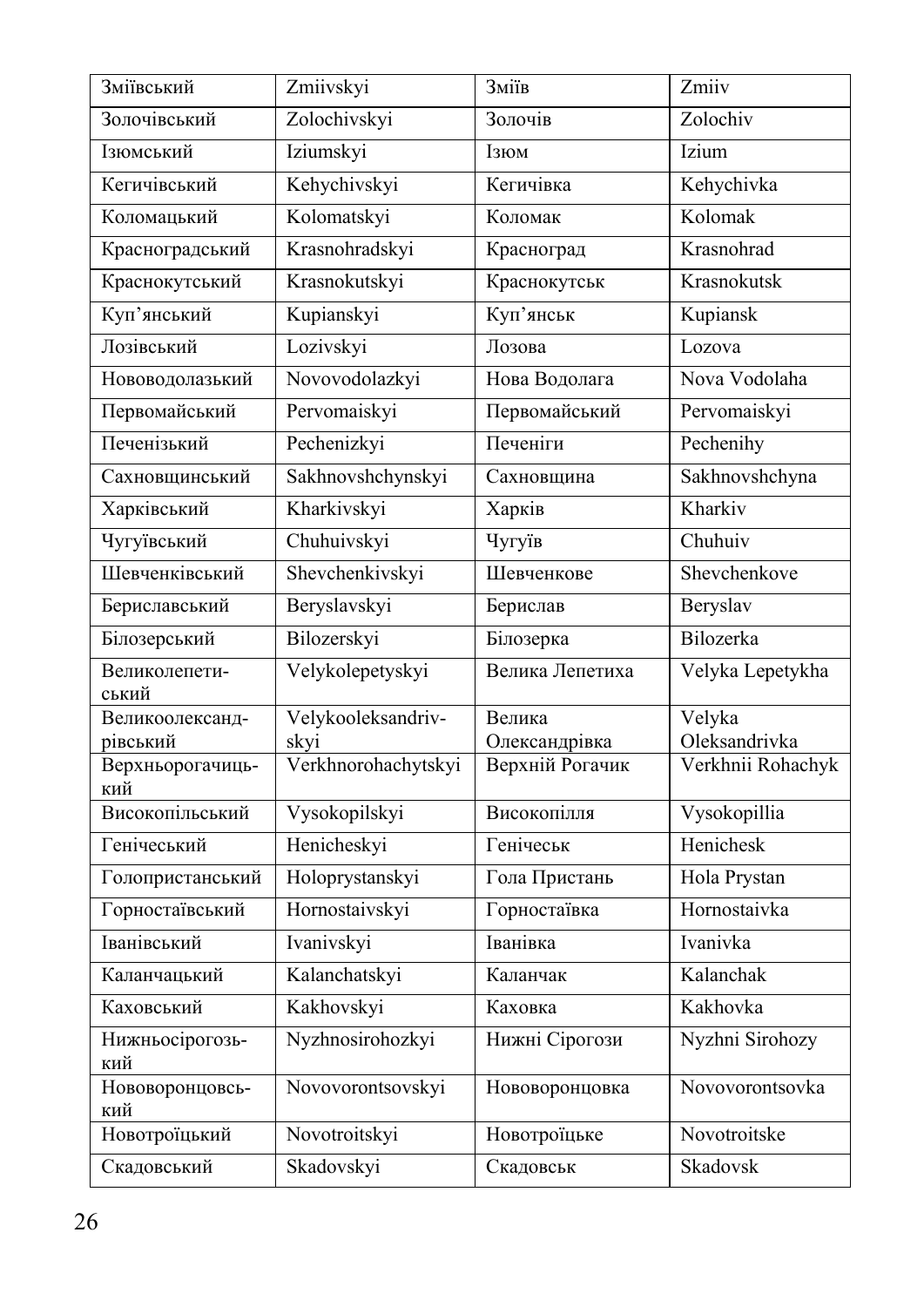| Цюрупинський                 | Tsiurupynskyi                   | Цюрупинськ              | Tsiurupynsk           |
|------------------------------|---------------------------------|-------------------------|-----------------------|
| Чаплинський                  | Chaplynskyi                     | $\overline{q}$ аплинка  | Chaplynka             |
|                              |                                 | Khmelnytska oblast      |                       |
| Білогірський                 | Bilohirskyi                     | Білогір'я               | Bilohiria             |
| Віньковецький                | Vinkovetskyi                    | Віньківці               | Vinkivtsi             |
| Волочиський                  | Volochyskyi                     | Волочиськ               | Volochysk             |
| Городоцький                  | Horodotskyi                     | Городок                 | Horodok               |
| Деражнянський                | Derazhnianskyi                  | Деражня                 | Derazhnia             |
| Дунаєвецький                 | Dunaievetskyi                   | Дунаївці                | Dunaivtsi             |
| Ізяславський                 | Iziaslavskyi                    | Ізяслав                 | Iziaslav              |
| Кам'янець-                   | $\overline{\text{K}}$ amianets- | Кам'янець-              | Kamianets-            |
| Подільський<br>Красилівський | Podilskyi<br>Krasylivskyi       | Подільський<br>Красилів | Podilskyi<br>Krasyliv |
|                              |                                 |                         |                       |
| Летичівський                 | Letychivskyi                    | Летичів                 | Letychiv              |
| Новоушицький                 | Novoushytskyi                   | Нова Ушиця              | Nova Ushytsia         |
| Полонський                   | Polonskyi                       | Полонне                 | Polonne               |
| Славутський                  | Slavutskyi                      | Славута                 | Slavuta               |
| Старокостянти-<br>нівський   | Starokostiantyniv-<br>skyi      | Старокостянтинів        | Starokostiantyniv     |
| Старосинявський              | Starosyniavskyi                 | Стара Синява            | Stara Syniava         |
| Теофіпольський               | Teofipolskyi                    | Теофіполь               | Teofipol              |
| Хмельницький                 | Khmelnytskyi                    | Хмельницький            | Khmelnytskyi          |
| Чемеровецький                | Chemerovetskyi                  | Чемерівці               | Chemerivtsi           |
| Шепетівський                 | Shepetivskyi                    | Шепетівка               | Shepetivka            |
| Ярмолинецький                | Yarmolynetskyi                  | Ярмолинці               | Yarmolyntsi           |
|                              |                                 | Kirovohradska oblast    |                       |
| Бобринецький                 | Bobrynetskyi                    | Бобринець               | Bobrynets             |
| Вільшанський                 | Vilshanskyi                     | Вільшанка               | Vilshanka             |
| Гайворонський                | Haivoronskyi                    | Гайворон                | Haivoron              |
| Голованівський               | Holovanivskyi                   | Голованівськ            | Holovanivsk           |
| Добровеличків-<br>ський      | Dobrovelychkivskyi              | Добровеличківка         | Dobrovelychkivka      |
| Долинський                   | Dolynskyi                       | Долинська               | Dolynska              |
| Знам'янський                 | Znamianskyi                     | Знам'янка               | Znamianka             |
| Кіровоградський              | Kirovohradskyi                  | Кіровоград              | Kirovohrad            |
| Компаніївський               | Kompaniivskyi                   | Компаніївка             | Kompaniivka           |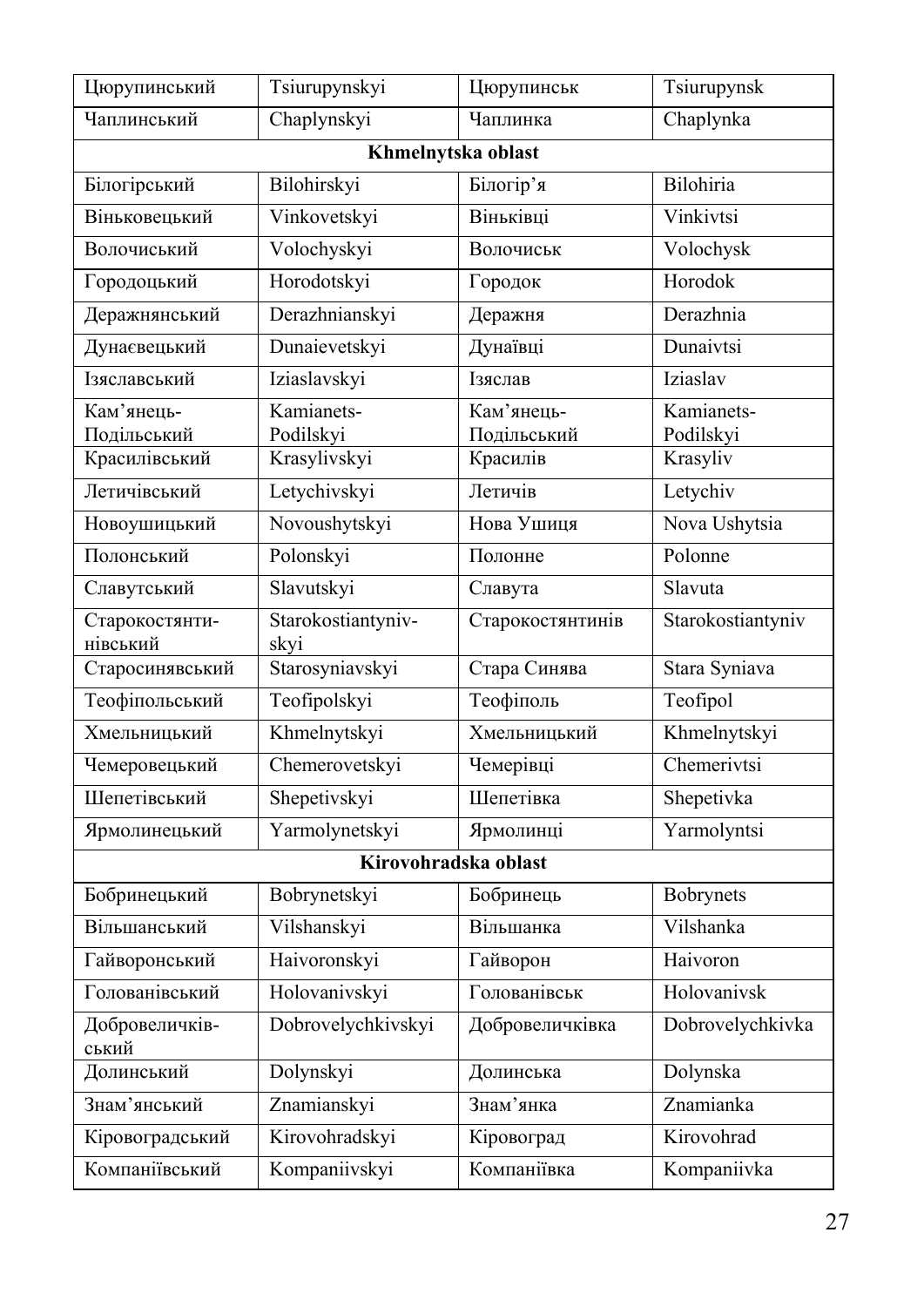| Маловисківський         | Malovyskivskyi            | Мала Виска       | Mala Vyska      |
|-------------------------|---------------------------|------------------|-----------------|
| Новгородківський        | Novhorodkivskyi           | Новгородка       | Novhorodka      |
| Новоархангель-<br>ський | Novoarkhanhelskyi         | Новоархангельськ | Novoarkhanhelsk |
| Новомиргород-<br>ський  | Novomyrhorodskyi          | Новомиргород     | Novomyrhorod    |
| Новоукраїнський         | Novoukrainskyi            | Новоукраїнка     | Novoukrainka    |
| Олександрівський        | Oleksandrivskyi           | Олександрівка    | Oleksandrivka   |
| Олександрійський        | Oleksandriiskyi           | Олександрія      | Oleksandriia    |
| Онуфріївський           | Onufriivskyi              | Онуфріївка       | Onufriivka      |
| Петрівський             | Petrivskyi                | Петрове          | Petrove         |
| Світловодський          | Svitlovodskyi             | Світловодськ     | Svitlovodsk     |
| Ульяновський            | Ulianovskyi               | Ульяновка        | Ulianovka       |
| Устинівський            | Ustynivskyi               | Устинівка        | Ustynivka       |
|                         |                           | Kyivska oblast   |                 |
| Баришівський            | Baryshivskyi              | Баришівка        | Baryshivka      |
| Білоцерківський         | Bilotserkivskyi           | Біла Церква      | Bila Tserkva    |
| Богуславський           | Bohuslavskyi              | Богуслав         | Bohuslav        |
| Бориспільський          | Boryspilskyi              | Бориспіль        | Boryspil        |
| Бородянський            | Borodianskyi              | Бородянка        | Borodianka      |
| Броварський             | Brovarskyi                | Бровари          | <b>Brovary</b>  |
| Васильківський          | Vasylkivskyi              | Васильків        | Vasylkiv        |
| Вишгородський           | Vyshhorodskyi             | Вишгород         | Vyshhorod       |
| Володарський            | Volodarskyi               | Володарка        | Volodarka       |
| Згурівський             | Zghurivskyi               | Згурівка         | Zghurivka       |
| Іванківський            | Ivankivskyi               | Іванків          | Ivankiv         |
| Кагарлицький            | Kaharlytskyi              | Кагарлик         | Kaharlyk        |
| Києво-<br>Святошинський | Kyievo-<br>Sviatoshynskyi | Київ             | Kyiv            |
| Макарівський            | Makarivskyi               | Макарів          | Makariv         |
| Миронівський            | Myronivskyi               | Миронівка        | Myronivka       |
| Обухівський             | Obukhivskyi               | Обухів           | Obukhiv         |
| Переяслав-              | Pereiaslav-               | Переяслав-       | Pereiaslav-     |
| Хмельницький            | Khmelnytskyi              | Хмельницький     | Khmelnytskyi    |
| Поліський               | Poliskyi                  | Красятичі        | Krasiatychi     |
| Рокитнянський           | Rokytnianskyi             | Рокитне          | Rokytne         |
| Сквирський              | Skvyrskyi                 | Сквира           | Skvyra          |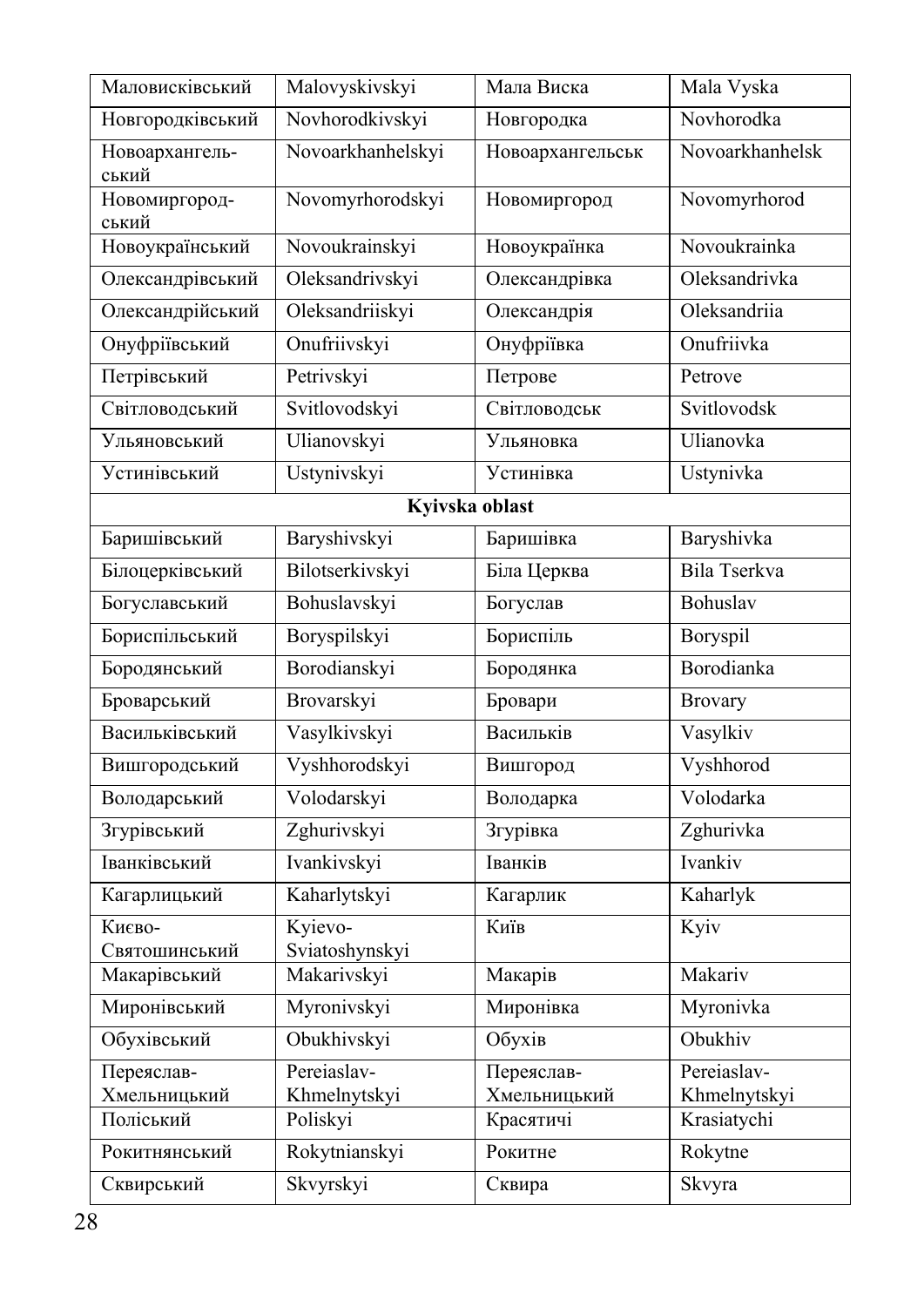| Ставищенський                | Stavyshchenskyi     | Ставище                   | Stavyshche                   |
|------------------------------|---------------------|---------------------------|------------------------------|
| Таращанський                 | Tarashchanskyi      | Тараща                    | Tarashcha                    |
| Тетіївський                  | Tetiivskyi          | Тетіїв                    | Tetiiv                       |
| Фастівський                  | Fastivskyi          | Фастів                    | Fastiv                       |
| Яготинський                  | Yahotynskyi         | Яготин                    | Yahotyn                      |
|                              | Luhanska oblast     |                           |                              |
| Антрацитівський              | Antratsytivskyi     | Антрацит                  | Antratsyt                    |
| Біловодський                 | Bilovodskyi         | Біловодськ                | Bilovodsk                    |
| Білокуракинський             | Bilokurakynskyi     | Білокуракине              | Bilokurakyne                 |
| Краснодонський               | Krasnodonskyi       | Краснодон                 | Krasnodon                    |
| Кремінський                  | Kreminskyi          | Кремінна                  | $\overline{\text{Kreminna}}$ |
| Лутугинський                 | Lutuhynskyi         | Лутугине                  | Lutuhyne                     |
| Марківський                  | Markivskyi          | Марківка                  | Markivka                     |
| Міловський                   | Milovskyi           | Мілове                    | Milove                       |
| Новоайдарський               | Novoaidarskyi       | Новоайдар                 | Novoaidar                    |
| Новопсковський               | Novopskovskyi       | Новопсков                 | Novopskov                    |
| Перевальський                | Perevalskyi         | Перевальськ               | Perevalsk                    |
| Попаснянський                | Popasnianskyi       | Попасна                   | Popasna                      |
| Сватівський                  | Svativskyi          | Сватове                   | Svatove                      |
| Свердловський                | Sverdlovskyi        | Свердловськ               | Sverdlovsk                   |
| Слов'яносербсь-<br>кий       | Slovianoserbskyi    | Слов'яносербськ           | Slovianoserbsk               |
| Станично-                    | Stanychno-Luhanskyi | Станично-                 | Stanychno-                   |
| Луганський<br>Старобільський | Starobilskyi        | Луганське<br>Старобільськ | Luhanske<br>Starobilsk       |
| Троїцький                    | Troitskyi           | Троїцьке                  | Troitske                     |
|                              | Lvivska oblast      |                           |                              |
| Бродівський                  | Brodivskyi          | Броди                     | <b>Brody</b>                 |
| Буський                      | Buskyi              | Буськ                     | <b>Busk</b>                  |
| Городоцький                  | Horodotskyi         | Городок                   | Horodok                      |
| Дрогобицький                 | Drohobytskyi        | Дрогобич                  | Drohobych                    |
| Жидачівський                 | Zhydachivskyi       | Жидачів                   | Zhydachiv                    |
| Жовківський                  | Zhovkivskyi         | Жовква                    | Zhovkva                      |
| Золочівський                 | Zolochivskyi        | Золочів                   | Zolochiv                     |
| Кам'янка-Бузький             | Kamianka-Buzkyi     | Кам'янка-Бузька           | Kamianka-Buzka               |
| Миколаївський                | Mykolaivskyi        | Миколаїв                  | Mykolaiv                     |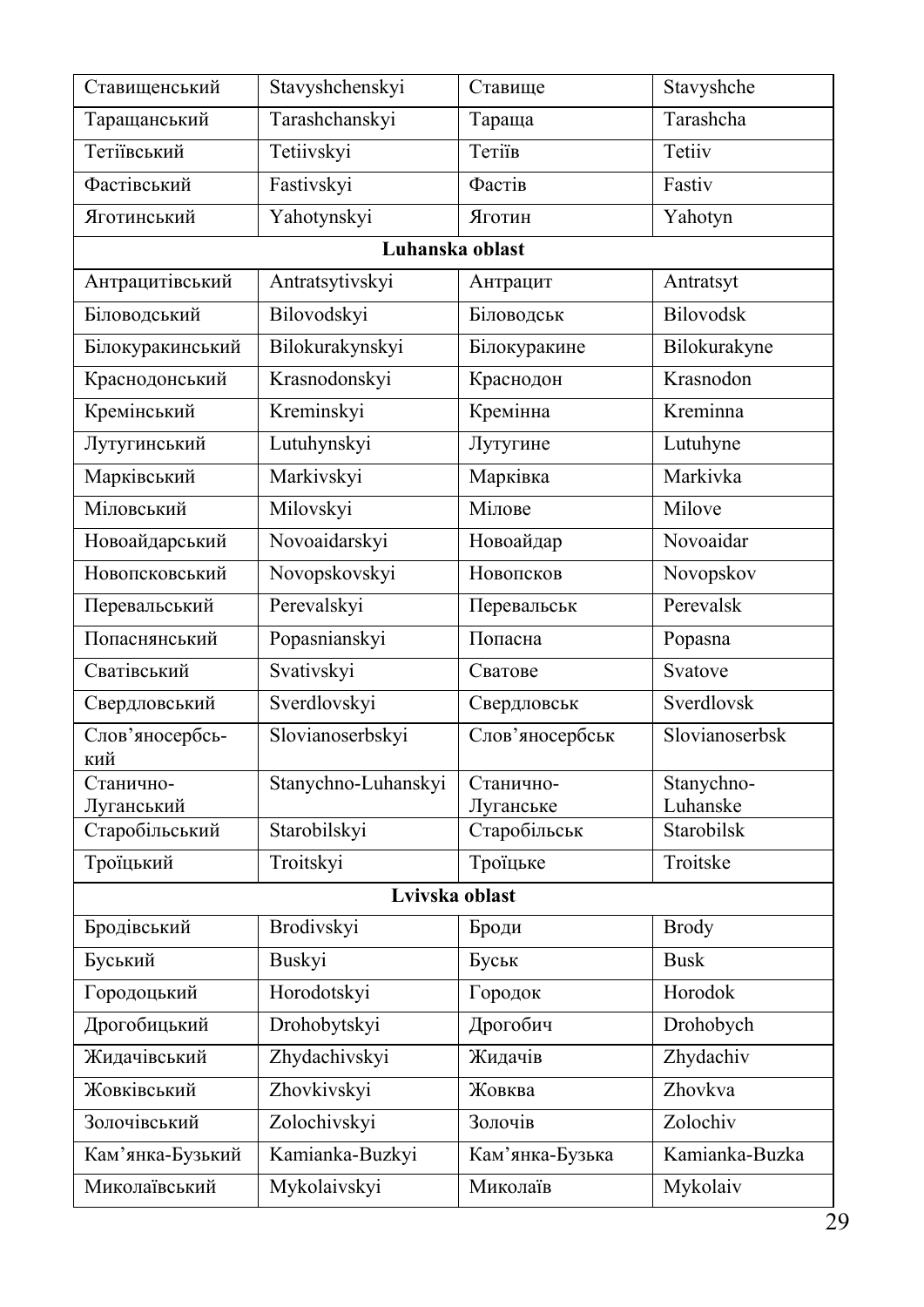| Мостиський        | Mostyskyi          | Мостиська     | Mostyska         |
|-------------------|--------------------|---------------|------------------|
| Перемишлянський   | Peremyshlianskyi   | Перемишляни   | Peremyshliany    |
| Пустомитівський   | Pustomytivskyi     | Пустомити     | Pustomyty        |
| Радехівський      | Radekhivskyi       | Радехів       | Radekhiv         |
| Самбірський       | Sambirskyi         | Самбір        | Sambir           |
| Сколівський       | Skolivskyi         | Сколе         | Skole            |
| Сокальський       | Sokalskyi          | Сокаль        | Sokal            |
| Старосамбірський  | Starosambirskyi    | Старий Самбір | Staryi Sambir    |
| Стрийський        | Stryiskyi          | Стрий         | Stryi            |
| Турківський       | Turkivskyi         | Турка         | Turka            |
| Яворівський       | Yavorivskyi        | Яворів        | Yavoriv          |
|                   | Mykolaivska oblast |               |                  |
| Арбузинський      | Arbuzynskyi        | Арбузинка     | Arbuzynka        |
| Баштанський       | Bashtanskyi        | Баштанка      | <b>Bashtanka</b> |
| Березанський      | Berezanskyi        | Березанка     | Berezanka        |
| Березнегуватський | Bereznehuvatskyi   | Березнегувате | Bereznehuvate    |
| Братський         | Bratskyi           | Братське      | <b>Bratske</b>   |
| Веселинівський    | Veselynivskyi      | Веселинове    | Veselynove       |
| Вознесенський     | Voznesenskyi       | Вознесенськ   | Voznesensk       |
| Врадіївський      | Vradiivskyi        | Врадіївка     | Vradiivka        |
| Доманівський      | Domanivskyi        | Доманівка     | Domanivka        |
| Єланецький        | Yelanetskyi        | Єланець       | Yelanets         |
| Жовтневий         | Zhovtnevyi         | Миколаїв      | Mykolaiv         |
| Казанківський     | Kazankivskyi       | Казанка       | Kazanka          |
| Кривоозерський    | Kryvoozerskyi      | Криве Озеро   | Kryve Ozero      |
| Миколаївський     | Mykolaivskyi       | Миколаїв      | Mykolaiv         |
| Новобузький       | Novobuzkyi         | Новий Буг     | Novyi Buh        |
| Новоодеський      | Novoodeskyi        | Нова Одеса    | Nova Odesa       |
| Очаківський       | Ochakivskyi        | Очаків        | Ochakiv          |
| Первомайський     | Pervomaiskyi       | Первомайськ   | Pervomaisk       |
| Снігурівський     | Snihurivskyi       | Снігурівка    | Snihurivka       |
|                   | Odeska oblast      |               |                  |
| Ананьївський      | Ananivskyi         | Ананьїв       | Ananiv           |
| Арцизький         | Artsyzkyi          | Арциз         | Artsyz           |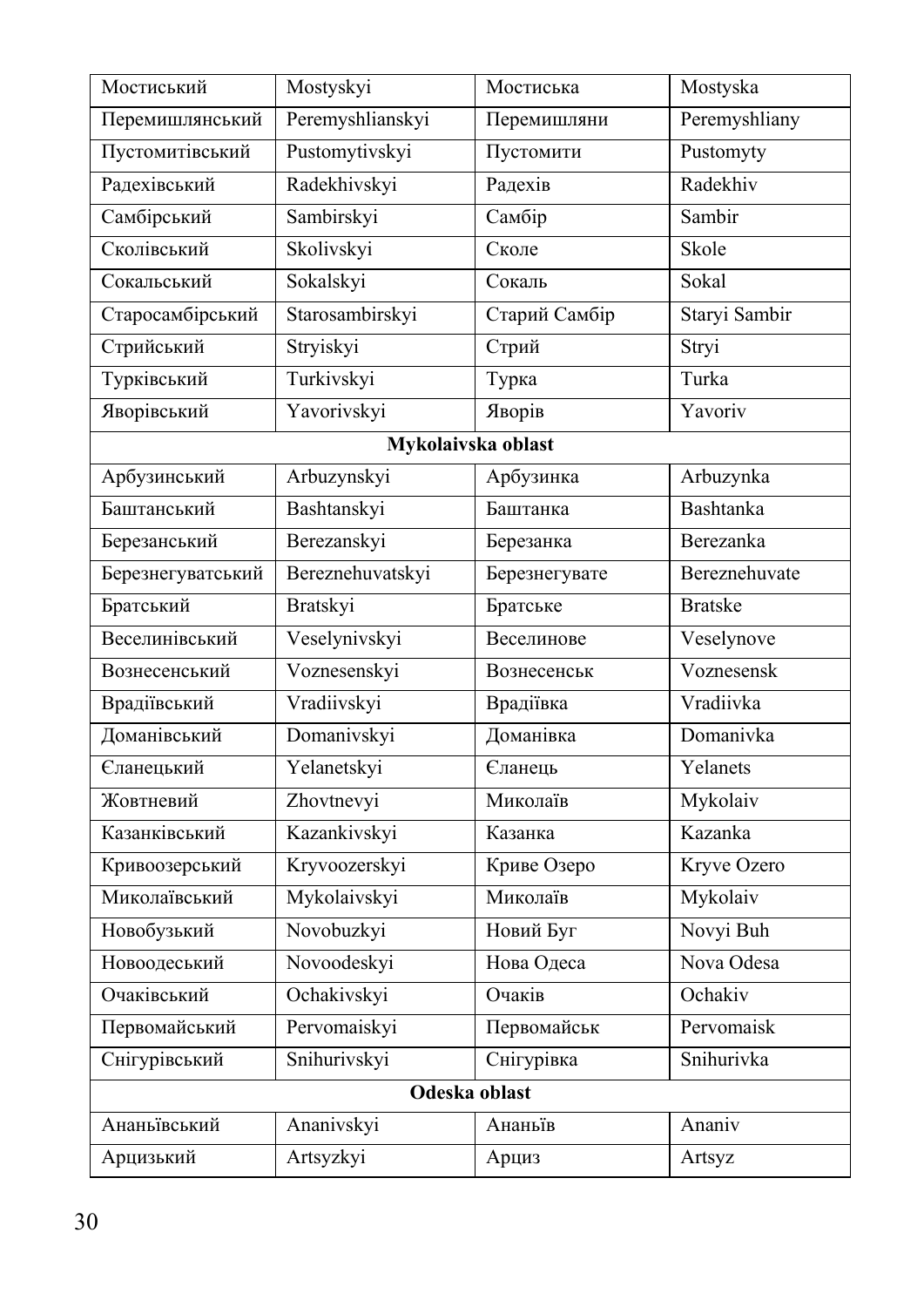| Балтський               | <b>Baltskyi</b>    | Балта             | Balta                   |
|-------------------------|--------------------|-------------------|-------------------------|
| Березівський            | Berezivskyi        | Березівка         | Berezivka               |
| Білгород-               | Bilhorod-          | Білгород-         | Bilhorod-               |
| Дністровський           | Dnistrovskyi       | Дністровський     | Dnistrovskyi            |
| Біляївський             | Biliaivskyi        | Біляївка          | Biliaivka               |
| Болградський            | Bolhradskyi        | Болград           | Bolhrad                 |
| Великомихайлів-         | Velykomykhailivs-  | Велика Михайлівка | Velyka                  |
| ський<br>Іванівський    | kyi<br>Ivanivskyi  | Іванівка          | Mykhailivka<br>Ivanivka |
|                         |                    |                   |                         |
| Ізмаїльський            | Izmailskyi         | Ізмаїл            | Izmail                  |
| Кілійський              | Kiliiskyi          | Кілія             | Kiliia                  |
| Кодимський              | Kodymskyi          | Кодима            | Kodyma                  |
| Комінтернівський        | Kominternivskyi    | Комінтернівське   | Kominternivske          |
| Котовський              | Kotovskyi          | Котовськ          | Kotovsk                 |
| Красноокнянський        | Krasnooknianskyi   | Красні Окни       | Krasni Okny             |
| Любашівський            | Liubashivskyi      | Любашівка         | Liubashivka             |
| Миколаївський           | Mykolaivskyi       | Миколаївка        | Mykolaivka              |
| Овідіопольський         | Ovidiopolskyi      | Овідіополь        | Ovidiopol               |
| Ренійський              | Reniiskyi          | Рені              | Reni                    |
| Роздільнянський         | Rozdilnianskyi     | Роздільна         | Rozdilna                |
| Савранський             | Savranskyi         | Саврань           | Savran                  |
| Саратський              | Saratskyi          | Сарата            | Sarata                  |
| Тарутинський            | Tarutynskyi        | Тарутине          | Tarutyne                |
| Татарбунарський         | Tatarbunarskyi     | Татарбунари       | Tatarbunary             |
| Фрунзівський            | Frunzivskyi        | Фрунзівка         | Frunzivka               |
| Ширяївський             | Shyriaivskyi       | Ширяєве           | Shyriaieve              |
|                         | Poltavska oblast   |                   |                         |
| Великобагачан-<br>ський | Velykobahachanskyi | Велика Багачка    | Velyka Bahachka         |
| Гадяцький               | Hadiatskyi         | Гадяч             | Hadiach                 |
| Глобинський             | Hlobynskyi         | Глобине           | Hlobyne                 |
| Гребінківський          | Hrebinkivskyi      | Гребінка          | Hrebinka                |
| Диканський              | Dykanskyi          | Диканька          | Dykanka                 |
| Зіньківський            | Zinkivskyi         | Зіньків           | Zinkiv                  |
| Карлівський             | Karlivskyi         | Карлівка          | Karlivka                |
| Кобеляцький             | Kobeliatskyi       | Кобеляки          | Kobeliaky               |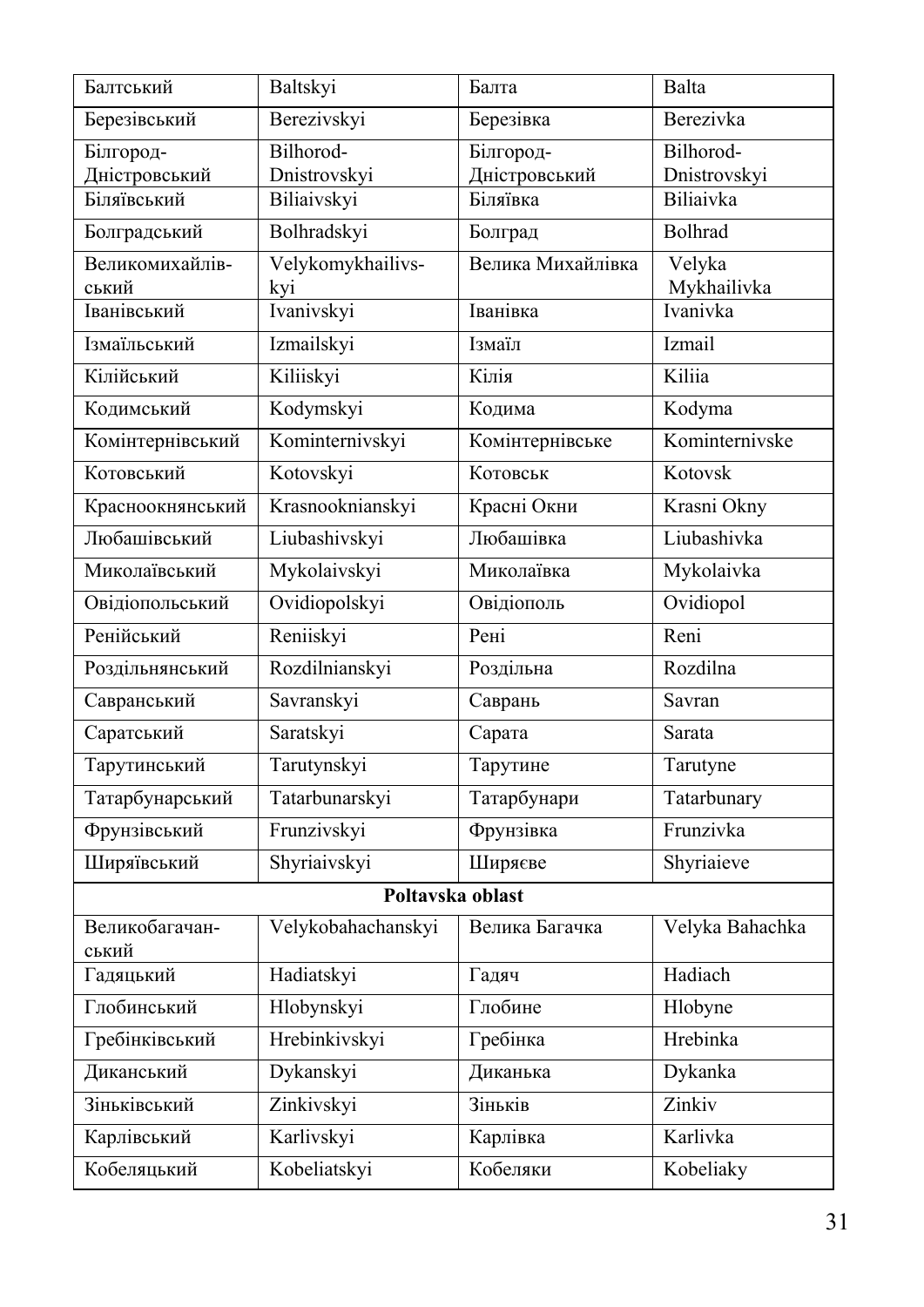| Козельщинський   | Kozelshchynskyi | Козельщина   | Kozelshchyna  |  |
|------------------|-----------------|--------------|---------------|--|
| Котелевський     | Kotelevskyi     | Котельва     | Kotelva       |  |
| Кременчуцький    | Kremenchutskyi  | Кременчук    | Kremenchuk    |  |
| Лохвицький       | Lokhvytskyi     | Лохвиця      | Lokhvytsia    |  |
| Лубенський       | Lubenskyi       | Лубни        | Lubny         |  |
| Машівський       | Mashivskyi      | Машівка      | Mashivka      |  |
| Миргородський    | Myrhorodskyi    | Миргород     | Myrhorod      |  |
| Новосанжарський  | Novosanzharskyi | Нові Санжари | Novi Sanzhary |  |
| Оржицький        | Orzhytskyi      | Оржиця       | Orzhytsia     |  |
| Пирятинський     | Pyriatynskyi    | Пирятин      | Pyriatyn      |  |
| Полтавський      | Poltavskyi      | Полтава      | Poltava       |  |
| Решетилівський   | Reshetylivskyi  | Решетилівка  | Reshetylivka  |  |
| Семенівський     | Semenivskyi     | Семенівка    | Semenivka     |  |
| Хорольський      | Khorolskyi      | Хорол        | Khorol        |  |
| Чорнухинський    | Chornukhynskyi  | Чорнухи      | Chornukhy     |  |
| Чутівський       | Chutivskyi      | Чутове       | Chutove       |  |
| Шишацький        | Shyshatskyi     | Шишаки       | Shyshaky      |  |
| Rivnenska oblast |                 |              |               |  |
|                  |                 |              |               |  |
| Березнівський    | Bereznivskyi    | Березне      | Berezne       |  |
| Володимирецький  | Volodymyretskyi | Володимирець | Volodymyrets  |  |
| Гощанський       | Hoshchanskyi    | Гоща         | Hoshcha       |  |
| Демидівський     | Demydivskyi     | Демидівка    | Demydivka     |  |
| Дубенський       | Dubenskyi       | Дубно        | Dubno         |  |
| Дубровицький     | Dubrovytskyi    | Дубровиця    | Dubrovytsia   |  |
| Зарічненський    | Zarichnenskyi   | Зарічне      | Zarichne      |  |
| Здолбунівський   | Zdolbunivskyi   | Здолбунів    | Zdolbuniv     |  |
| Корецький        | Koretskyi       | Корець       | Korets        |  |
| Костопільський   | Kostopilskyi    | Костопіль    | Kostopil      |  |
| Млинівський      | Mlynivskyi      | Млинів       | Mlyniv        |  |
| Острозький       | Ostrozkyi       | Острог       | Ostroh        |  |
| Радивилівський   | Radyvylivskyi   | Радивилів    | Radyvyliv     |  |
| Рівненський      | Rivnenskyi      | Рівне        | Rivne         |  |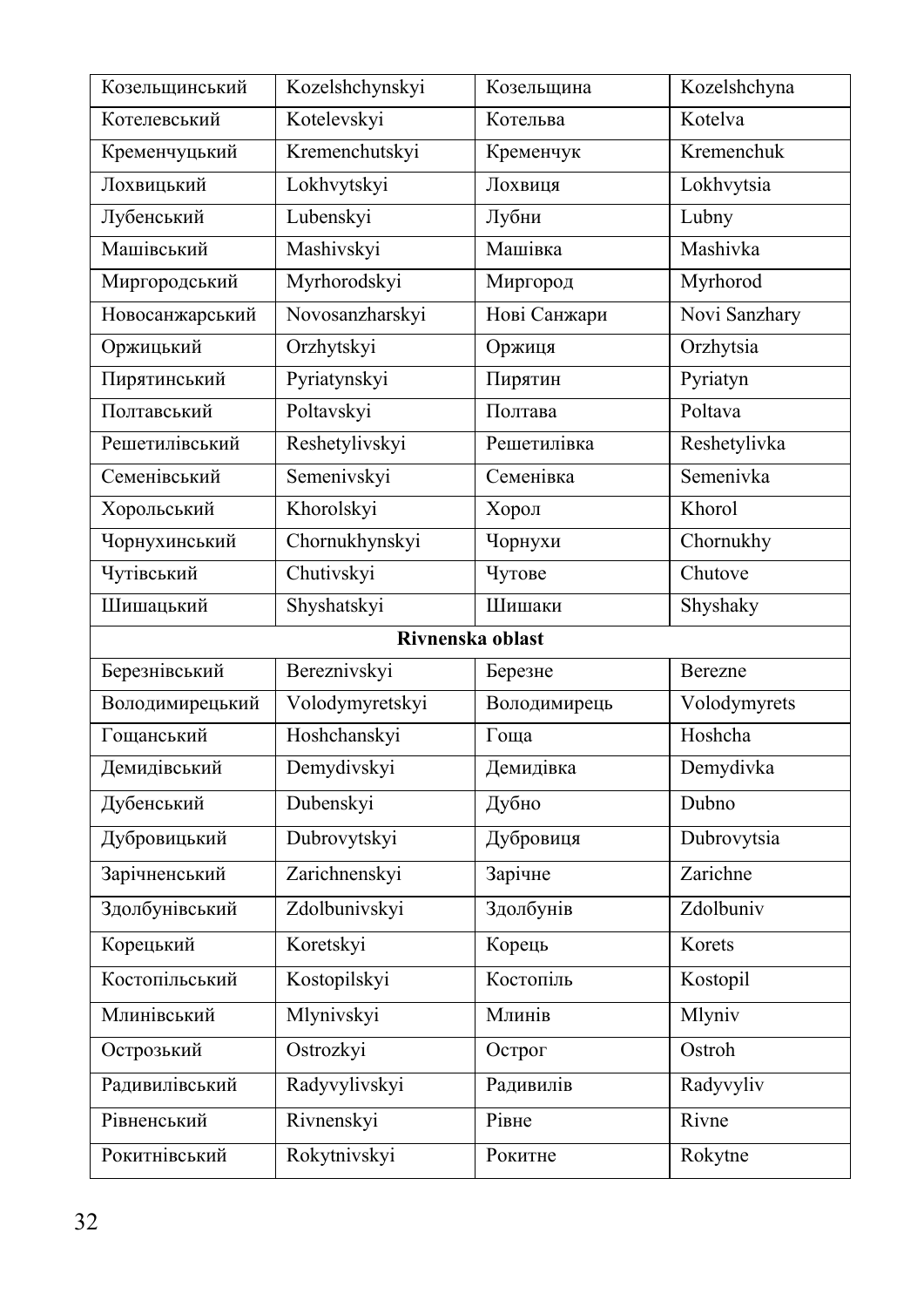| Сарненський             | Sarnenskyi         | Сарни            | Sarny            |  |  |  |  |
|-------------------------|--------------------|------------------|------------------|--|--|--|--|
|                         | Sumska oblast      |                  |                  |  |  |  |  |
| Білопільський           | Bilopilskyi        | Білопілля        | Bilopillia       |  |  |  |  |
| Буринський              | Burynskyi          | Буринь           | Buryn            |  |  |  |  |
| Великописарівсь-<br>кий | Velykopysarivskyi  | Велика Писарівка | Velyka Pysarivka |  |  |  |  |
| Глухівський             | Hlukhivskyi        | Глухів           | Hlukhiv          |  |  |  |  |
| Конотопський            | Konotopskyi        | Конотоп          | Konotop          |  |  |  |  |
| Краснопільський         | Krasnopilskyi      | Краснопілля      | Krasnopillia     |  |  |  |  |
| Кролевецький            | Krolevetskyi       | Кролевець        | Krolevets        |  |  |  |  |
| Лебединський            | Lebedynskyi        | Лебедин          | Lebedyn          |  |  |  |  |
| Липоводолинсь-<br>кий   | Lypovodolynskyi    | Липова Долина    | Lypova Dolyna    |  |  |  |  |
| Недригайлівський        | Nedryhailivskyi    | Недригайлів      | Nedryhailiv      |  |  |  |  |
| Охтирський              | Okhtyrskyi         | Охтирка          | Okhtyrka         |  |  |  |  |
| Путивльський            | Putyvlskyi         | Путивль          | Putyvl           |  |  |  |  |
| Роменський              | Romenskyi          | Ромни            | Romny            |  |  |  |  |
| Середино-<br>Будський   | Seredyno-Budskyi   | Середина-Буда    | Seredyna-Buda    |  |  |  |  |
| Сумський                | Sumskyi            | Суми             | Sumy             |  |  |  |  |
| Тростянецький           | Trostianetskyi     | Тростянець       | Trostianets      |  |  |  |  |
| Шосткинський            | Shostkynskyi       | Шостка           | Shostka          |  |  |  |  |
| Ямпільський             | Yampilskyi         | Ямпіль           | Yampil           |  |  |  |  |
|                         | Ternopilska oblast |                  |                  |  |  |  |  |
| Бережанський            | Berezhanskyi       | Бережани         | Berezhany        |  |  |  |  |
| Борщівський             | Borshchivskyi      | Борщів           | Borshchiv        |  |  |  |  |
| Бучацький               | Buchatskyi         | Бучач            | <b>Buchach</b>   |  |  |  |  |
| Гусятинський            | Husiatynskyi       | Гусятин          | Husiatyn         |  |  |  |  |
| Заліщицький             | Zalishchytskyi     | Заліщики         | Zalishchyky      |  |  |  |  |
| Збаразький              | Zbarazkyi          | Збараж           | Zbarazh          |  |  |  |  |
| Зборівський             | Zborivskyi         | Зборів           | Zboriv           |  |  |  |  |
| Козівський              | Kozivskyi          | Козова           | Kozova           |  |  |  |  |
| Кременецький            | Kremenetskyi       | Кременець        | Kremenets        |  |  |  |  |
| Лановецький             | Lanovetskyi        | Ланівці          | Lanivtsi         |  |  |  |  |
| Монастириський          | Monastyryskyi      | Монастириська    | Monastyryska     |  |  |  |  |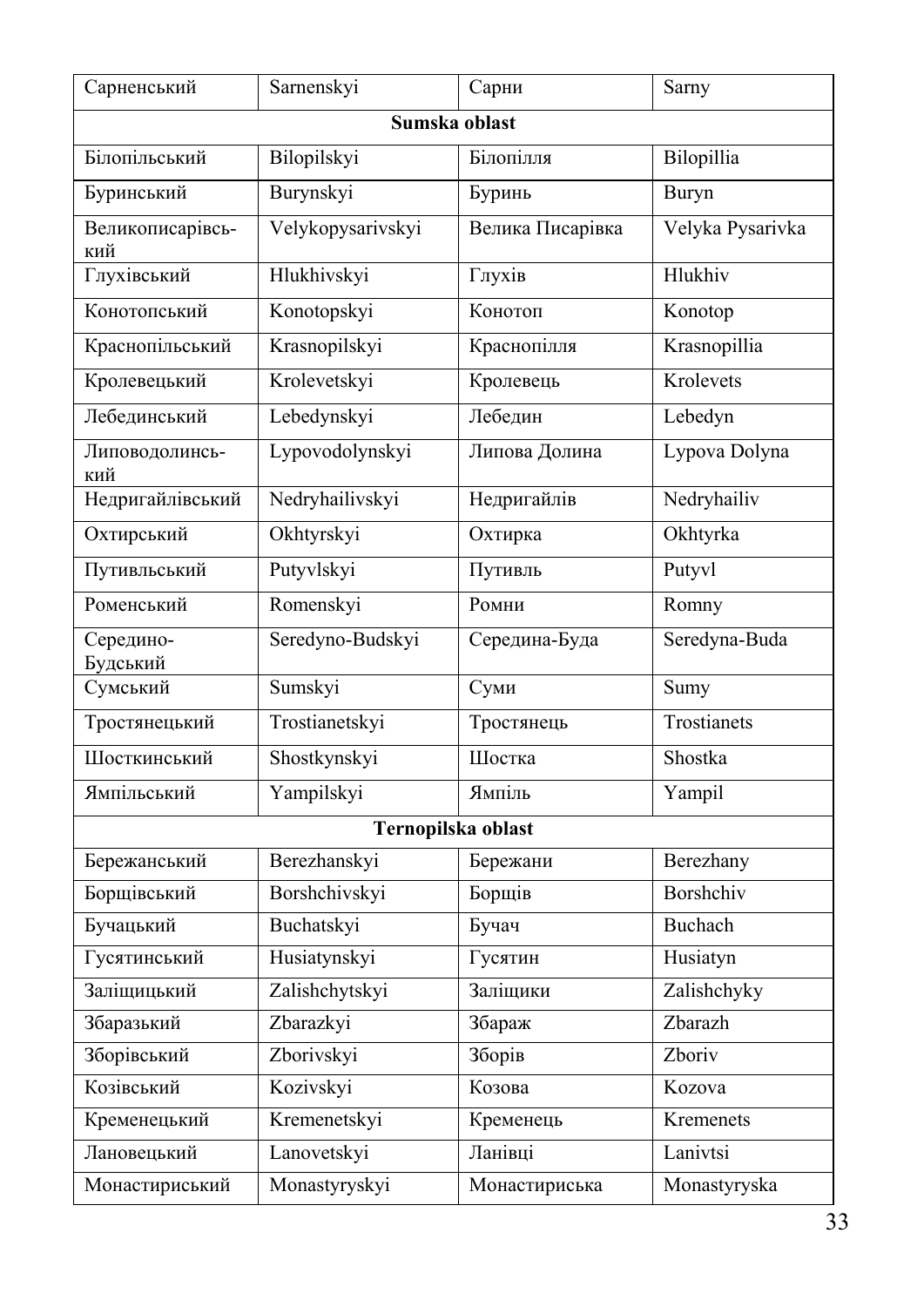| Підволочиський             | Pidvolochyskyi    | Підволочиськ          | Pidvolochysk      |
|----------------------------|-------------------|-----------------------|-------------------|
| Підгаєцький                | Pidhaietskyi      | Підгайці              | Pidhaitsi         |
| Теребовлянський            | Terebovlianskyi   | Теребовля             | Terebovlia        |
| Тернопільський             | Ternopilskyi      | Тернопіль             | Ternopil          |
| Чортківський               | Chortkivskyi      | Чортків               | Chortkiv          |
| Шумський                   | Shumskyi          | Шумськ                | Shumsk            |
|                            |                   | Vinnytska oblast      |                   |
| Барський                   | Barskyi           | Бар                   | Bar               |
| Бершадський                | Bershadskyi       | Бершадь               | <b>Bershad</b>    |
| Вінницький                 | Vinnytskyi        | Вінниця               | Vinnytsia         |
| Гайсинський                | Haisynskyi        | Гайсин                | Haisyn            |
| Жмеринський                | Zhmerynskyi       | Жмеринка              | Zhmerynka         |
| Іллінецький                | Illinetskyi       | Іллінці               | Illintsi          |
| Калинівський               | Kalynivskyi       | Калинівка             | Kalynivka         |
| Козятинський               | Koziatynskyi      | Козятин               | Koziatyn          |
| Крижопільський             | Kryzhopilskyi     | Крижопіль             | Kryzhopil         |
| Липовецький                | Lypovetskyi       | Липовець              | Lypovets          |
| Літинський                 | Litynskyi         | Літин                 | Lityn             |
| Могилів-                   | Mohyliv-Podilskyi | Могилів-              | Mohyliv-Podilskyi |
| Подільський                | Murovanokurylo-   | Подільський           | Murovani          |
| Мурованоку-<br>риловецький | vetskyi           | Муровані<br>Курилівці | Kurylivtsi        |
| Немирівський               | Nemyrivskyi       | Немирів               | Nemyriv           |
| Оратівський                | Orativskyi        | Оратів                | Orativ            |
| Піщанський                 | Pishchanskyi      | Піщанка               | Pishchanka        |
| Погребищенський            | Pohrebyshchenskyi | Погребище             | Pohrebyshche      |
| Теплицький                 | Teplytskyi        | Теплик                | Teplyk            |
| Тиврівський                | Tyvrivskyi        | Тиврів                | Tyvriv            |
| Томашпільський             | Tomashpilskyi     | Томашпіль             | Tomashpil         |
| Тростянецький              | Trostianetskyi    | Тростянець            | Trostianets       |
| Тульчинський               | Tulchynskyi       | Тульчин               | Tulchyn           |
| Хмільницький               | Khmilnytskyi      | Хмільник              | Khmilnyk          |
| Чернівецький               | Chernivetskyi     | Чернівці              | Chernivtsi        |
| Чечельницький              | Chechelnytskyi    | Чечельник             | Chechelnyk        |
| Шаргородський              | Sharhorodskyi     | Шаргород              | Sharhorod         |
| Ямпільський                | Yampilskyi        | Ямпіль                | Yampil            |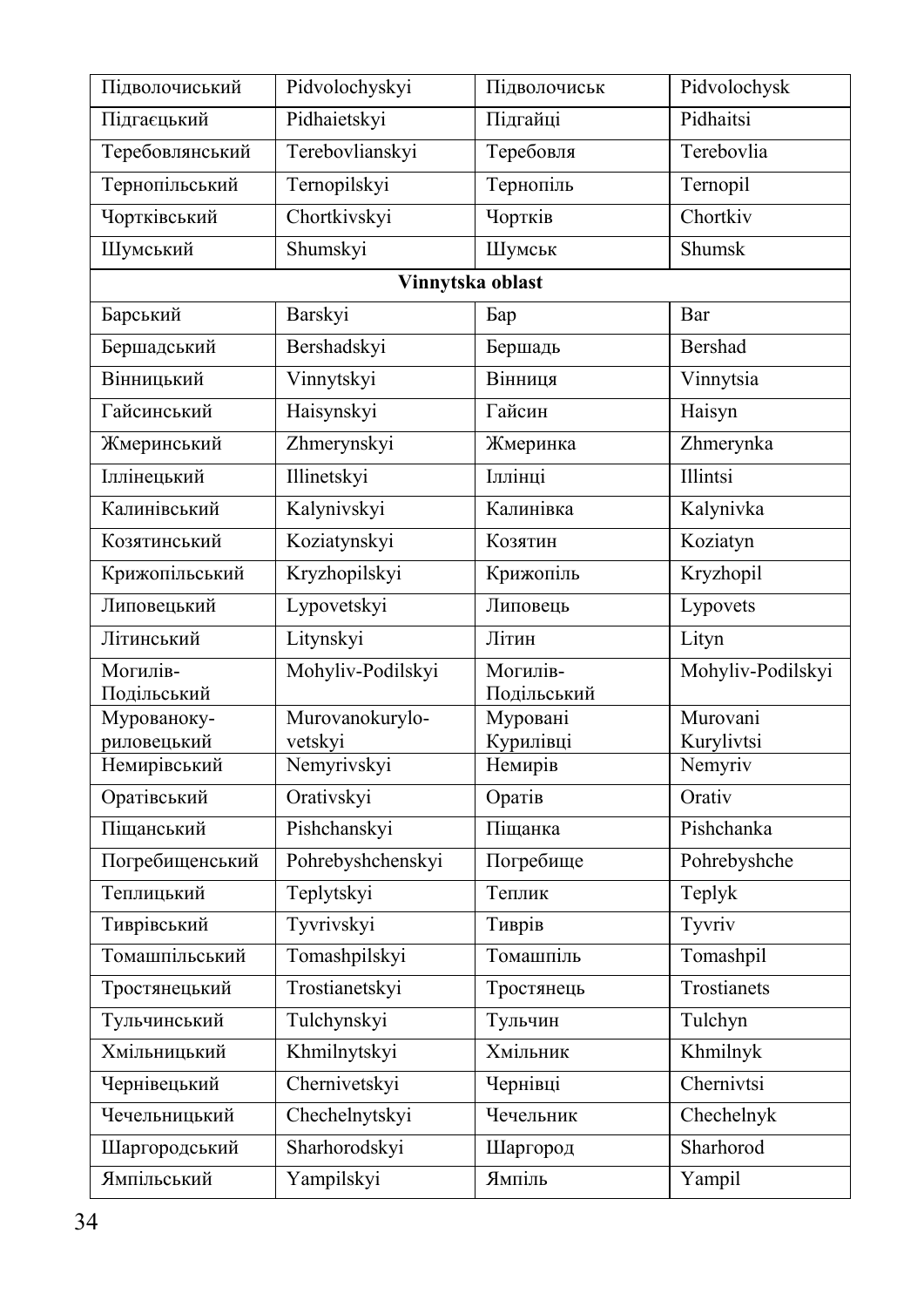| Volynska oblast            |                           |                       |                       |
|----------------------------|---------------------------|-----------------------|-----------------------|
| Володимир-                 | Volodymyr-                | Володимир-            | Volodymyr-            |
| Волинський<br>Горохівський | Volynskyi<br>Horokhivskyi | Волинський<br>Горохів | Volynskyi<br>Horokhiv |
|                            |                           |                       |                       |
| Іваничівський              | Ivanychivskyi             | Іваничі               | Ivanychi              |
| Камінь-<br>Каширський      | Kamin-Kashyrskyi          | Камінь-<br>Каширський | Kamin-Kashyrskyi      |
| Ківерцівський              | Kivertsivskyi             | Ківерці               | Kivertsi              |
| Ковельський                | Kovelskyi                 | Ковель                | Kovel                 |
| Локачинський               | Lokachynskyi              | Локачі                | Lokachi               |
| Луцький                    | Lutskyi                   | Луцьк                 | Lutsk                 |
| Любешівський               | Liubeshivskyi             | Любешів               | Liubeshiv             |
| Любомльський               | Liubomlskyi               | Любомль               | Liuboml               |
| Маневицький                | Manevytskyi               | Маневичі              | Manevychi             |
| Ратнівський                | Ratnivskyi                | Ратне                 | Ratne                 |
| Рожищенський               | Rozhyshchenskyi           | Рожище                | Rozhyshche            |
| Старовижівський            | Starovyzhivskyi           | Стара Вижівка         | Stara Vyzhivka        |
| Турійський                 | Turiiskyi                 | Турійськ              | Turiisk               |
| Шацький                    | Shatskyi                  | Шацьк                 | <b>Shatsk</b>         |
|                            | Zakarpatska oblast        |                       |                       |
| Берегівський               | Berehivskyi               | Берегове              | Berehove              |
| Великоберезнянсь<br>-кий   | Velykobereznianskyi       | Великий Березний      | Velykyi Bereznyi      |
| Виноградівський            | Vynohradivskyi            | Виноградів            | Vynohradiv            |
| Воловецький                | Volovetskyi               | Воловець              | Volovets              |
| Іршавський                 | Irshavskyi                | Іршава                | Irshava               |
| Міжгірський                | Mizhhirskyi               | Міжгір'я              | Mizhhiria             |
| Мукачівський               | Mukachivskyi              | Мукачеве              | Mukacheve             |
| Перечинський               | Perechynskyi              | Перечин               | Perechyn              |
| Рахівський                 | Rakhivskyi                | Paxib                 | Rakhiv                |
| Свалявський                | Svaliavskyi               | Свалява               | Svaliava              |
| Тячівський                 | Tiachivskyi               | Тячів                 | Tiachiv               |
| Ужгородський               | Uzhhorodskyi              | Ужгород               | Uzhhorod              |
| Хустський                  | Khustskyi                 | Хуст                  | Khust                 |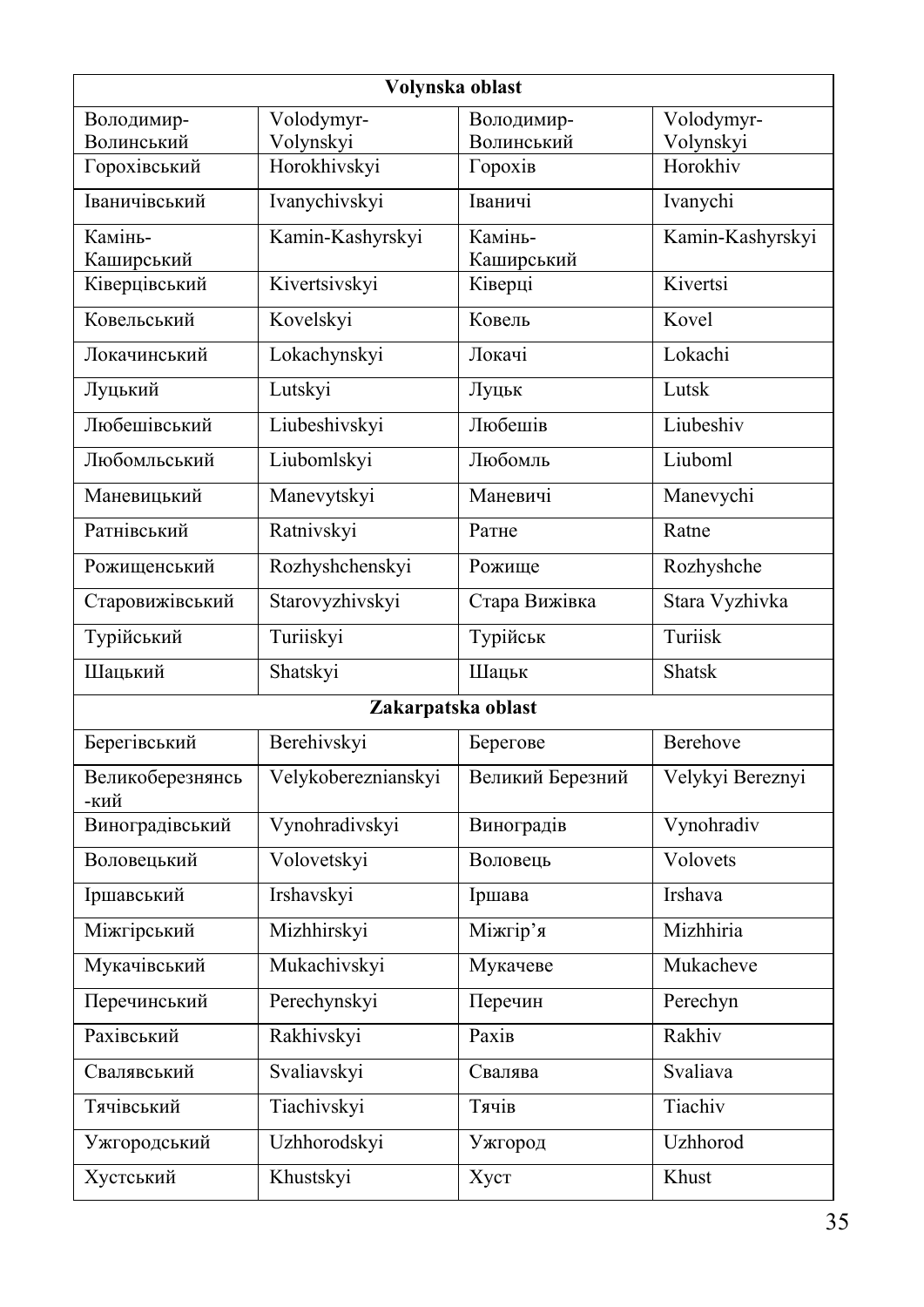| Zaporizka oblast                             |                                            |                                       |                                       |
|----------------------------------------------|--------------------------------------------|---------------------------------------|---------------------------------------|
| Бердянський                                  | Berdianskyi                                | Бердянськ                             | <b>Berdiansk</b>                      |
| Василівський                                 | Vasylivskyi                                | Василівка                             | Vasylivka                             |
| Великобілозерсь-<br>кий                      | Velykobilozerskyi                          | Велика Білозерка                      | Velyka Bilozerka                      |
| Веселівський                                 | Veselivskyi                                | Веселе                                | Vesele                                |
| Вільнянський                                 | Vilnianskyi                                | Вільнянськ                            | Vilniansk                             |
| Гуляйпільський                               | Huliaipilskyi                              | Гуляйполе                             | Huliaipole                            |
| Запорізький                                  | Zaporizkyi                                 | Запоріжжя                             | Zaporizhzhia                          |
| Кам'янсько-<br>Дніпровський<br>Куйбишевський | Kamiansko-<br>Dniprovskyi<br>Kuibyshevskyi | Кам'янка-<br>Дніпровська<br>Куйбишеве | Kamianka-<br>Dniprovska<br>Kuibysheve |
| Мелітопольський                              | Melitopolskyi                              | Мелітополь                            | Melitopol                             |
| Михайлівський                                | Mykhailivskyi                              | Михайлівка                            | Mykhailivka                           |
| Новомиколаївсь-<br>кий                       | Novomykolaivskyi                           | Новомиколаївка                        | Novomykolaivka                        |
| Оріхівський                                  | Orikhivskyi                                | Оріхів                                | Orikhiv                               |
| Пологівський                                 | Polohivskyi                                | Пологи                                | Polohy                                |
| Приазовський                                 | Pryazovskyi                                | Приазовське                           | Pryazovske                            |
| Приморський                                  | Prymorskyi                                 | Приморськ                             | Prymorsk                              |
| Розівський                                   | Rozivskyi                                  | Розівка                               | Rozivka                               |
| Токмацький                                   | Tokmatskyi                                 | Токмак                                | Tokmak                                |
| Чернігівський                                | Chernihivskyi                              | Чернігівка                            | Chernihivka                           |
| Якимівський                                  | Yakymivskyi                                | Якимівка                              | Yakymivka                             |
| Zhytomyrska oblast                           |                                            |                                       |                                       |
| Андрушівський                                | Andrushivskyi                              | Андрушівка                            | Andrushivka                           |
| Баранівський                                 | Baranivskyi                                | Баранівка                             | Baranivka                             |
| Бердичівський                                | Berdychivskyi                              | Бердичів                              | Berdychiv                             |
| Брусилівський                                | Brusylivskyi                               | Брусилів                              | <b>Brusyliv</b>                       |
| Володарсько-<br>Волинський                   | Volodarsko-<br>Volynskyi                   | Володарськ-<br>Волинський             | Volodarsk-<br>Volynskyi               |
| Ємільчинський                                | Yemilchynskyi                              | Ємільчине                             | Yemilchyne                            |
| Житомирський                                 | Zhytomyrskyi                               | Житомир                               | Zhytomyr                              |
| Коростенський                                | Korostenskyi                               | Коростень                             | Korosten                              |
| Коростишівський                              | Korostyshivskyi                            | Коростишів                            | Korostyshiv                           |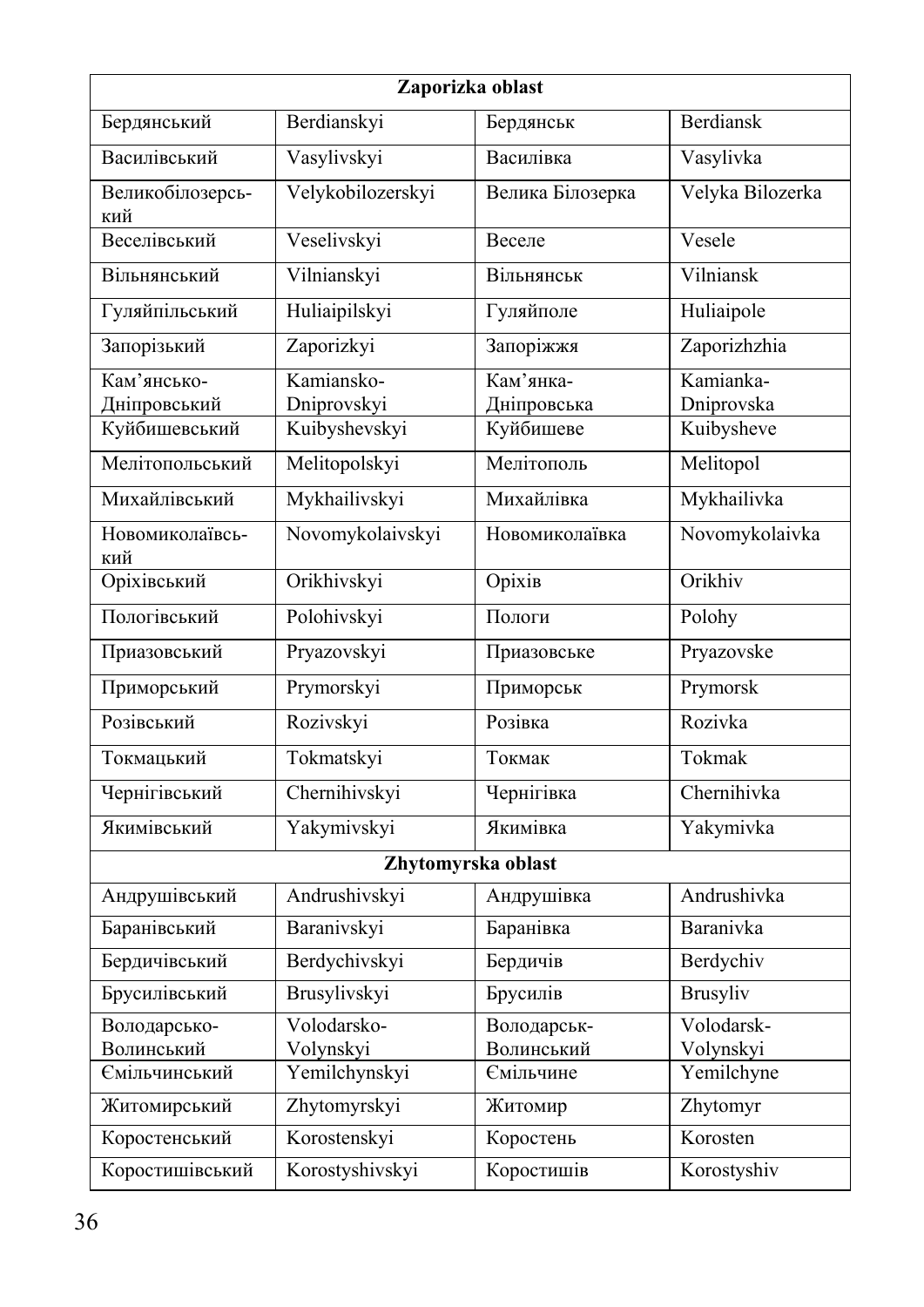| Лугинський              | Luhynskyi          | Лугини                  | Luhyny                 |
|-------------------------|--------------------|-------------------------|------------------------|
| Любарський              | Liubarskyi         | Любар                   | Luibar                 |
| Малинський              | Malynskyi          | Малин                   | Malyn                  |
| Народицький             | Narodytskyi        | Народичі                | Narodychi              |
| Новоград-<br>Волинський | Novohrad-Volynskyi | Новоград-<br>Волинський | Novohrad-<br>Volynskyi |
| Овруцький               | Ovrutskyi          | Овруч                   | Ovruch                 |
| Олевський               | Olevskyi           | Олевськ                 | Olevsk                 |
| Попільнянський          | Popilnianskyi      | Попільня                | Popilnia               |
| Радомишльський          | Radomyshlskyi      | Радомишль               | Radomyshl              |
| Романівський            | Romanivskyi        | Романів                 | Romaniv                |
| Ружинський              | Ruzhynskyi         | Ружин                   | Ruzhyn                 |
| Червоноармійсь-<br>кий  | Chervonoarmiiskyi  | Червоноармійськ         | Chervonoarmiisk        |
| Черняхівський           | Cherniakhivskyi    | Черняхів                | Cherniakhiv            |
| Чуднівський             | Chudnivskyi        | Чуднів                  | Chudniv                |

#### **Table 7.6 – The list of the citiy districts of cities with the special status**

| Name of the city district | Romanized name of the city district |  |
|---------------------------|-------------------------------------|--|
| Kyiv                      |                                     |  |
| Голосіївський             | Holosiivskyi                        |  |
| Дарницький                | Darnytskyi                          |  |
| Деснянський               | Desnianskyi                         |  |
| Дніпровський              | Dniprovskyi                         |  |
| Оболонський               | Obolonskyi                          |  |
| Печерський                | Pecherskyi                          |  |
| Подільський               | Podilskyi                           |  |
| Святошинський             | Sviatoshynskyi                      |  |
| Солом'янський             | Solomianskyi                        |  |
| Шевченківський            | Shevchenkivskyi                     |  |
|                           | Sevastopol                          |  |
| Балаклавський             | Balaklavskyi                        |  |
| Гагарінський              | Haharinskyi                         |  |
| Ленінський                | Leninskyi                           |  |
| Нахімовський              | Nakhimovskyi                        |  |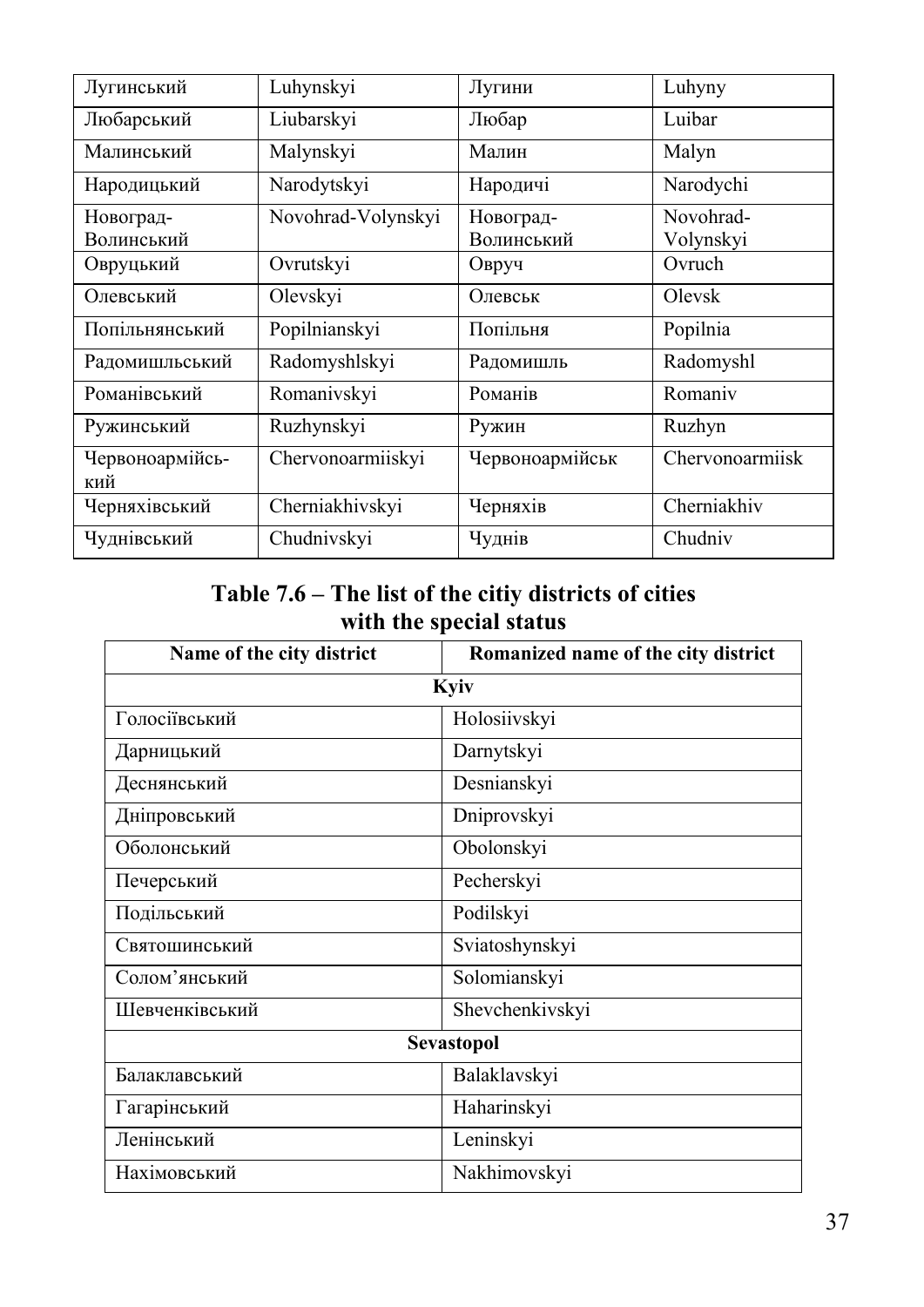| <b>Abbreviation</b> | Ukrainian generic term      | <b>In English</b>       |
|---------------------|-----------------------------|-------------------------|
| аерд.               | аеродром                    | airport                 |
| арт. к.             | артезіанський колодязь      | artesian well           |
| <b>AEC</b>          | атомна електростанція       | nuclear power plant     |
| б., бал.            | балка                       | hollow                  |
| б-ка                | банка                       | bank                    |
| бас.                | басейн                      | basin                   |
| бол.                | болото                      | marsh, swamp            |
| бp.                 | брід                        | ford                    |
| лісн.               | будинок лісника             | house of a forest-guard |
| бульв.              | бульвар                     | boulevard               |
| бух.                | бухта                       | bay                     |
| Вел., вел.          | Великий, великий -а; -е; -i | Big, big                |
| Верх., верх.        | Верхній, верхній -я; -є; -і | Upper, upper            |
| височ.              | височина                    | highlands               |
| вp.                 | врізка                      | incut (inset)           |
| В. Ч.               | віддалена частина           | remote part             |
| вдсп.               | водоспад                    | waterfall               |
| вдсх.               | водосховище                 | reservoire              |
| ВКЗ.                | вокзал                      | railway station         |
| вул.                | вулиця                      | street                  |
| гав.                | гавань                      | harbour, haven          |
| Г.                  | гора                        | moun, mountain          |
| геогр. обл.         | географічна область         | geographical region     |
| гiр.                | гірський                    | mountain (adjective)    |
| гот.                | готель                      | hotel                   |
| дач. діл.           | дачні ділянки               | summer cottages         |
| дж., джер.          | джерело                     | spring                  |
| дол.                | долина                      | valley                  |
| ел.-ст.             | електростанція              | power station           |
| запов.              | заповідник                  | reserve                 |

#### **Table A.1** – **Abbreviations of geographical terms and other words used in maps**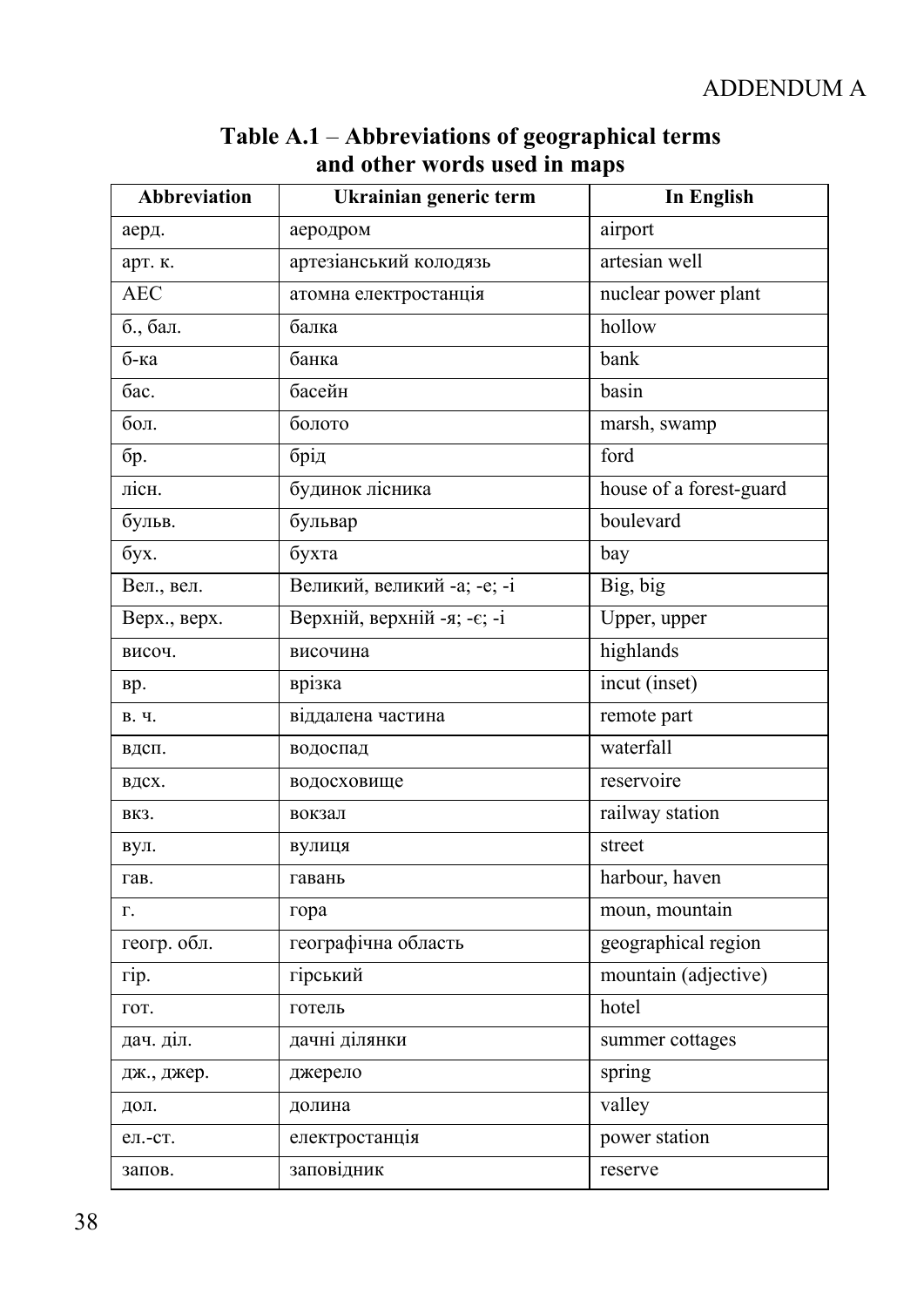| зат.         | затока                          | gulf, bay           |
|--------------|---------------------------------|---------------------|
| Зах., зах.   | Західний, західний -а; -е; -і   | Western, western    |
| IM.          | імені                           | named after         |
| кан.         | канал                           | canal, channel      |
| кемп.        | кемпінг                         | camping             |
| к., К        | колодязь                        | well                |
| кург.        | курган                          | barrow              |
| кур.         | курорт                          | resort              |
| лік.         | лікарня                         | hospital            |
| ЛИМ.         | лиман                           | firth               |
| майд., пл.   | майдан, площа                   | square              |
| Мал., мал.   | Малий, малий -а; -е; -і         | Small, small        |
| MP           | міська рада                     | city (town) council |
| Μ.           | мис                             | cape, point         |
| наб.         | набережна                       | quay, coast         |
| нац.         | національний                    | national            |
| Н., нежитл.  | нежитловий                      | nonresidential      |
| Ниж., ниж.   | Нижній, нижній -я; -є; -і       | Lower, lower        |
| НИЗОВ.       | низовина                        | lowlands            |
| HOB.         | новий                           | new                 |
| $0., 0-BM$   | острів, острови                 | island, islands     |
| обл.         | область                         | oblast, region      |
| 03.          | озеро                           | lake                |
| панс.        | пансіонат                       | pension             |
| пор.         | пором, поромна переправа        | ferry               |
| П.           | ПОТІК                           | stream (flow)       |
| пер.         | перевал                         | pass                |
| печ.         | печера                          | cave                |
| $\Pi$ -1B    | півострів                       | peninsula           |
| Півд., півд. | Південний, південний -а; -е; -і | Southern, southern  |
| Півн., півн. | Північний, північний -а; -е; -і | Northern, northern  |
| ΠЛ.          | платформа                       | platform            |
| прир.        | природний                       | natural             |
| пров.        | провулок                        | lane, side street   |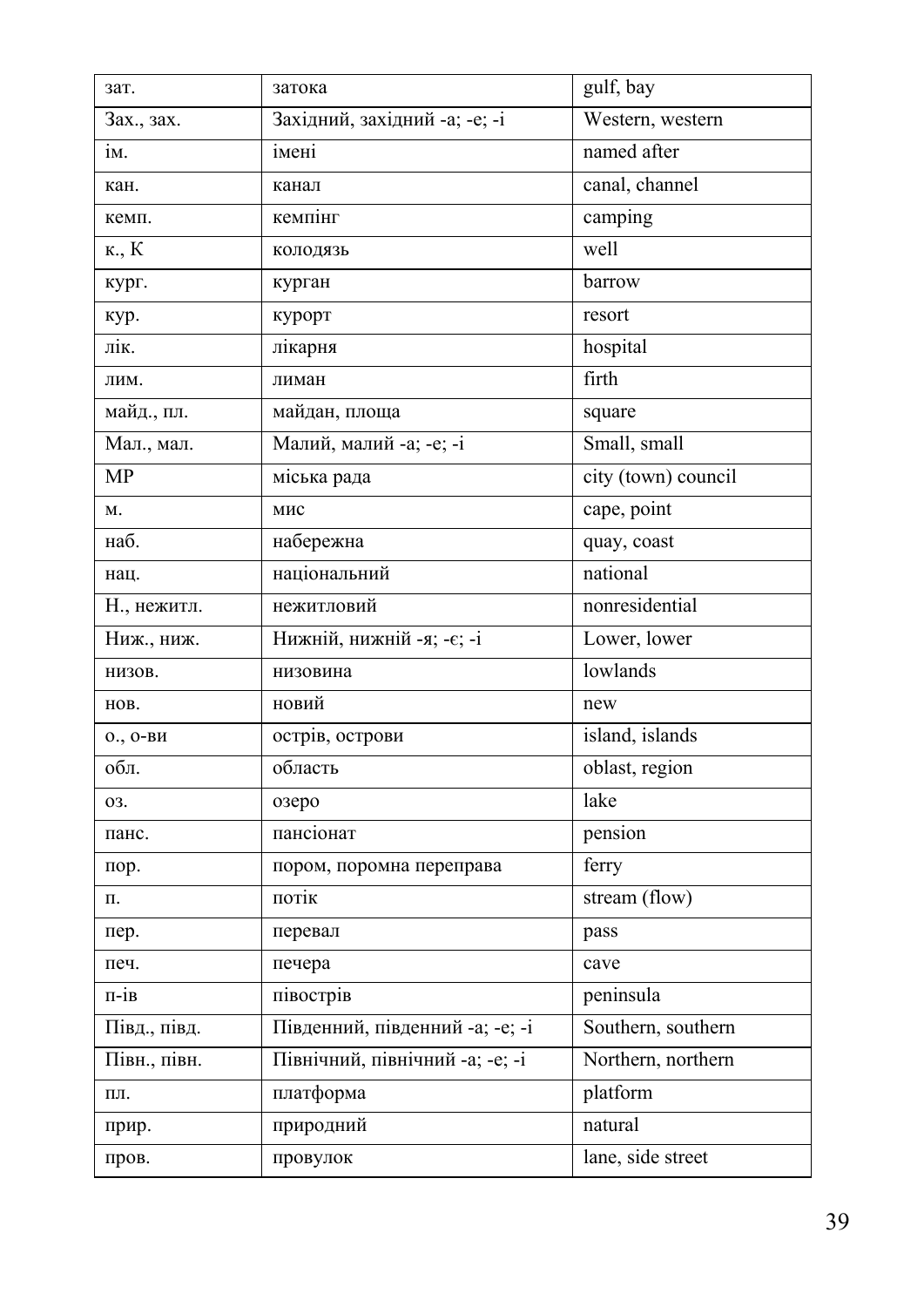| прот.         | протока                        | straits                    |
|---------------|--------------------------------|----------------------------|
| PP            | районна рада                   | raion (district) council   |
| рин.          | ринок                          | market                     |
| p.            | річка                          | river                      |
| річ. вкз.     | річковий вокзал                | riverside station (marina) |
| рзд.          | роз'їзд                        | junction                   |
| cap.          | сарай                          | shed                       |
| c.            | село                           | village                    |
| с-ще          | селище                         | settlement                 |
| СелР          | селищна рада                   | settlement council         |
| Cep., cep.    | Середній, середній; -я; -є; -і | Middle, middle             |
| CP            | сільська рада                  | village council            |
| CК.           | скеля                          | rock                       |
| сол.          | солоний; -а; -е; -і            | salty                      |
| CT.           | станція                        | station                    |
| стад.         | стадіон                        | stadion                    |
| cyx.          | сухий; -а; -е; -і              | dry                        |
| Стар., стар.  | Старий, старий; -а; -е; -і     | Old, old                   |
| $Cx$ ; $cx$ . | Східний, східний -а; -е; -і    | Eastern, eastern           |
| тун.          | тунель                         | tunnel                     |
| туп.          | тупик                          | dead end                   |
| тур.          | туристичний; -а; -е; -і        | touristic                  |
| yp.           | урочище                        | urochische (stow)          |
| ущ.           | ущелина                        | gorge                      |
| $\phi$ p.     | фруктовий; -а; -е; -і          | fruit                      |
| xp.           | хребет                         | ridge                      |
| Ч.М.          | частина міста                  | city (town) part           |
| шах.          | шахта                          | mine                       |
| ШК.           | школа                          | school                     |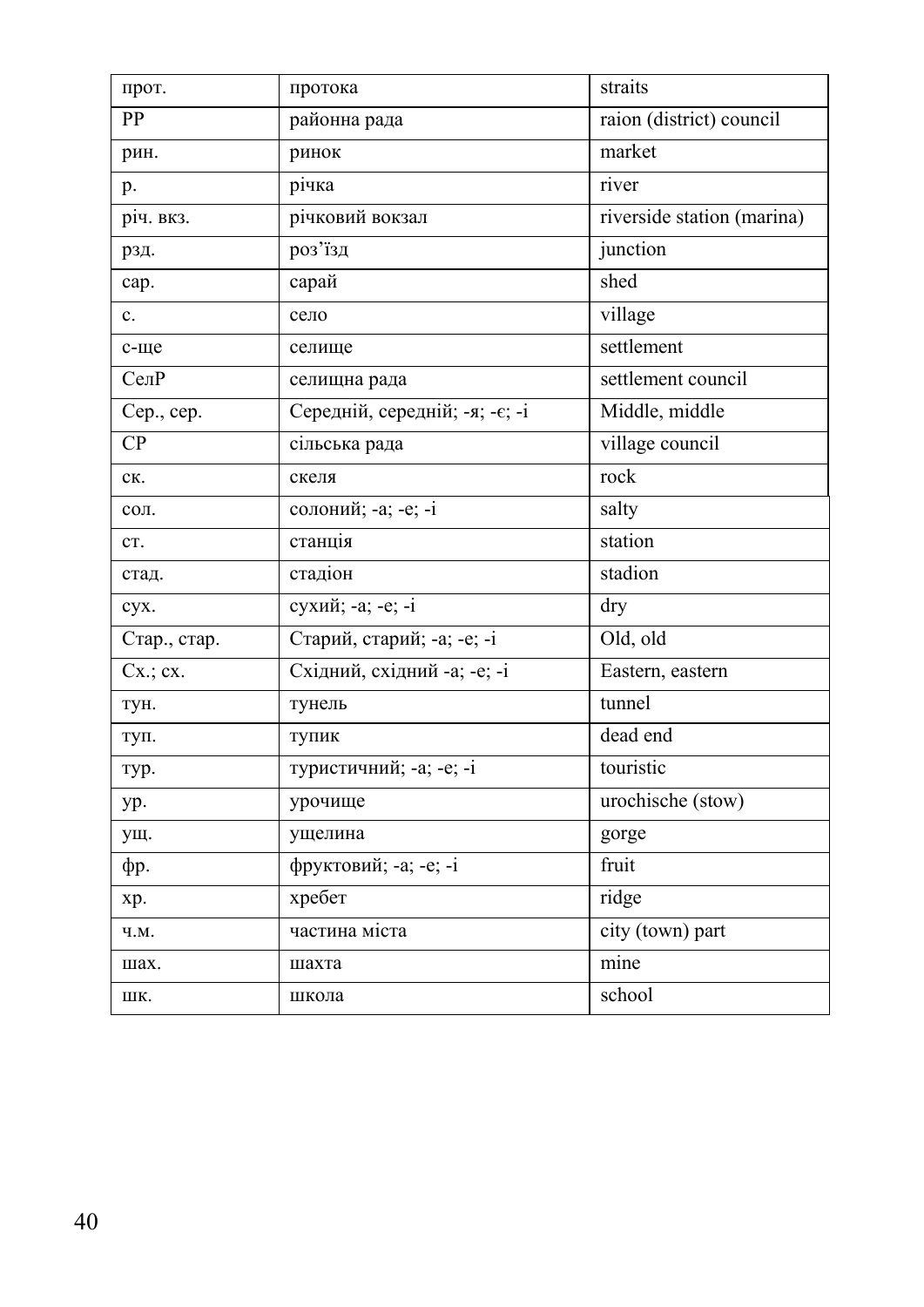| <b>Abbreviation</b> | <b>Full name in Ukrainian</b> | <b>Transliteration</b>    |
|---------------------|-------------------------------|---------------------------|
| АР Крим             | Автономна Республіка<br>Крим  | Avtonomna Respublika Krym |
| Bн                  | Вінницька область             | Vinnytska oblast          |
| B <sub>JI</sub>     | Волинська область             | Volynska oblast           |
| Днп                 | Дніпропетровська область      | Dnipropetrovska oblast    |
| Днц                 | Донецька область              | Donetska oblast           |
| 3 <sub>K</sub>      | Закарпатська область          | Zakarpatska oblast        |
| 3 <sub>π</sub>      | Запорізька область            | Zaporizka oblast          |
| IФ                  | Івано-Франківська область     | Ivano-Frankivska oblast   |
| Жт                  | Житомирська область           | Zhytomyrska oblast        |
| K <sub>B</sub>      | Київська область              | Kyivska oblast            |
| Крв                 | Кіровоградська область        | Kirovohradska oblast      |
| Лв                  | Львівська область             | Lvivska oblast            |
| Лг                  | Луганська область             | Luhanska oblast           |
| $M_{K}$             | Миколаївська область          | Mykolaivska oblast        |
| Од                  | Одеська область               | Odeska oblast             |
| $\Pi$ л             | Полтавська область            | Poltavska oblast          |
| P <sub>B</sub>      | Рівненська область            | Rivnenska oblast          |
| $C_M$               | Сумська область               | Sumska oblast             |
| Tp                  | Тернопільська область         | Ternopilska oblast        |
| Хрк                 | Харківська область            | Kharkivska oblast         |
| Xpc                 | Херсонська область            | Khersonska oblast         |
| $X_M$               | Хмельницька область           | Khmelnytska oblast        |
| Чрв                 | Чернівецька область           | Chernivetska oblast       |
| Чрг                 | Чернігівська область          | Chernihivska oblast       |
| Чрк                 | Черкаська область             | Cherkaska oblast          |

## **Table А.2** – **Abbreviations of the names of the units of administrative territorial division of Ukraine**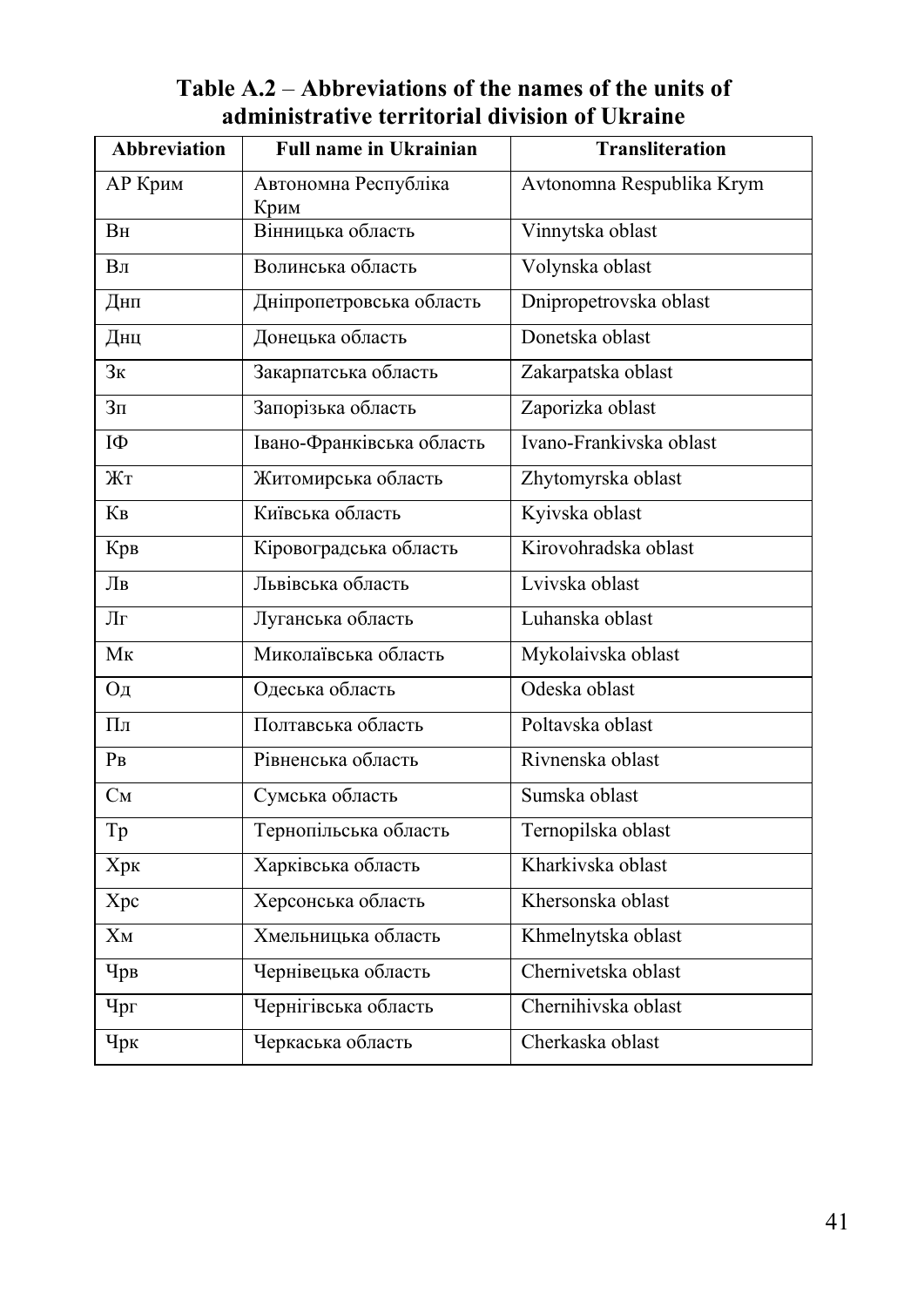# ADDENDUM B

# **Table B.1 – Glossary of generic terms, adjectives and other words appearing on maps in Ukrainian**

| Name in Ukrainian    | <b>Transliterated name</b> | <b>Name in English</b> |
|----------------------|----------------------------|------------------------|
| автовокзал           | avtovokzal                 | bus station            |
| Автозаправна станція | Avtozapravna stantsiia     | filling station        |
| автомагістраль       | avtomahistral              | highway                |
| аеропорт             | aeroport                   | airport                |
| алея                 | aleia                      | alley                  |
| бакен                | baken                      | beacon                 |
| балка                | balka                      | hollow                 |
| банка                | banka                      | bank                   |
| басейн               | basein                     | pool                   |
| башта, вежа          | bashta, vezha              | tower                  |
| болото               | boloto                     | swamp                  |
| брама                | brama                      | gates                  |
| брід                 | brid                       | ford                   |
| будинок              | budynok                    | house                  |
| будівля              | budivlia                   | building               |
| буй                  | bui                        | buoy                   |
| бульвар              | bulvar                     | avenue, boulevard      |
| бухта                | bukhta                     | bay                    |
| вал                  | val                        | rampart                |
| вишка                | vyshka                     | tower                  |
| великий              | velykyi                    | big, large             |
| верф                 | verf                       | dockyard               |
| верхів'я річки       | verkhivia richky           | source                 |
| верхній              | verkhnii                   | upper                  |
| вершина              | vershyna                   | point                  |
| вир                  | vyr                        | whirlpool              |
| висота               | vysota                     | height                 |
| височина             | vysochyna                  | highlands              |
| виставковий зал      | vystavkovyi zal            | exhibition hall        |
| відвідний канал      | vidvidnyi kanal            | derivation canal       |
| відкрита розробка    | vidkryta rozrobka          | digging                |
| відносна глибина     | vidnosna hlybyna           | relative depth         |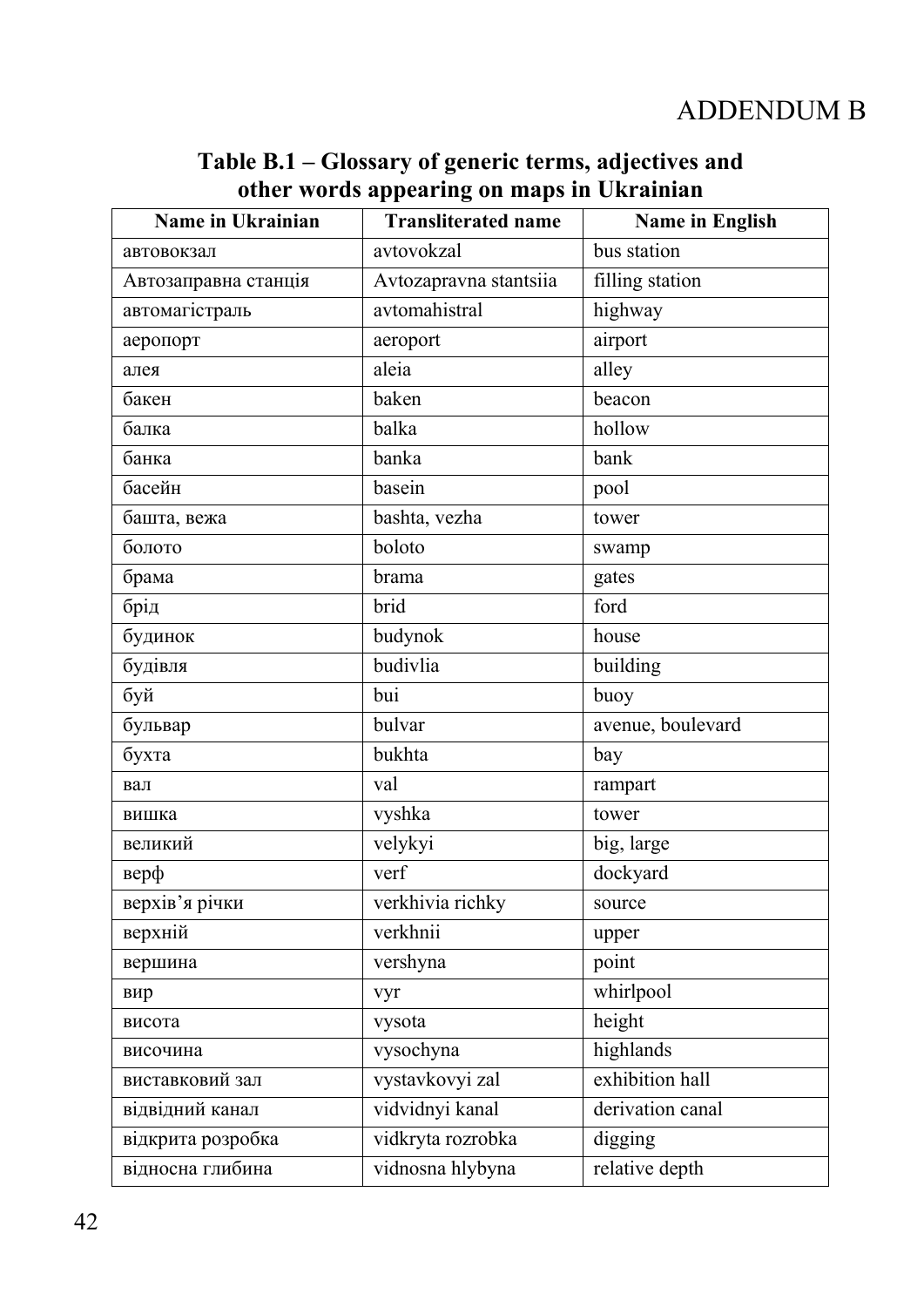| відріг гори         | vidrih hory           | spur                  |
|---------------------|-----------------------|-----------------------|
| водний шлях         | vodnyi shliakh        | waterway              |
| водовідвід          | vodovidvid            | drainage system       |
| вододіл             | vododil               | watershed             |
| водоспад            | vodospad              | waterfall             |
| водосховище         | vodoskhovyshche       | reservoire            |
| вузлова станція     | vuzlova stantsiia     | railway junction      |
| вулиця              | vulytsia              | street                |
| вулкан              | vulkan                | volcano               |
| гавань              | havan                 | harbour, haven        |
| гай                 | hai                   | grove                 |
| гаражі              | harazhi               | garages               |
| гарячі джерела      | hariachi dzherela     | hot springs           |
| геодезичний пункт   | heodezychnyi punkt    | geodetic point        |
| гирло річки         | hyrlo richky          | river mouth           |
| гідроелектростанція | hidroelektrostantsiia | hydroelectric station |
| гірська річка       | hirska richka         | mountain river        |
| гірське пасмо       | hirske pasmo          | mountain chain        |
| гірський прохід     | hirskyi prokhid       | mountain pass         |
| гірський хребет     | hirskyi khrebet       | ridge                 |
| глибина             | hlybyna               | depth                 |
| гора                | hora                  | mount, mountain       |
| гори                | hory                  | mountains             |
| готель              | hotel                 | hotel                 |
| гребля              | hreblia               | barrage, dike (naut.) |
| група островів      | hrupa ostroviv        | group of islands      |
| грот                | grot                  | grotto                |
| грунтова дорога     | gruntova doroha       | earth road            |
| дамба               | damba                 | dam                   |
| дельта              | delta                 | delta                 |
| джерело             | dzherelo              | spring                |
| дно                 | dno                   | bottom                |
| док                 | dok                   | dock                  |
| долина              | dolyna                | valley                |
| дорога              | doroha                | road                  |
| дюна                | diuna                 | dune                  |
| електростанція      | elektrostantsiia      | power station         |
| естуарій            | estuarii              | estuary               |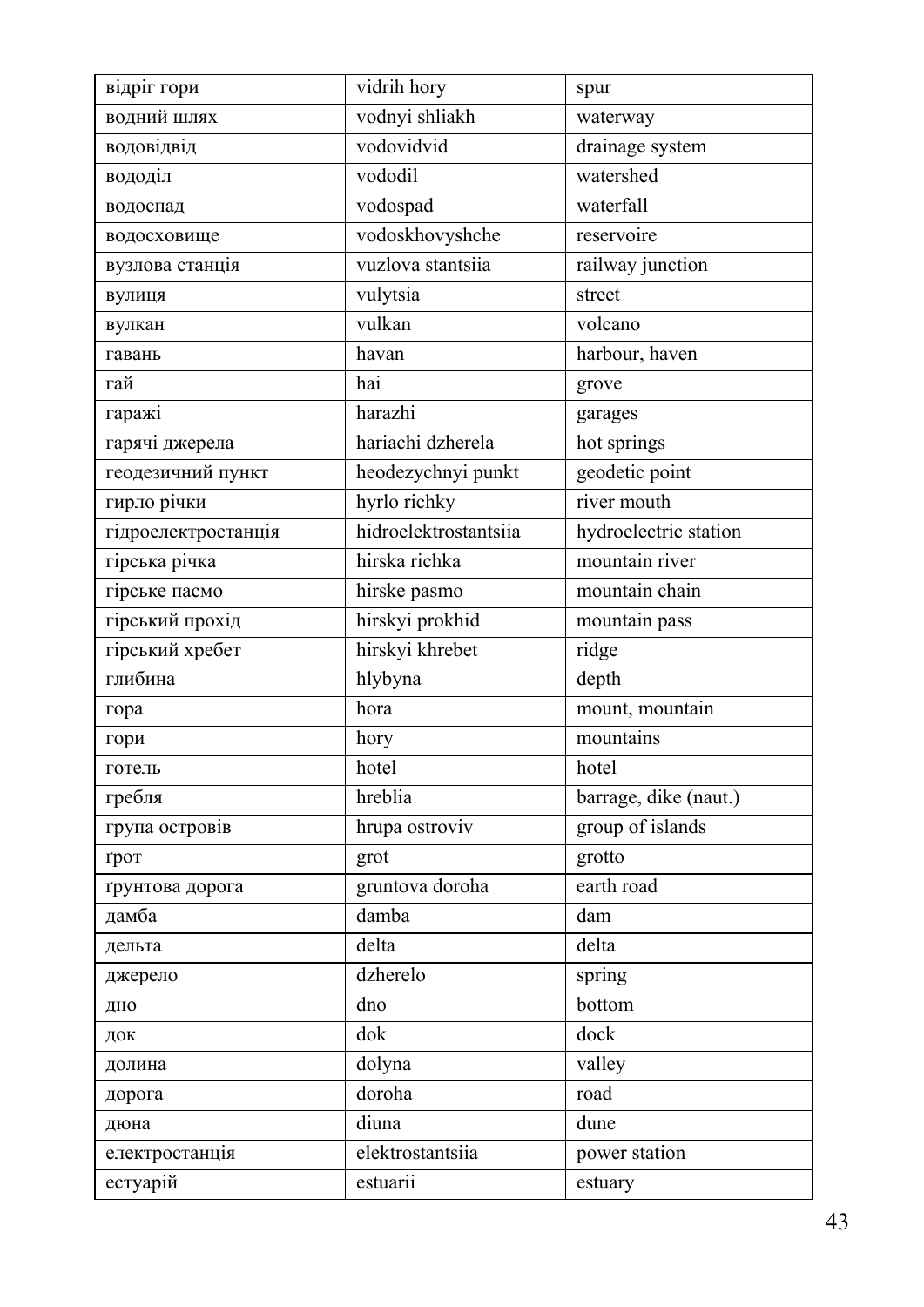| жолоб                   | zholob                | trough             |
|-------------------------|-----------------------|--------------------|
| завод                   | zavod                 | plant              |
| заказник                | zakaznyk              | game reserve       |
| залізниця               | zaliznytsia           | railway            |
| залізнична станція      | zaliznychna stantsiia | railway station    |
| замок                   | zamok                 | castle             |
| западина                | zapadyna              | depression         |
| запасна колія           | zapasna koliia        | side-track         |
| заповідник              | zapovidnyk            | reserve            |
| затока                  | zatoka                | gulf, bay          |
| захід                   | zakhid                | west               |
| західний                | zakhidnyi             | western            |
| земля                   | zemlia                | earth              |
| інститут                | instytut              | institute          |
| каменярня               | kameniarnia           | quarry             |
| камінь                  | kamin                 | stone              |
| канал                   | kanal                 | canal, channel     |
| каньйон                 | kanion                | canyon             |
| кар'єр                  | karier                | open pit           |
| карстова печера         | karstova pechera      | cavern             |
| кемпінг                 | kempinh               | camping            |
| кінотеатр               | kinoteatr             | cinema             |
| кладовище               | kladovyshche          | cemetery           |
| коса                    | kosa                  | spit, beak (naut.) |
| котлован                | kotlovan              | foundation pit     |
| країна                  | kraina                | country            |
| криниця                 | krynytsia             | well               |
| курган                  | kurhan                | barrow             |
| курорт                  | kurort                | resort             |
| лиман                   | lyman                 | firth              |
| лікарня                 | likarnia              | hospital           |
| $\overline{\text{inc}}$ | lis                   | forest             |
| лощина                  | loshchyna             | hollow             |
| лука                    | luka                  | meadow             |
| магазин                 | mahazyn               | shop, store        |
| майдан                  | maidan                | square             |
| майстерня               | maisternia            | workshop           |
| малий                   | malyi                 | small, little      |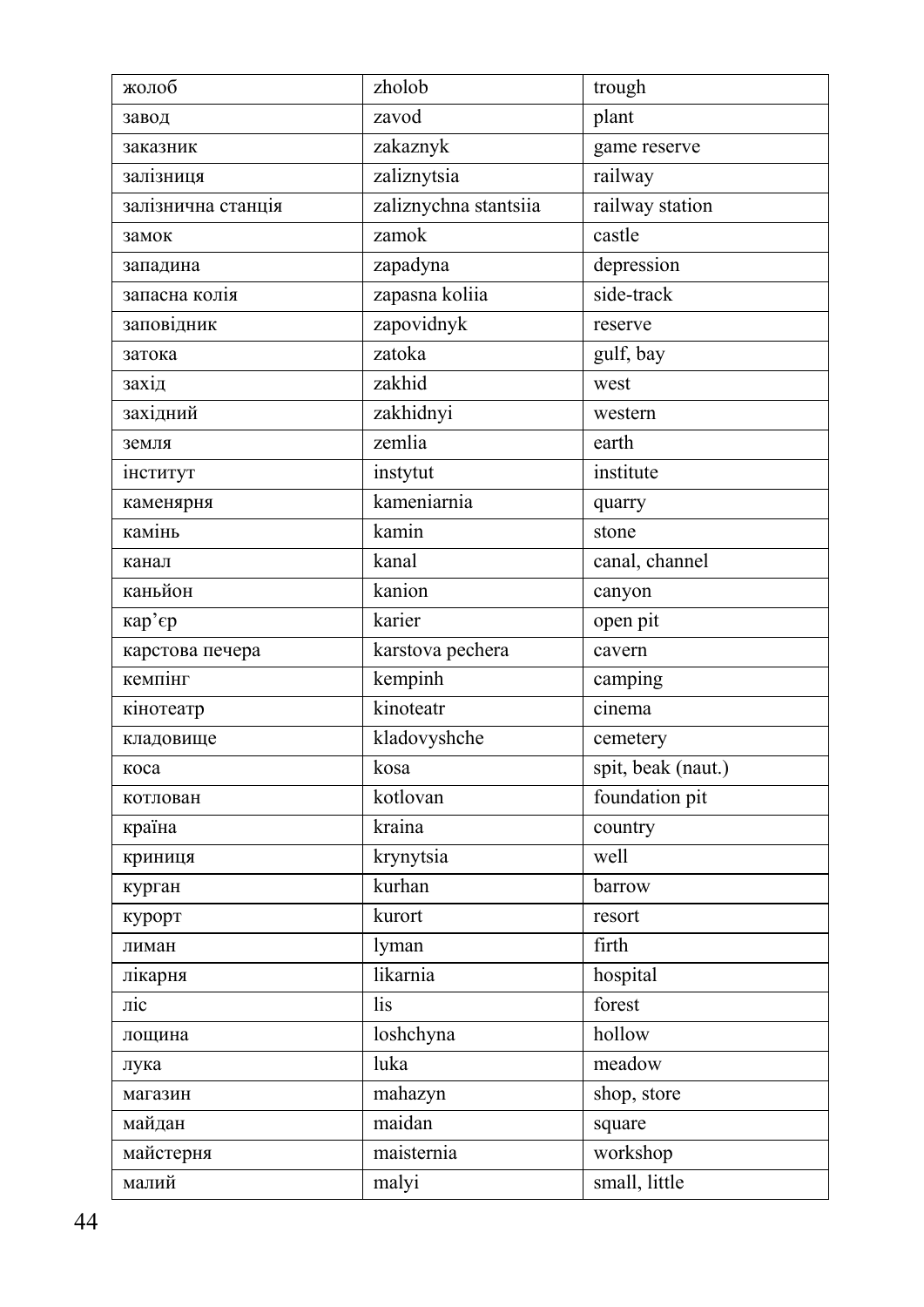| маяк                    | maiiak                    | lighthouse                   |
|-------------------------|---------------------------|------------------------------|
| мис                     | mys                       | point, cape                  |
| Мисливське господарство | Myslyvske<br>hospodarstvo | hunting ground               |
| мілина                  | milyna                    | shoal                        |
| Мінеральне джерело      | Mineralne dzherelo        | mineral spring               |
| міст                    | mist                      | bridge                       |
| місто                   | misto                     | city, town                   |
| МЛИН                    | mlyn                      | mill                         |
| мол                     | mol                       | jetty, mole, seawall (naut.) |
| монастир                | monastyr                  | monastery                    |
| море                    | more                      | sea                          |
| морський берег          | morskyi bereh             | sea shore                    |
| музей                   | muzei                     | museum                       |
| мур                     | mur                       | wall                         |
| набережна               | naberezhna                | quay                         |
| набережна станція       | naberezhna stantsiia      | wharf                        |
| нагір'я                 | nahiria                   | tableland                    |
| насип                   | nasyp                     | mound                        |
| національний парк       | natsionalnyi park         | national park                |
| нижній                  | nyzhnii                   | lower                        |
| низина                  | nyzyna                    | lowlands                     |
| новий                   | novyi                     | new                          |
| область                 | oblast                    | region, oblast               |
| озеро                   | ozero                     | lake                         |
| океан                   | okean                     | ocean                        |
| опора (моста)           | opora (mosta)             | pier                         |
| острів                  | ostriv                    | island                       |
| пагорб                  | pahorb                    | hill                         |
| палац культури          | palats kultury            | Palace of Culture            |
| палац спорту            | palats sportu             | Palace of Sports             |
| пам'ятник               | pamiatnyk                 | monument                     |
| парк                    | park                      | park                         |
| паркінг                 | parkinh                   | parking                      |
| пасмо гір               | pasmo hir                 | mountain chain               |
| пасовище                | pasovyshche               | pasture                      |
| перевал                 | pereval                   | pass                         |
| перевіз                 | pereviz                   | ferriage                     |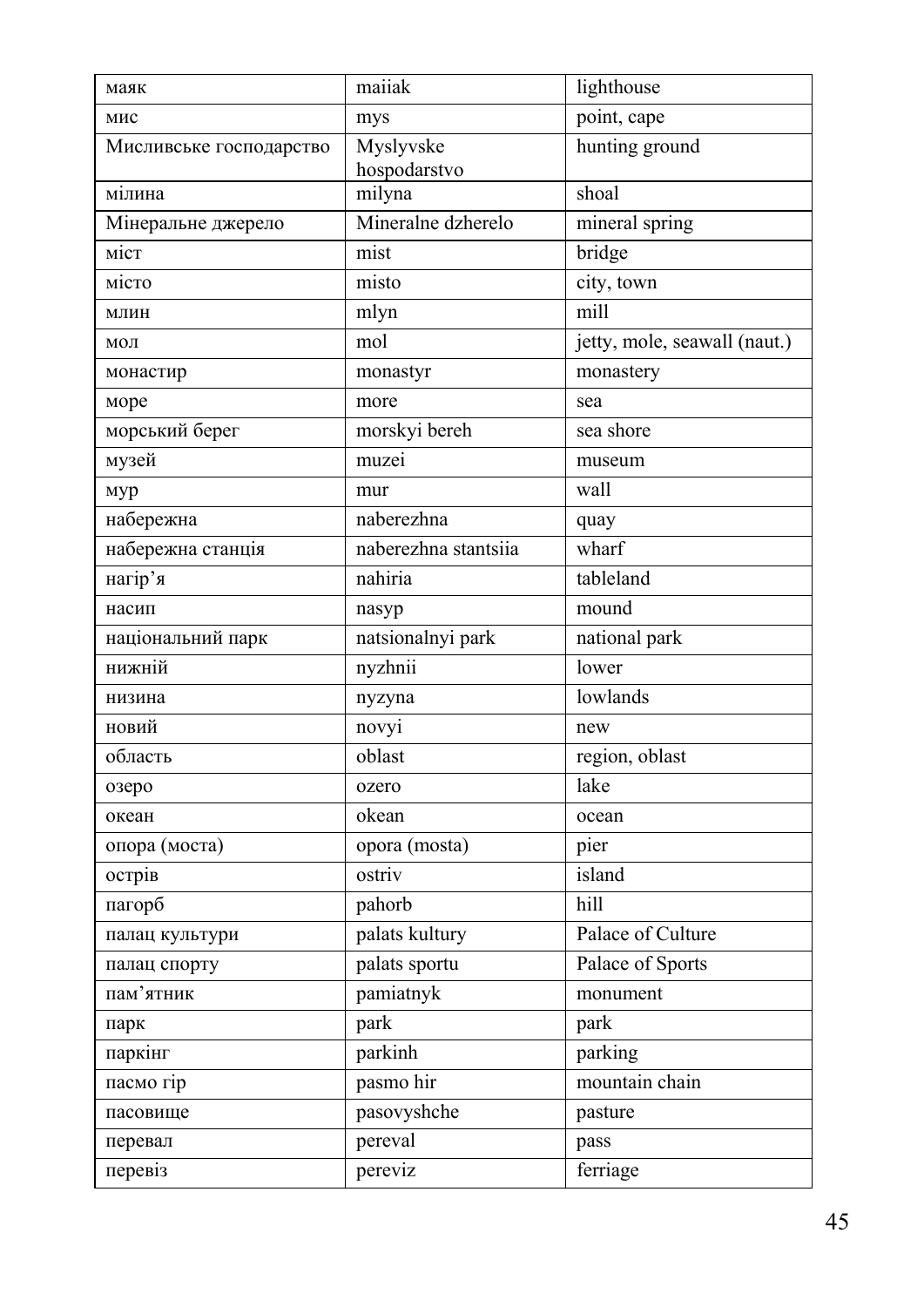| переправа          | pereprava            | crossing                |
|--------------------|----------------------|-------------------------|
| перехрестя         | perekhrestia         | crossroads              |
| перешийок          | pereshyiok           | isthmus                 |
| печера             | pechera              | cave                    |
| південний          | pivdennyi            | southern                |
| південь            | pivden               | south                   |
| північ             | pivnich              | north                   |
| північний          | pivnichnyi           | northern                |
| півострів          | pivostriv            | peninsula               |
| підвищення         | pidvyshchennia       | height                  |
| підвісна           | pidvisna             | cableway                |
| канатна дорога     | kanatna doroha       |                         |
| $\pi$ ipc          | pirs                 | pier                    |
| піски              | pisky                | sands                   |
| піщана коса        | pishchana kosa       | spit, sand beak (naut.) |
| плато              | plato                | plateau                 |
| плес               | ples                 | stretch (of river/lake) |
| плоскогір'я        | ploskohiria          | highland                |
| площа              | ploshcha             | square                  |
| ПЛЯЖ               | pliazh               | beach                   |
| поворот            | povorot              | turn                    |
| поле               | pole                 | field                   |
| поріг              | porih                | rapid                   |
| поромна переправа  | poromna pereprava    | ferry                   |
| порт               | port                 | port                    |
| пошта              | poshta               | post office             |
| Поштове відділення | poshtove viddilennia | post office             |
| прибережна смуга   | pryberezhna smuha    | riverside               |
| прибережні піски   | pryberezhni pisky    | seashore sands          |
| пристань           | prystan              | landing                 |
| притока річки      | prytoka richky       | tributary               |
| причал             | prychal              | berth                   |
| провулок           | provulok             | lane, side street       |
| протока            | protoka              | straits                 |
| прохід             | prokhid              | passage                 |
| пустир             | pustyr               | waste land, vacant lot  |
| район              | raion                | district                |
| районна            | raionna              | district                |
| адміністрація      | administratsiia      | administration          |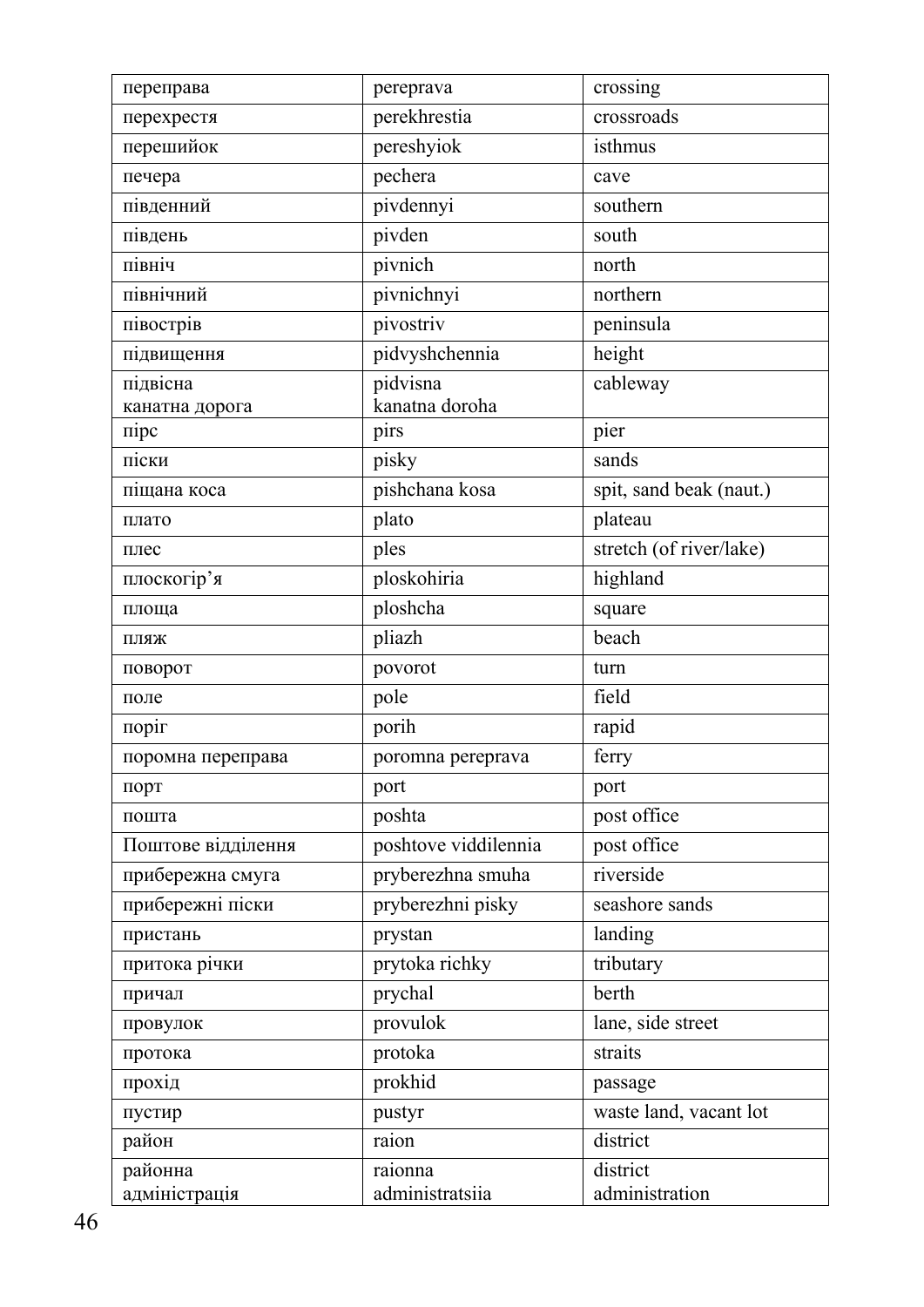| рейд                 | reid                  | roadstead          |
|----------------------|-----------------------|--------------------|
| ресторан             | restoran              | restaurant         |
| piв                  | riv                   | ditch              |
| рівнина              | rivnyna               | plain              |
| річка                | richka                | river              |
| розвилка             | rozvylka              | road fork          |
| розкопки             | rozkopky              | excavations site   |
| розлом               | rozlom                | fault              |
| рудник               | rudnyk                | mine               |
| руїни                | ruiny                 | ruins              |
| рукав (річки)        | rukav (richky)        | branch, arm        |
| садиба               | sadyba                | estate             |
| селище               | selyshche             | settlement         |
| село                 | selo                  | village            |
| середній             | serednii              | middle             |
| сигнальний вогонь    | syhnalnyi vohon       | signal light       |
| скеля                | skelia                | rock               |
| co6op                | sobor                 | cathedral          |
| солоне озеро         | solone ozero          | salt lake          |
| солончак             | solonchak             | salt pan           |
| Сортувальна станція  | sortuvalna stantsiia  | marshalling yard   |
| Спортивний майданчик | Sportyvnyi maidanchyk | sports ground      |
| спорткомплекс        | sportkompleks         | sports complex     |
| ставок               | stavok                | pond               |
| стадіон              | stadion               | stadium            |
| старий               | staryi                | old                |
| степ                 | step                  | steppe             |
| стіна                | stina                 | wall               |
| стрілка              | strilka               | spit               |
| струмок              | strumok               | stream             |
| судноплавна частина  | sudnoplavna           | navigable part     |
| каналу               | chastyna kanalu       | of a channel       |
| сухе гирло           | sukhe hyrlo           | dry river mouth    |
| суходіл              | sukhodil              | land               |
| схід                 | skhid                 | east               |
| східний              | skhidnyi              | eastern            |
| теплиця              | teplytsia             | greenhouse         |
| технічна споруда     | tekhnichna sporuda    | technical building |